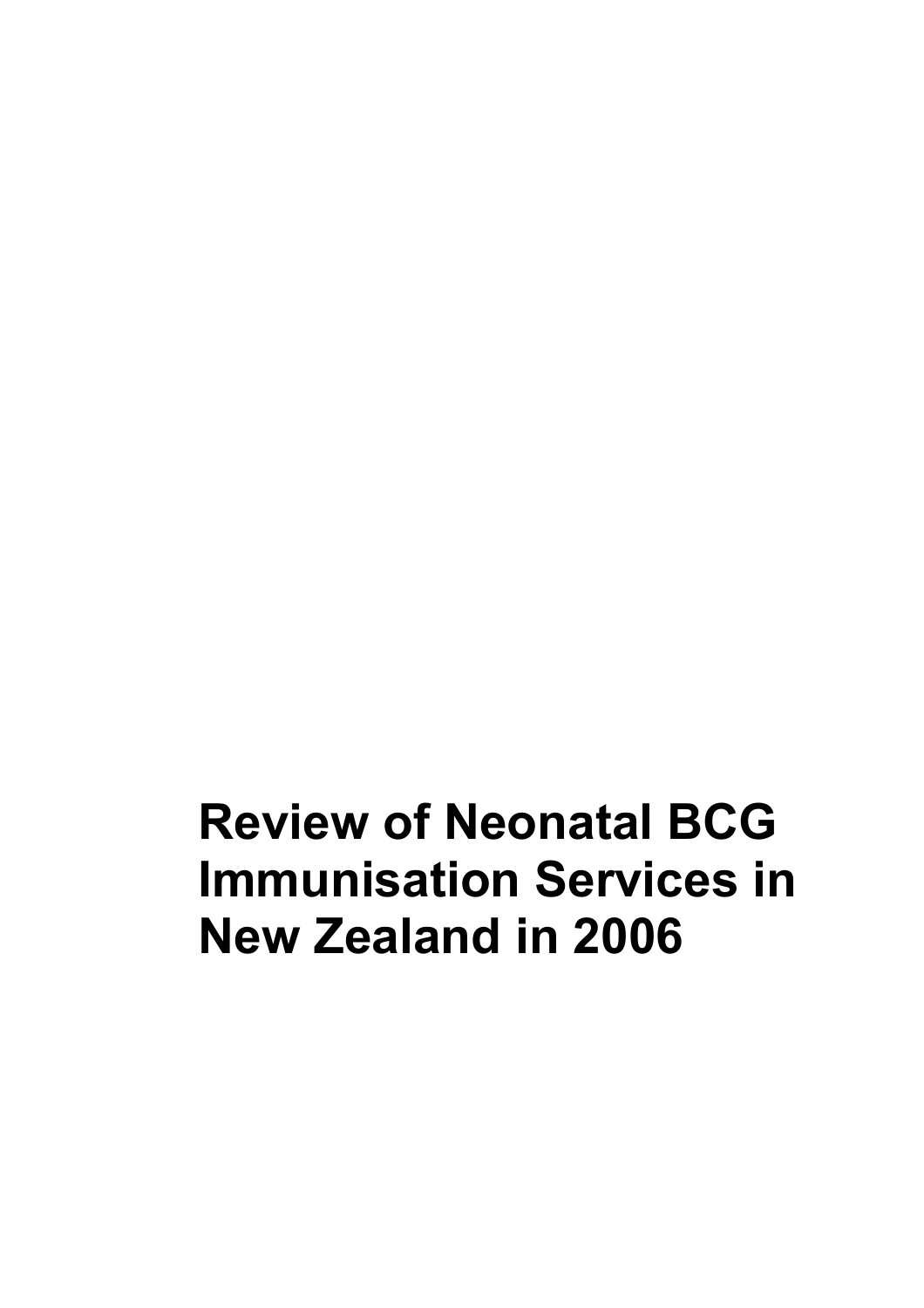The author of this document is Dr Jillian Sherwood, Public Health Medicine Registrar

Citation: Ministry of Health. 2007. *Review of Neonatal BCG Immunisation in New Zealand*. Wellington: Ministry of Health.

> Published in December 2007 by the Ministry of Health PO Box 5013, Wellington, New Zealand

ISBN 978-0-478-31241-6 (print) ISBN 978-0-478-31244-7 (online) HP 4496

This document is available on the Ministry of Health's website: http://www.moh.govt.nz

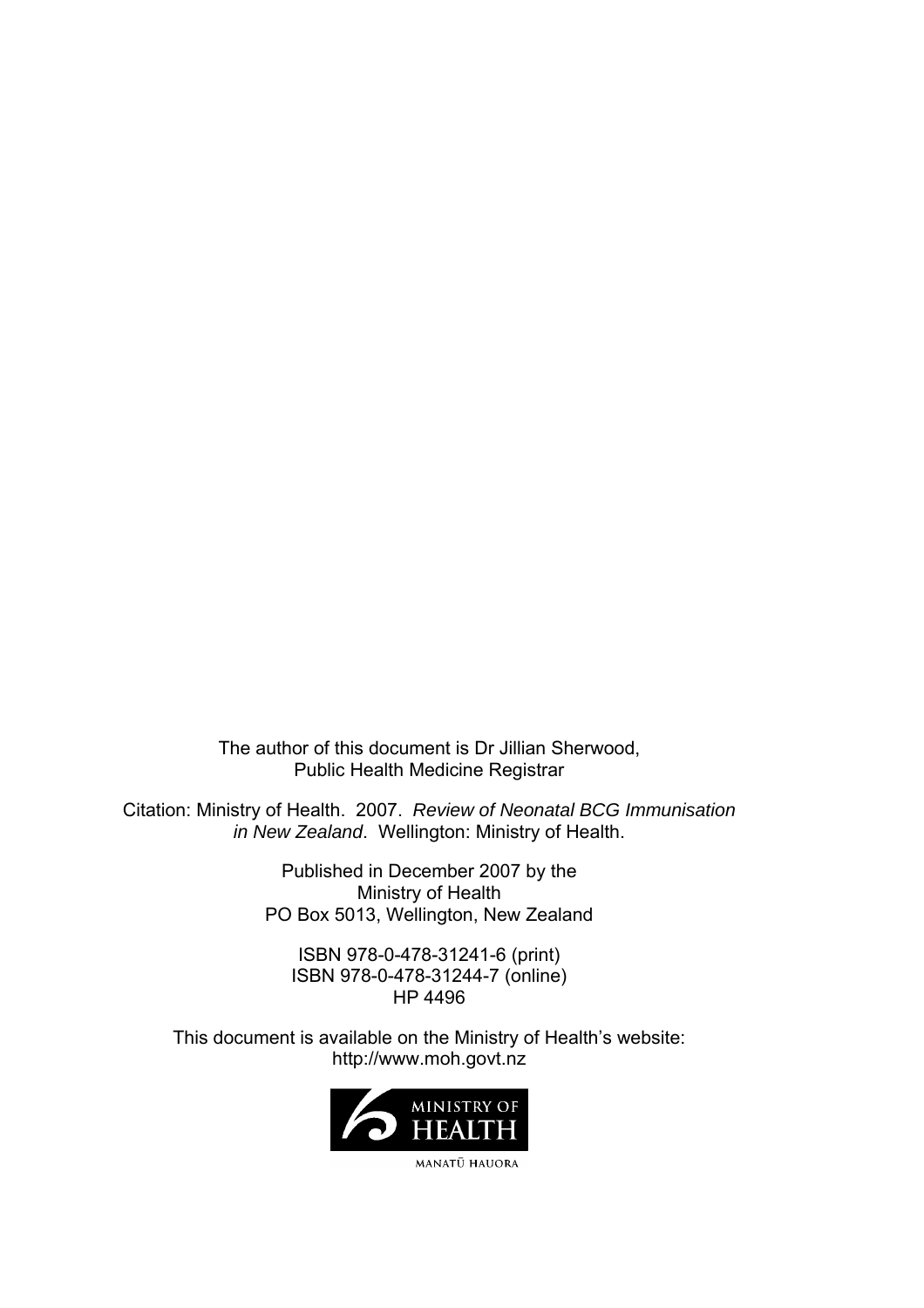# **Contents**

# [Executive Summary](#page-4-0) [v](#page-4-0)ersion of the state of the state of the state of the state of the state of the state of the state of the state of the state of the state of the state of the state of the state of the state of the state o 1 [Introduction](#page-8-0) [1](#page-8-0) and 1 and 1 and 1 and 1 and 1 and 1 and 1 and 1 and 1 and 1 and 1 and 1 and 1 and 1 and 1 and 1 and 1 and 1 and 1 and 1 and 1 and 1 and 1 and 1 and 1 and 1 and 1 and 1 and 1 and 1 and 1 and 1 and 1 and 1 a [1.1](#page-8-0) [Background to the review 1](#page-8-0) [1.2](#page-8-0) [Objectives of the review 1](#page-8-0) 2 [Methodology](#page-9-0) [2](#page-9-0) [2.1](#page-9-0) [Background 2](#page-9-0) [2.2](#page-9-0) [District Health Board survey 2](#page-9-0)2 [2.3](#page-10-0) [Review of notification and hospitalisation data 3](#page-10-0) 3 [Background](#page-11-0) [4](#page-11-0) [3.1](#page-11-0) [Epidemiology of tuberculosis 4](#page-11-0) [3.2](#page-13-0) [Immunisation as a tuberculosis control strategy 6](#page-13-0) [3.3](#page-18-0) [Contractual arrangements for neonatal BCG service 11](#page-18-0) 11 [3.4](#page-20-0) [National Immunisation Register 13](#page-20-0) [3.5](#page-20-0) Maternity services **13** [3.6](#page-20-0) [Ethnicity classification system 13](#page-20-0) **4** [Results](#page-22-0) [15](#page-22-0) [4.1](#page-22-0) [Survey results 15](#page-22-0) [4.2](#page-36-0) [Review of hospitalisation and notification data 29](#page-36-0) 5 [Discussion](#page-43-0) [36](#page-43-0) [5.1](#page-43-0) [Current BCG immunisation service 36](#page-43-0) [5.2](#page-45-0) [Effectiveness and relevance of the current BCG service 38](#page-45-0) [5.3](#page-46-0) [Limitations of this review 39](#page-46-0) [5.4](#page-46-0) [Recommendations arising from the review 39](#page-46-0) [Appendix: District Health Board Neonatal BCG Immunisation](#page-48-0)  [Questionnaire](#page-48-0) [41](#page-48-0) [References](#page-53-0) [46](#page-53-0)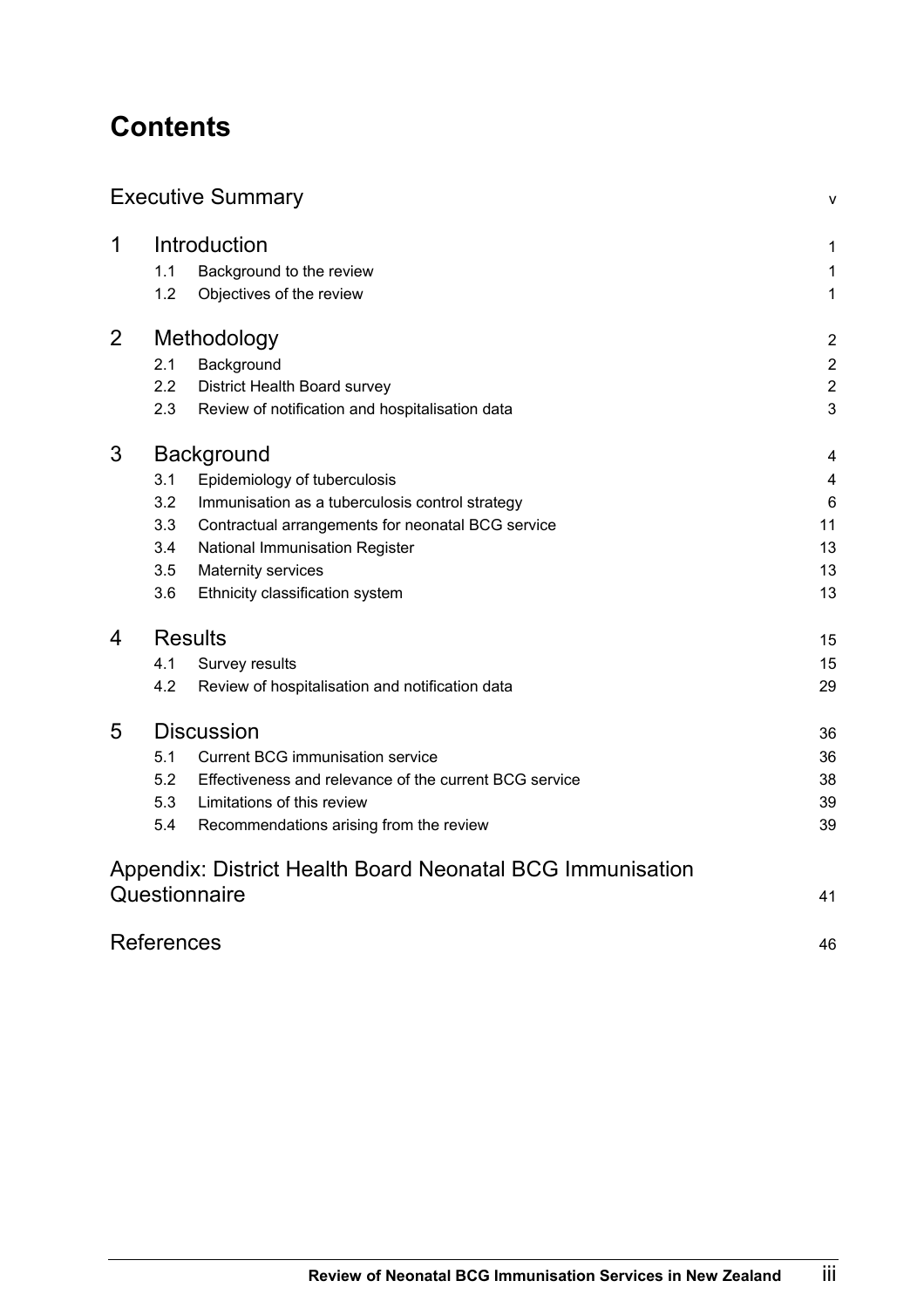# List of Tables

| Table 1:     | Live births in New Zealand recorded by ethnicity of mother and child, 2004 and 2005                                 | 14 |
|--------------|---------------------------------------------------------------------------------------------------------------------|----|
| Table 2:     | BCG immunisation service provided in maternity units in 2006                                                        | 15 |
| Table 3:     | When BCG immunisation service is available in maternity units                                                       | 16 |
| Table 4:     | BCG immunisation service provision and availability in the community                                                | 17 |
| Table 5:     | Risk assessment summary                                                                                             | 19 |
| Table 6:     | Referral for administration of BCG vaccine                                                                          | 21 |
| Table 7:     | Administration of the BCG immunisation                                                                              | 22 |
| Table 8:     | Education and promotion of the BCG immunisation service                                                             | 24 |
| Table 9:     | Monitoring data collected and analysed, by District Health Board                                                    | 26 |
| Table 10:    | Pacific live births reported to have received neonatal BCG immunisation, by District<br>Health Board, 2004 and 2005 | 27 |
| Table 11:    | BCG status for extrapulmonary tuberculosis notifications in children aged 0–14 years,<br>1997-2005                  | 34 |
| Table $12$ : | BCG immunisation status in cases notified with a site indicating meningeal or miliary<br>tuberculosis               | 34 |

# List of Figures

| Figure 1: | New Zealand crude tuberculosis incidence rates by District Health Board, 2005                                    | 5  |
|-----------|------------------------------------------------------------------------------------------------------------------|----|
| Figure 2: | New Zealand notifications of tuberculosis in children aged under 15 years, 1985–2005                             | 30 |
| Figure 3: | Cases of tuberculosis in children aged 0-14 years, by ethnicity, 1985-89 to 2002-05<br>in New Zealand            | 31 |
| Figure 4: | New Zealand miliary and meningeal tuberculosis admissions, by age group, 1971–<br>2005                           | 32 |
| Figure 5: | New Zealand extrapulmonary tuberculosis in children aged 0–14 years, by ethnicity,<br>1990–2005                  | 33 |
| Figure 6: | Extrapulmonary tuberculosis and BCG immunisation status in children aged 0-14<br>years in New Zealand, 1997-2005 | 35 |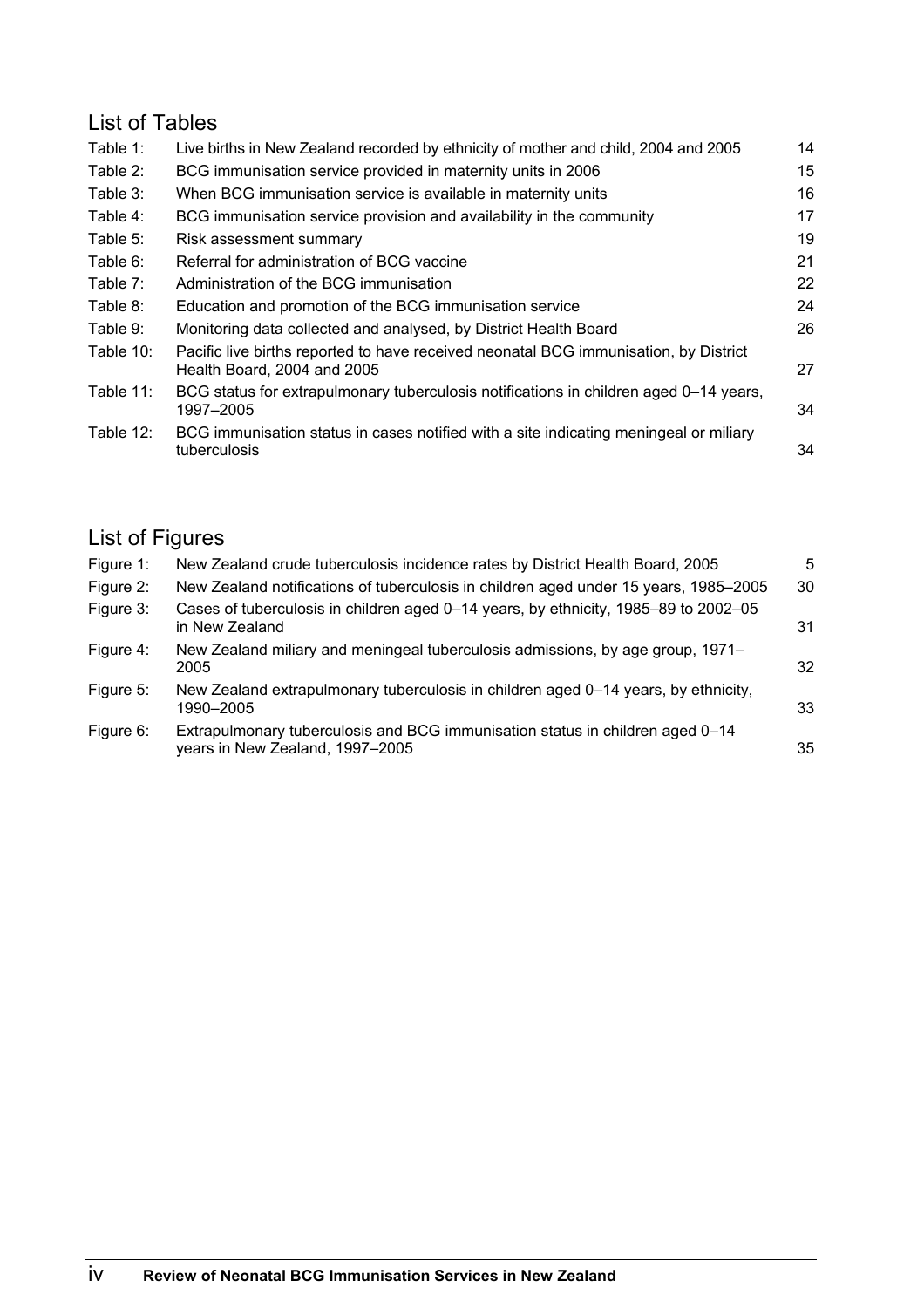# <span id="page-4-0"></span>**Executive Summary**

# **Background**

Tuberculosis (TB) remains a significant problem worldwide. Bacille Calmette-Guérin (BCG) immunisation is used in many countries as part of their TB control programme. The efficacy of BCG immunisation in preventing TB in adults is unclear, but its efficacy in preventing serious extrapulmonary disease in infants is widely accepted. There are disadvantages to BCG immunisation because it affects the usefulness of tuberculin skin testing in the diagnosis of TB and has the potential for adverse effects. The International Union against Tuberculosis and Lung Disease (IUATLD) has established criteria for discontinuing universal BCG immunisation programmes and recommends that countries with a low incidence of TB, such as New Zealand, use selective programmes instead.

Selective neonatal BCG immunisation is one strategy used in New Zealand for controlling TB with the specific aim of reducing the risk of severe, disseminated disease in young children. The target groups were last reviewed in 2002 and a goal was of 80% coverage by 2005 was set for these high-risk groups. However, concern exists that many neonates and infants are not being assessed for their eligibility to receive the BCG immunisation.

# **Aims and objectives of the review**

This review, for the Communicable Diseases Team, evaluates the neonatal BCG immunisation service in New Zealand.

The review's objectives were to:

- describe the neonatal BCG immunisation services offered and methods of delivery
- review the tuberculosis notification and hospitalisation data
- identify any imbalance between current policy and services
- review monitoring and make recommendations on the future monitoring of the service.

# **Methodology**

A literature review of the relevant published and unpublished literature was undertaken using standard bibliographic databases, reputable standard text books, a manual search of archived material held by the Auckland Regional Public Health Service, and key websites.

Key informants were informally interviewed and all District Health Boards (DHBs) were surveyed about the components of their neonatal BCG service. New Zealand notification and hospitalisation data for TB was extracted into MS Excel tables and reviewed to assess the relevance and effectiveness of the current policy and delivery of the service.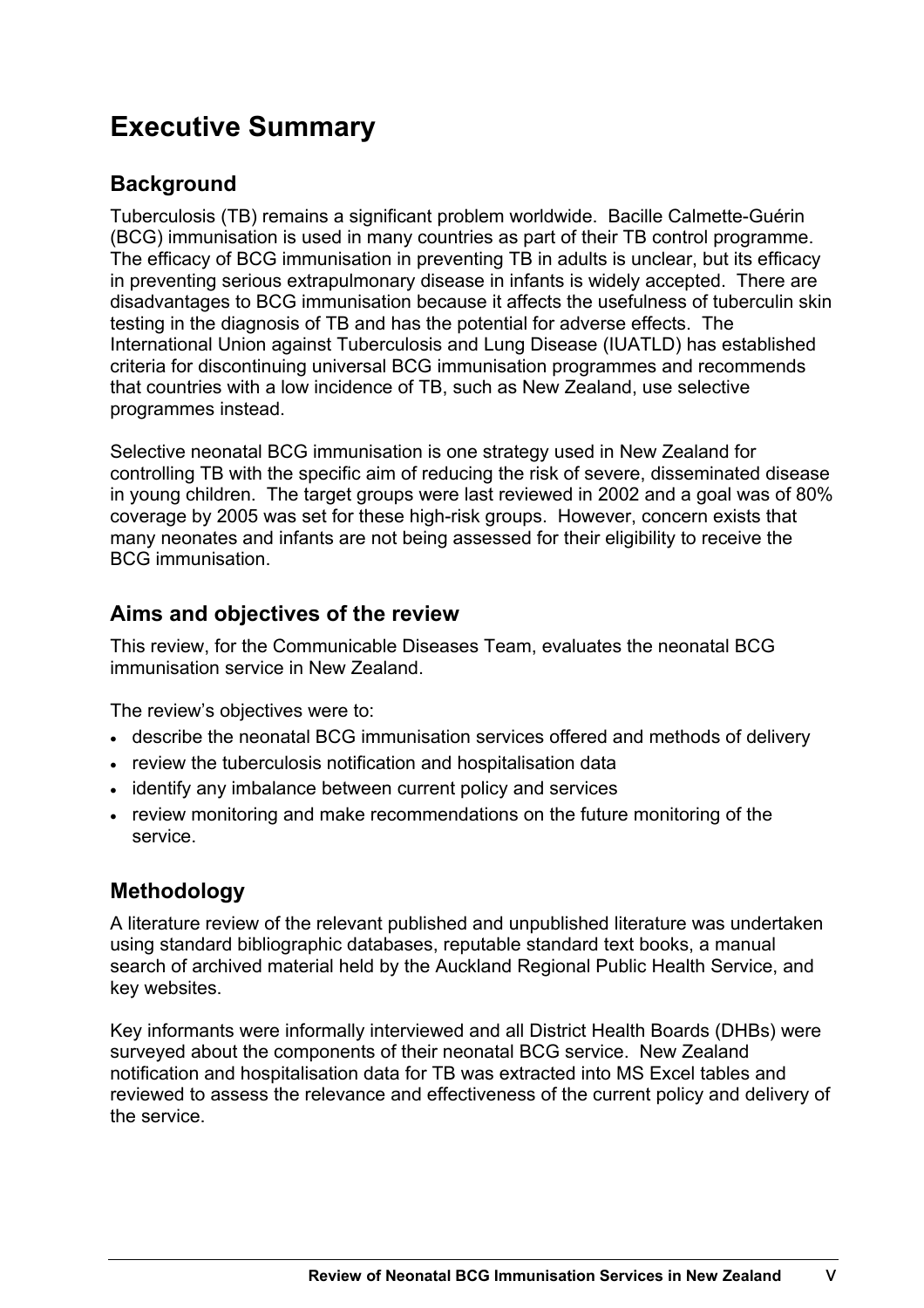# **Results**

Although the incidence and total number of cases of TB in New Zealand has remained stable over the past 20 years, the ethnic categories most affected have changed. Increasing rates of TB are seen in immigrants and refugees from high-risk Asian and African countries, as well as in recent arrivals from Pacific countries and territories and those connected with them.

All 21 DHBs responded to the survey, but the responses indicated a wide variability about how the BCG immunisation service is offered in New Zealand. Monitoring of the service is patchy and only a few DHBs collect data on the number of TB risk assessments performed on babies. This means that, in general, coverage rates cannot be calculated because the total number of eligible babies is not known. A lack of service specifications, unclear areas of responsibility and a lack of dedicated funding are seen as barriers to an effective service. Concerns exist in DHBs about the lack of education about TB risk and the inadequate promotion of the service to health providers and parents. Responsibility needs to be assigned and resources (including funding) provided for this aspect of the service.

It is difficult to conclude whether the current policy and eligibility criteria remain the most appropriate. Incomplete notification data hampers an assessment of the effectiveness of BCG immunisation in reducing the severe, disseminated forms of TB in children and interpretation of the ethnic-specific rates of TB in children and their communities. However, the limited information about these rates appears to support the ongoing targeting of Pacific babies and babies with exposure to adults from a high-risk country, but whether the programme should be extended to Māori babies and/or be confined to specific geographic areas is less clear.

# **Conclusion**

The highest priority strategies to improve the effectiveness of the BCG immunisation service and inform future reviews of the policy are to:

- institute a systematic approach to delivering the BCG immunisation service in all **DHBs**
- improve the quality of the monitoring of the BCG immunisation service
- improve the completeness of notification data.

# **Limitations of the review**

The conclusions that can be drawn from this review are limited by:

- changes to the ethnicity classification system
- the relatively small numbers of children with TB
- problems with the quality of the data, particularly incomplete notification data.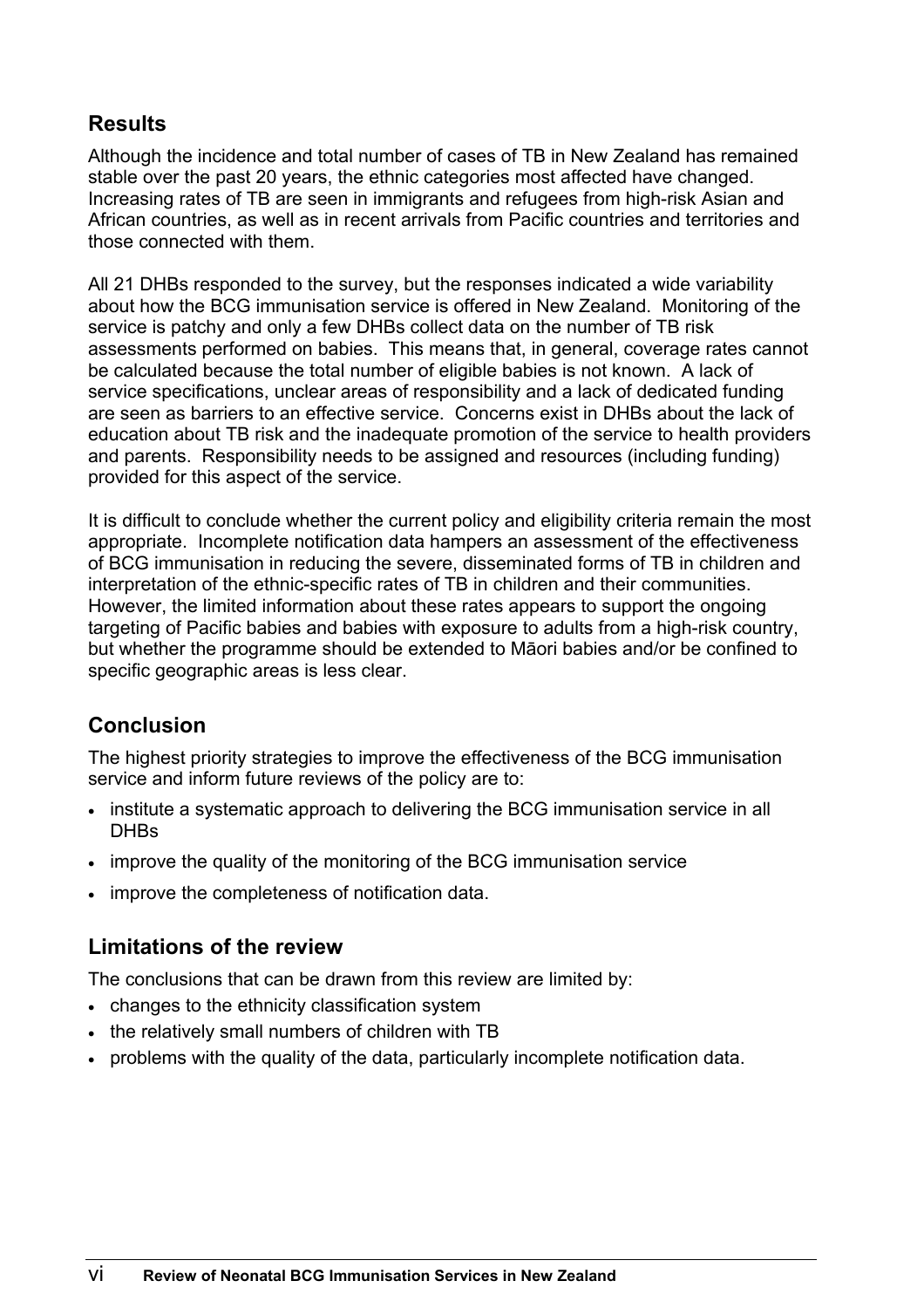# **Recommendations arising from the review**

Recommendations arising from the review have been separated into four areas; contracts, monitoring, resources and surveillance.

## **Contracts**

- A core set of specifications for the neonatal BCG immunisation service could be developed in consultation with medical officers of health and included in contracts in every DHB area.
- Contracts could require DHBs to ensure staff involved in providing the BCG immunisation service receive support and training.

## **Monitoring**

- Monitoring requirements and quality indicators for the BCG immunisation service could be set for DHBs and public health services, and include monitoring of the percentage of mothers assessed for their baby's TB risk and the percentage of babies assessed as high risk who are vaccinated.
- The feasibility and acceptability of adding a TB risk assessment to the BCG immunisation field in the National Immunisation Register could be investigated.

#### **New resources**

- New resources for primary care providers, lead maternity carers (LMCs) and Well Child-Tamariki Ora providers to provide more general education about, and to promote, the service.
- The Ministry of Health, in consultation with medical officers of health and LMC representatives, could develop a standard maternity record and/or assessment form for LMCs and Well Child-Tamariki Ora providers to use when undertaking risk assessments.

## **Surveillance**

- The Ministry of Health, the Institute of Environmental and Scientific Research and other key stakeholders could investigate methods to achieve more complete surveillance data.
- Annual reports of TB surveillance data could provide information relevant to the IUATLD criteria, including the incidence of sputum-positive disease for people of all ages, of tuberculous meningitis for people aged 0–4 years, and provide this information by ethnicity and by DHB area.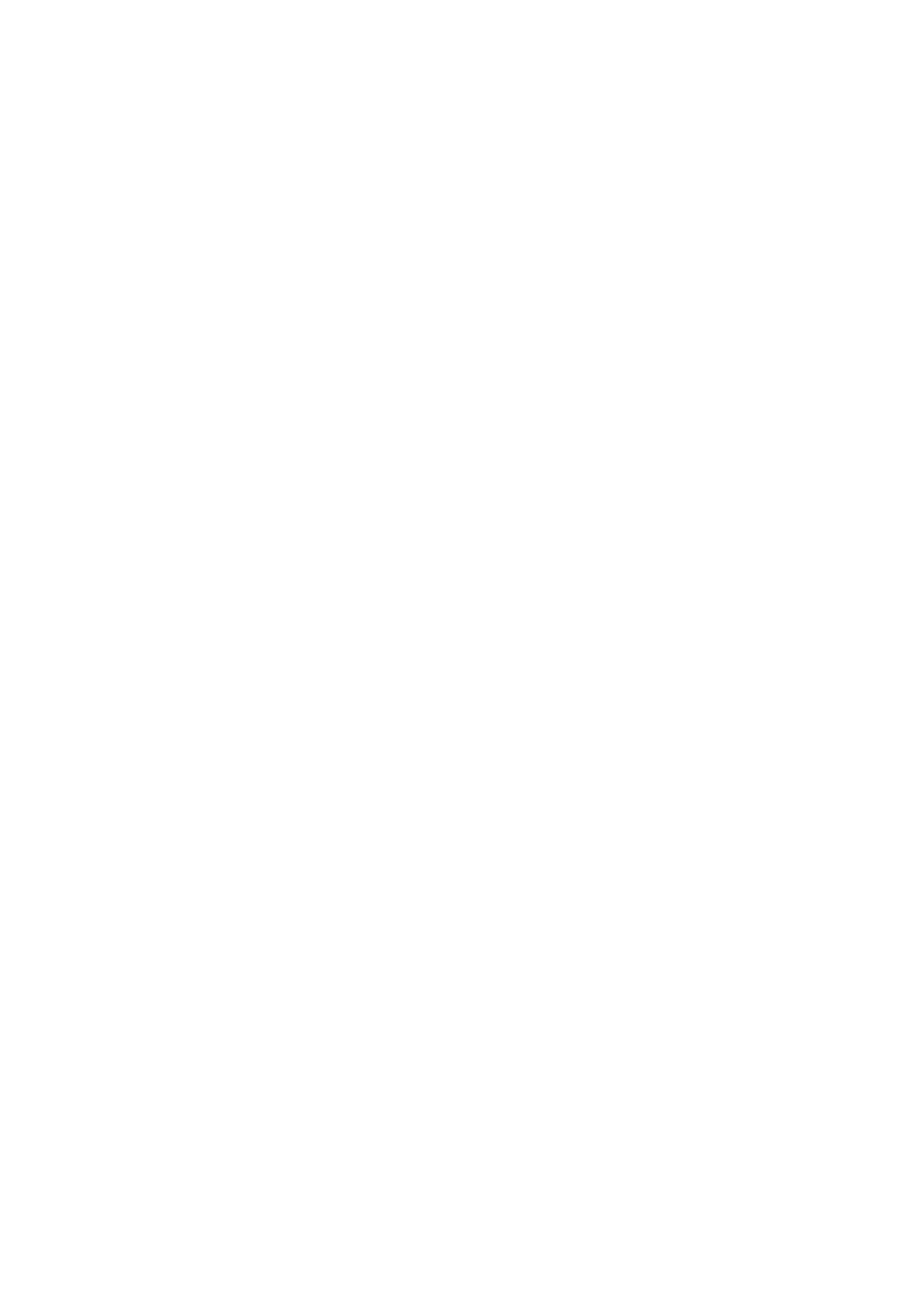# <span id="page-8-0"></span>**1 Introduction**

# **1.1 Background to the review**

Bacille Calmette-Guérin (BCG) immunisation is part of the World Health Organization (WHO) Expanded Programme on Immunisation and is used in most countries as part of their tuberculosis (TB) control programme. Although the efficacy of BCG immunisation in preventing TB in adults is unclear, its efficacy in preventing serious extrapulmonary disease in infants is widely accepted (Ministry of Health 2006; Nelson et al 2001).

BCG immunisation has been part of the TB control programme in New Zealand since 1948. As the programme developed it was extended to all adolescents but this was discontinued, initially in the South Island and then by phases in the North Island, as the incidence of TB declined (Ministry of Health 2003). A neonatal BCG immunisation programme was introduced in 1976 to target high-risk neonates and infants (Ministry of Health 2006). The target groups were last reviewed in 2002 (Ministry of Health 2003) and a policy decision was made that coverage in high-risk groups should be increased to 80% by 2005 (National Immunisation Programme 2003).

Ongoing concern exists that the neonatal BCG programme has been variably implemented across District Health Board (DHB) areas and infants are not being assessed systematically for their eligibility to receive the BCG immunisation (Ministry of Health 2003).

The need to evaluate the effectiveness of the vaccine's delivery and whether the 2002 target of immunisation coverage of 80% of eligible infants was being met was identified as a supporting strategy milestone in 2003 (National Immunisation Programme 2003).

This report is the result of the Communicable Diseases Team's evaluation of the national neonatal BCG immunisation service in New Zealand.

# **1.2 Objectives of the review**

The review's objectives were to:

- describe the neonatal BCG immunisation services offered and methods of delivery
- review the tuberculosis notification and hospitalisation data
- identify any imbalance between current policy and services
- review monitoring and make recommendations on the future monitoring of the service.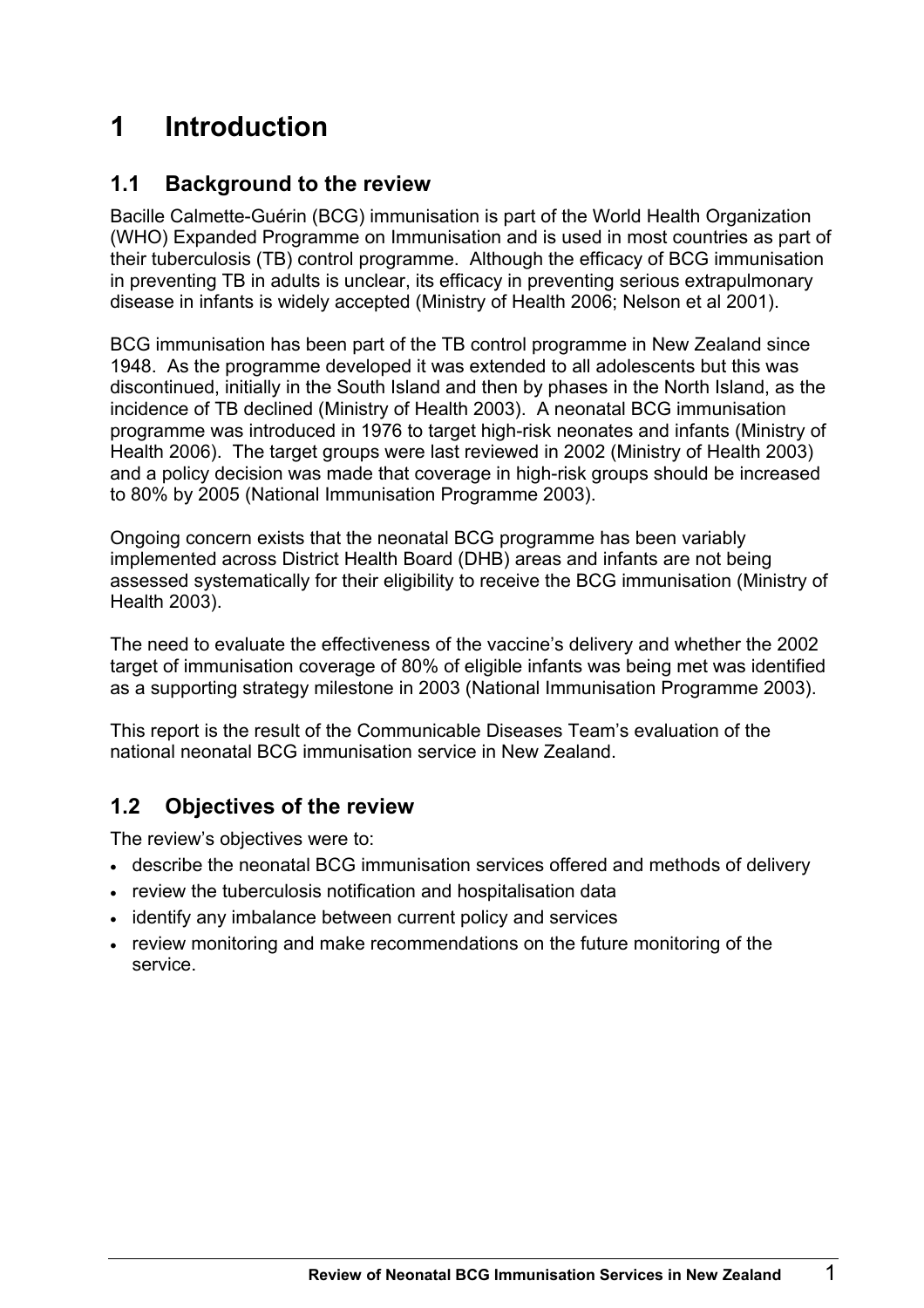# <span id="page-9-0"></span>**2 Methodology**

# **2.1 Background**

A review was undertaken to provide background information on the epidemiology of TB (nationally and internationally), efficacy of BCG immunisation, adverse effects from immunisation, and evidence and recommendations for using BCG immunisation as part of a TB control programme. The following information sources were used.

- Published articles were identified using a systematic literature search of the bibliographic database Ovid Medline, Cochrane Database, American College of Physicians Journal Club, and Database of Abstracts of Reviews of Effectiveness. Further articles were obtained by searching the reference lists in relevant articles. The key words and general medical subject headings used were BCG vaccines, adverse effects, experimental vaccines, efficacy, long-term studies, immunity, longitudinal studies, immunisation, tuberculosis, and communicable disease control. Articles had to be written in English and published from 1996 to 2006. Searches were combined using the Boolean operators 'and' or 'or' where appropriate.
- Reputable standard text books were used for background information on TB, TB control and BCG.
- Archived material held by the Auckland Regional Public Health Service was searched manually for information about the development, and evaluations, of its in-hospital and community BCG immunisation programme.
- Key websites were searched for information on TB, BCG programmes and TB control. These included the websites of WHO, Centers for Disease Control and Prevention, Ministry of Health, and Institute of Environmental and Scientific Research (ESR).
- Key stakeholders were consulted about specific aspects of the programme, including how the service is purchased.
- New Zealand hospitalisation data from New Zealand Health Information Service (NZHIS) and notification data from ESR was analysed to determine epidemiology of TB in New Zealand (for details see 2.3).

# **2.2 District Health Board survey**

The survey questionnaire (see the Appendix) was designed to assess the level of service and methods of delivery for neonatal BCG immunisation in New Zealand. The necessary and possible components of the service were decided by:

- reviewing the eligibility criteria and policy as written in *Guidelines for Tuberculosis Control in New Zealand 2003* (Ministry of Health 2003) and *Immunisation Handbook 2006* (Ministry of Health 2006)
- reviewing the flowcharts and protocols the Auckland Regional Public Health Service developed for its BCG immunisation service (ARPHS 2003)
- discussing the components with medical officers of health and Ministry of Health staff.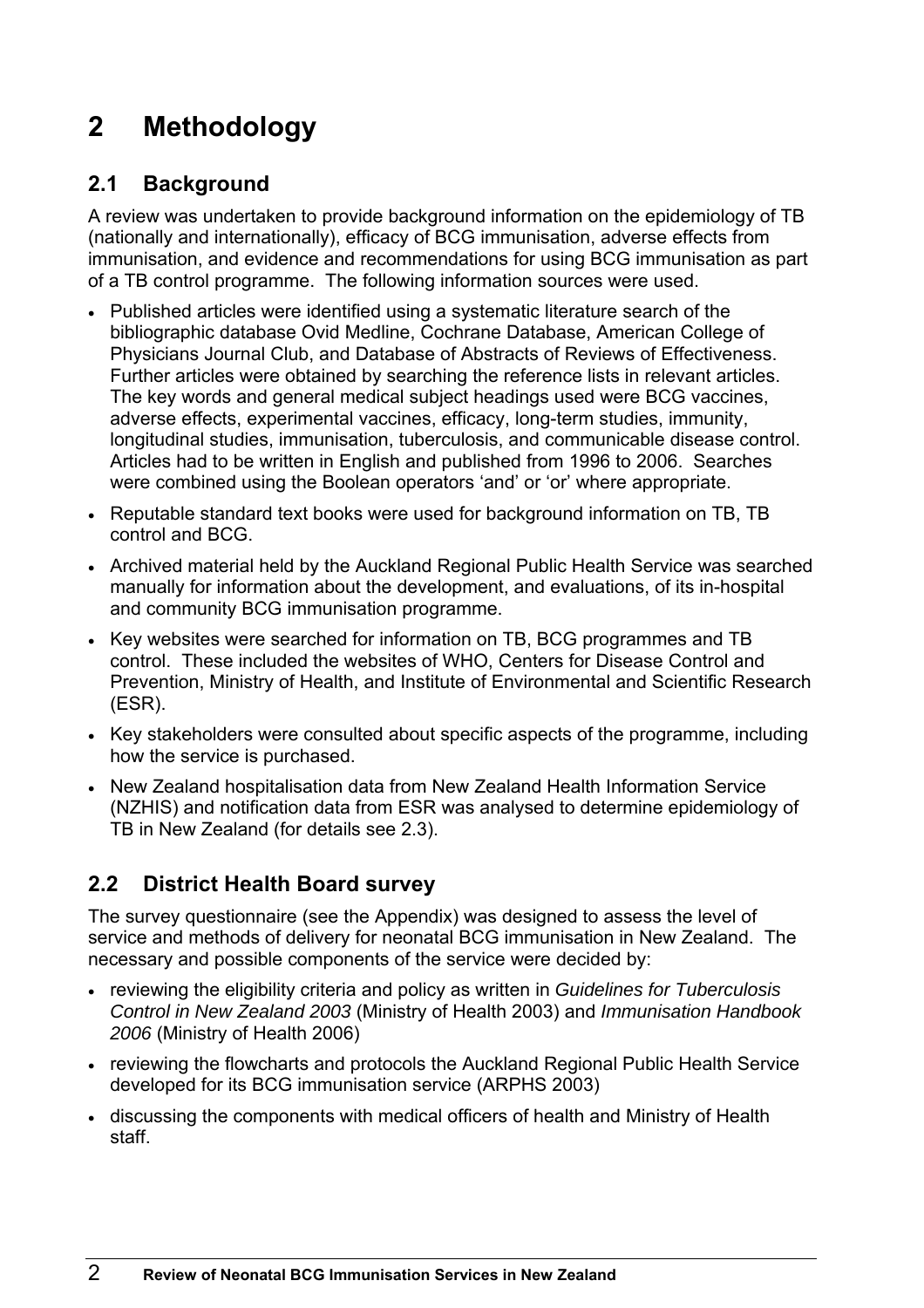<span id="page-10-0"></span>Survey questions were chosen to collect information on the operation of each component of the service, including the monitoring carried out and barriers to the effective operation of the service.

The survey was piloted with two public health services (PHSs) by arrangement with two local medical officers of health, Dr Annette Nesdale and Dr Lester Calder. The questionnaire was then modified and sent to all DHBs.

Responses were collated and summarised. Where monitoring data was provided, it was entered into an MS Excel spreadsheet and reviewed.

# **2.3 Review of notification and hospitalisation data**

Hospitalisation data was extracted from NZHIS's National Minimum Dataset (Hospital Events), which records data on all publicly funded hospitalisations.

Hospital discharges for 1970–2005 with any diagnosis of ICD 10 codes A15–19, O98.0 or P37.0 were extracted. ICD 9 data was mapped forward into ICD 10.

The data was provided, in the form of a spreadsheet in MS Excel, by year of discharge, DHB, gender, age, age band, ethnicity, and first admission status. First admissions were determined, where possible, by using National Health Index numbers and excluding repeat admissions.

The data was used to create pivot tables and charts to analyse admissions for total TB cases and for miliary and meningeal TB cases, by ethnicity, age and ethnicity, and DHB.

Notification data was requested from ESR for all notified cases of new and reactivated TB for 1970–2005. Data was obtained for 1985–2005 for a range of parameters, including report year, report date, DHB, age band, date of birth, ethnicity, whether born outside New Zealand, contact with confirmed case of TB disease, current or recent residence in household with person born outside New Zealand, BCG immunisation status, site of disease (pulmonary or extrapulmonary), and specific site if extrapulmonary disease. The data was provided in an MS Excel spreadsheet that was used to construct pivot tables and charts for notifications in children aged under 15 years by ethnicity, DHB, site of disease and BCG immunisation status. Ethnicspecific rates for extrapulmonary TB in children aged under 15 years were calculated for 1998–2005 using notification data and Statistics New Zealand 2001 census data. Ethnic-specific rates for 1990–98 were obtained from information in *Immunisation Handbook 2006* (Ministry of Health 2006).

The hospitalisation and notification data was used to inform the background epidemiology of TB in New Zealand and the specific epidemiology relevant to the review of the effectiveness and relevance of the current policy on BCG immunisation.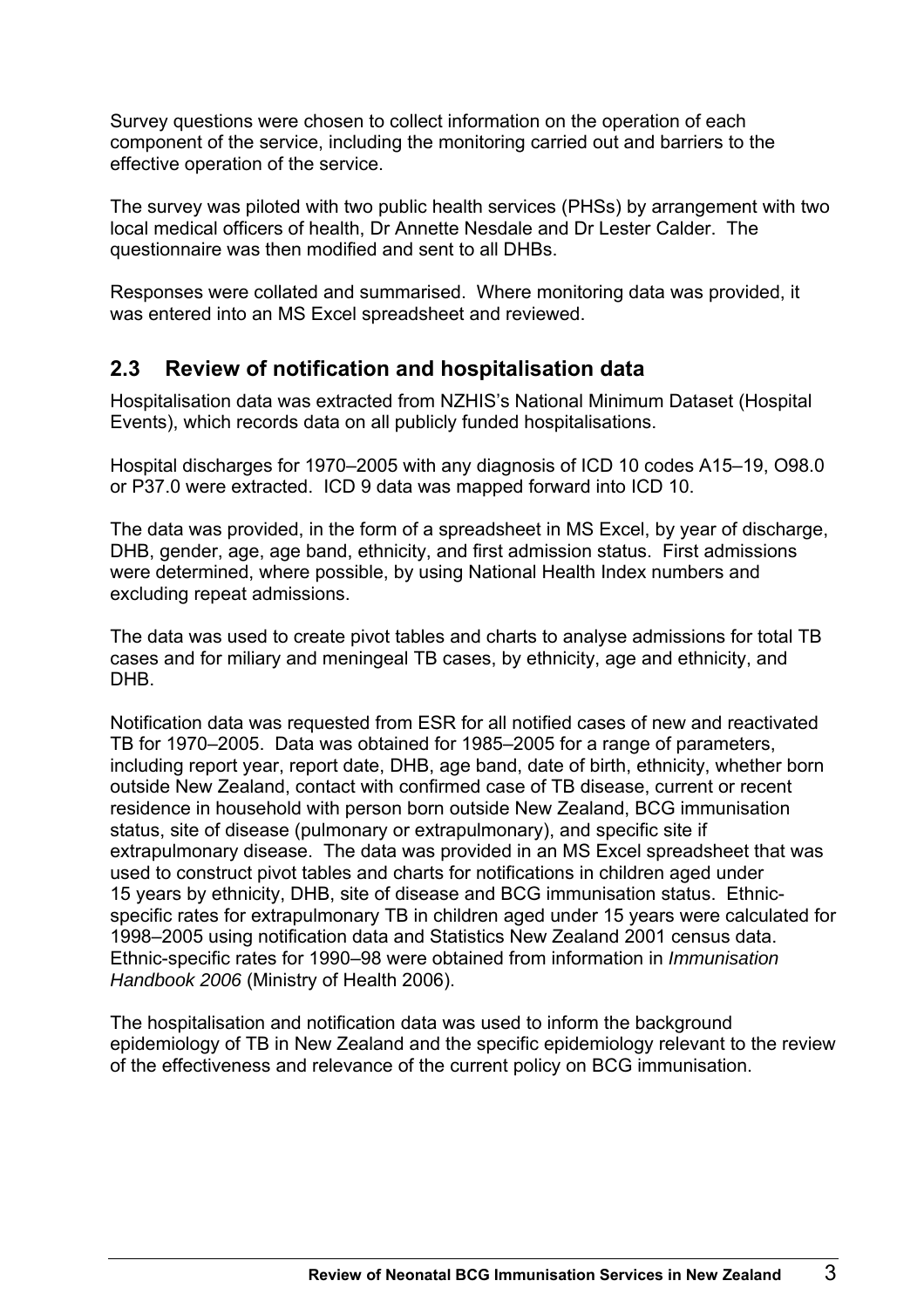# <span id="page-11-0"></span>**3 Background**

# **3.1 Epidemiology of tuberculosis**

# **International epidemiology of tuberculosis**

One-third of the world's population is infected with the tubercle bacillus. This equates to about 2 billion people (Nelson et al 2001). Worldwide there were more than 8.8 million new cases of TB and an estimated 1.6 million deaths caused by TB in 2005 (WHO 2007). Although the estimated global incidence has been slowly declining over the past decade, TB remains 'one of the most prevalent and deadly infections on Earth' (Nelson et al 2001).

Population growth means the number of new cases each year is increasing and WHO estimates that South-East Asia accounted for 34% of the new cases globally in 2005, although incidence and mortality per capita are highest in the African region (WHO 2007). The burden of disease has remained high in developing countries, but industrialised countries experienced a rapid decline in incidence after the Second World War. However, there has been a resurgence of TB in many developed countries since the 1980s, with increasing prevalence in specific populations, such as people who are sero-positive for HIV and certain refugee and immigrant groups (Infuso and Falzon 2006; Nelson et al 2001).

# **Epidemiology of tuberculosis in New Zealand**

The overall incidence of TB (new and reactivated cases) in New Zealand has been stable since the early 1980s at about 10 per 100,000 population, with the total number of cases notified per year, since 1997, ranging from 321 to 446 (NZPHO 2007). There has, however, been a gradual shift in the ethnic-specific incidence rates and numbers of new cases. The results are large and there are persisting differences between the low incidence in the European population compared with much higher incidences in other ethnic groups.

In 2005 the incidence of TB was 81.7 per 100,000 population (204 cases) for the group 'Other', 23.5 per 100,000 population (47 cases) for Pacific people, 8.9 per 100,000 population (47 cases) for Māori and 1.7 per 100,000 population (44 cases) for Europeans (ESR 2005). Cases in the 'Other' category are primarily in recent immigrants and refugees from Asian and African countries. A recent analysis suggests that these cases, along with those in recent immigrants from Pacific countries and territories, are now the predominant source of new notifications of TB in New Zealand (Das et al 2006b). This explains the high rate of new cases reported in people who were born outside New Zealand or known to reside with someone who was born outside New Zealand (Das et al 2006a). In 2006 these latter two groups accounted for 77.3% (225 out of 291) of the cases this information was recorded for, or 66.8% of all new cases for the year (ESR 2007).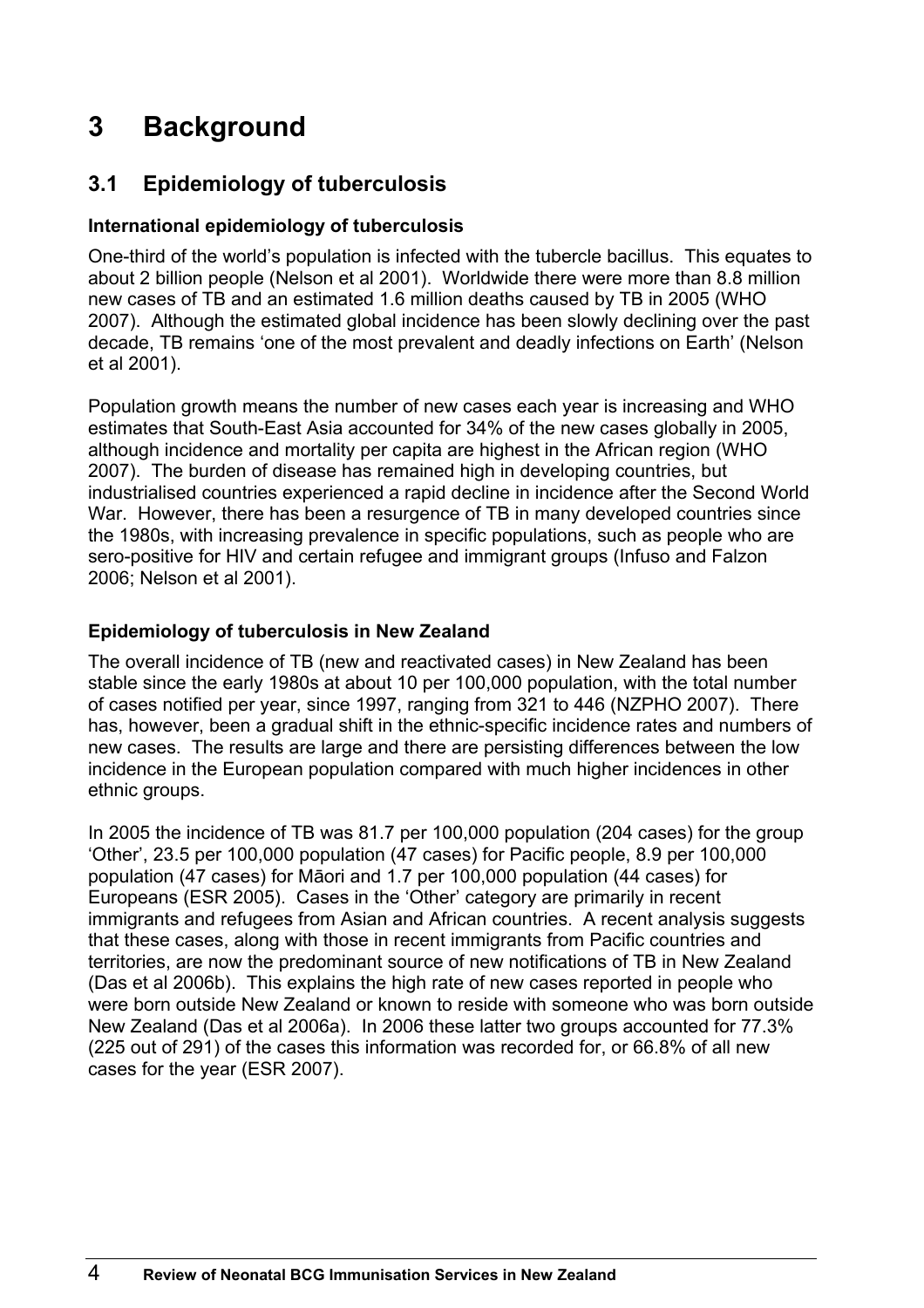<span id="page-12-0"></span>There is a consistent geographical pattern to the burden of TB disease in New Zealand with crude incidence rates for TB over the past five years above the national average in Auckland, Counties Manukau, Capital & Coast, Hawke's Bay, Waitemata and Hutt Valley DHBs (Das et al 2006a). This is illustrated in Figure 1, which shows rates based on the 2005 notification data from ESR (no rates are recorded where the number of cases in the DHB was less than five). The national average incidence rate for 2005 was 9.3 cases per 100,000 population (ESR 2005).

In most of these DHB areas the rates in New Zealand-born people were less than 10 per 100,000, apart from in the Hawke's Bay DHB area. The elevated rate seen in Hawke's Bay may reflect the large outbreak reported in that region in 2002 (Das et al 2006a; McElnay et al 2004).

The number of cases of TB in children under 15 years has remained relatively stable in the past 10 years with an average of 39 cases per year. Since 1985, the number of TB cases in European children in New Zealand has decreased, whereas the number of cases in Pacific people and 'Other' ethnicities has increased, with the number for Māori remaining steady (ESR 2007). Further details are in section 3.2.

The New Zealand notification numbers are interesting compared with those in Australia, which in 2004 had only 38 notifications for children aged under 15 years in a population of 20.1 million people (Australian Bureau of Statistics 2004), compared with a population of about 4 million in New Zealand. Most of the cases in Australian children were children born overseas (23), with the remainder being non-indigenous children (Roche 2006).



**Figure 1:** New Zealand crude tuberculosis incidence rates by District Health Board, 2005

Source: ESR *Annual Surveillance Summary 2005* (ESR 2006) Note: No rates were recorded if the number of cases in the District Health Board was less than five.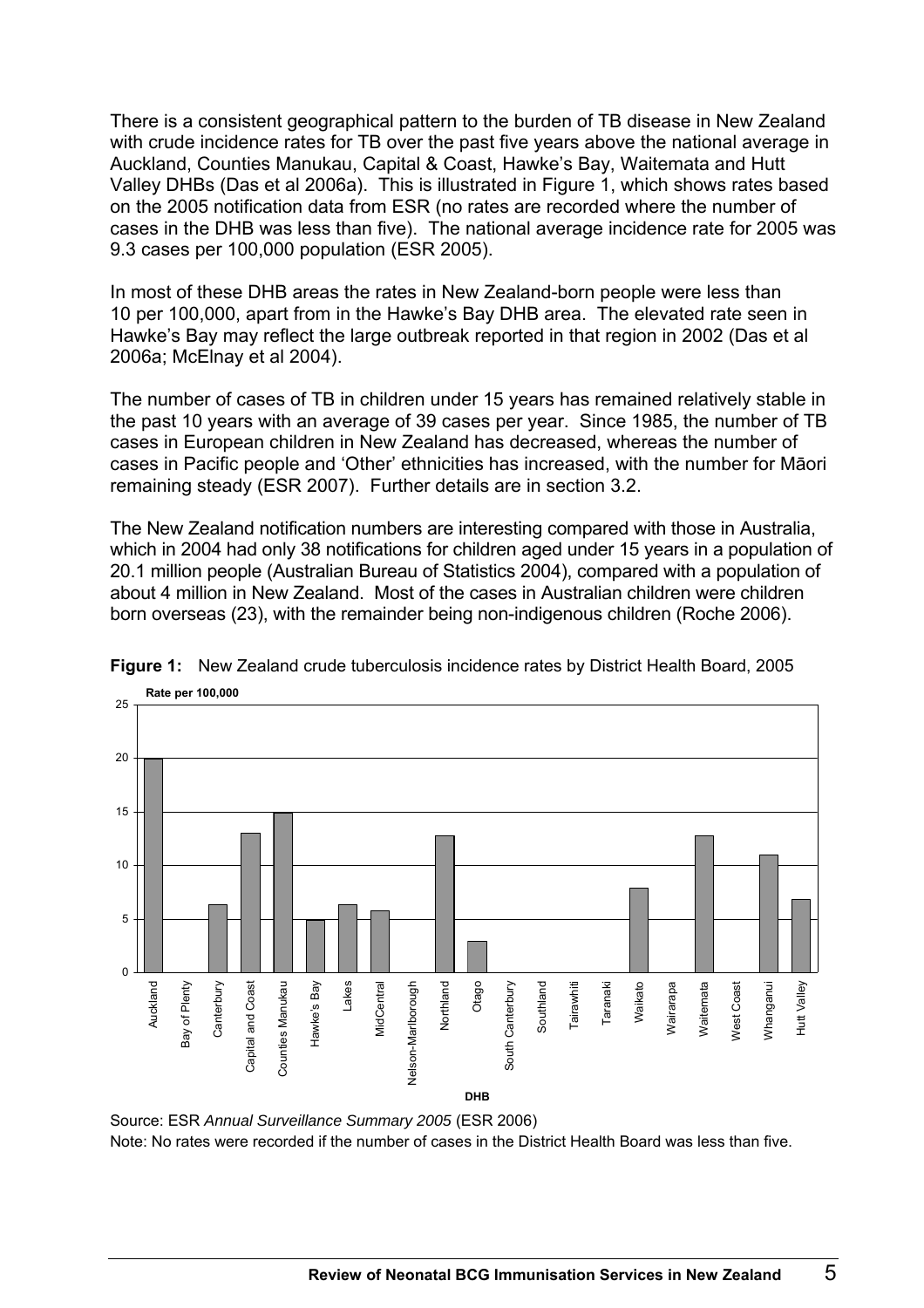## <span id="page-13-0"></span>**Surveillance systems**

Routinely collected data pertinent to national TB epidemiology, such as that presented in Figure 1, is available from two surveillance or information systems.

## **Notification data**

New cases and reactivations of TB are notifiable conditions to the local medical officer of health under the Tuberculosis Act 1948. The notification data feeds into the communicable disease surveillance system co-ordinated by ESR. Standard demographic information is collected, including ethnicity, as well as information on risk and protective factors, such as country of birth, current or previous residence with people born outside New Zealand and BCG immunisation status. Additional clinical details are also requested as to the site of disease with fields for 'pulmonary' and 'extrapulmonary' but note that these two categories are not exclusive. A specific site is requested if the extrapulmonary category is selected and generally this was completed in the 1989–2005 data reviewed. However, this category is not a reliable marker of miliary and meningeal TB unless individual line data is examined to remove other sites of extrapulmonary disease such as nodes, pleura or abdominal sites. Changes in case definitions, the method of identifying ethnicity and in recording a single ethnicity to prioritised ethnicity and, more recently, total ethnicity, means there may be inconsistencies when analysing the data sets across time. BCG immunisation status was not requested on the case report form as part of notification until 1996, so this status is not available in the notification data until 1997.

## **Hospitalisation data**

NZHIS collects hospitalisation data as part of the National Minimum Dataset, which provides information on specific diagnoses by linking the discharge coding data to demographic information of all cases admitted to hospital. All children are admitted to hospital for their initial treatment of TB, so a count of all 'new' admissions should capture all cases notified, irrespective of the site of disease. A review of paediatric TB cases in nine health districts in 1992–2001 indicated 4% of TB cases hospitalised had not been notified (Howie et al 2005).

# **3.2 Immunisation as a tuberculosis control strategy**

TB control depends on a combination of strategies that can be broadly summed up as case detection, adherence to treatment, and public health action to prevent or halt outbreaks. Public health action requires attention to the detection and cure of cases, ensuring adherence to the treatment regime, demonstrating 'cure', and rapid notification to enable contact tracing and management. Selective BCG immunisation is generally accepted as a useful adjunct to these strategies in low-risk countries, while universal BCG immunisation is part of the WHO Expanded Programme for Immunisation in highrisk countries (Nelson et al 2001). Improvements in socioeconomic conditions, particularly for high-risk populations, will provide a longer term solution to TB control.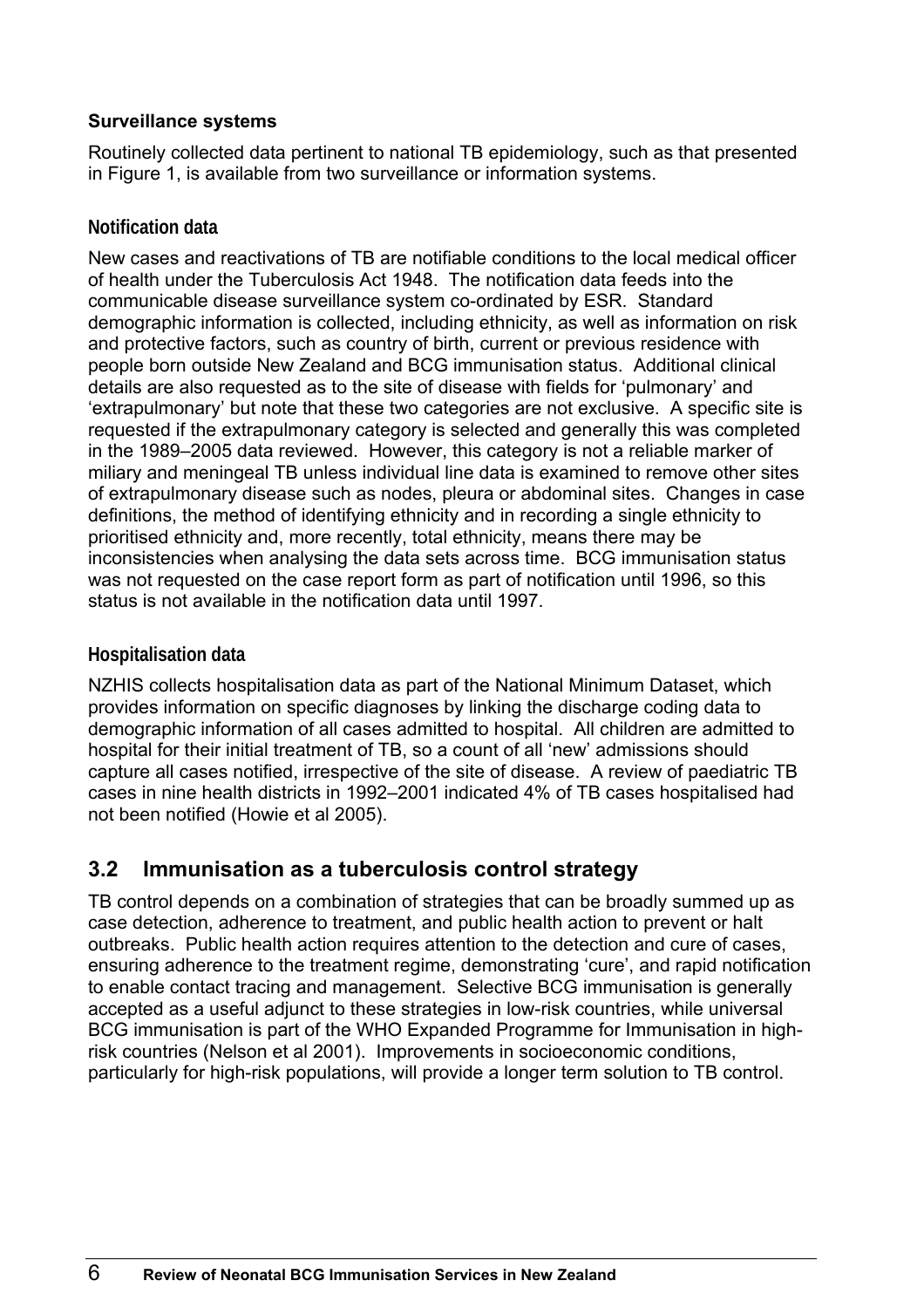## **Efficacy and benefits of BCG immunisation**

Immunisation with BCG appears to have no significant impact on the overall incidence of TB. Efficacy trials have shown a range of outcomes from a 0% to 90% reduction in the incidence of new cases (Ministry of Health 2006). A meta-analysis of the published literature concluded that the vaccine significantly reduced the risk of active TB disease by 50% and that the risk reduction was higher for protection against miliary and meningeal TB than against other forms of TB (Colditz et al 1994). A more recent review concluded that BCG immunisation is most effective when given at a young age and affords greatest protection against disseminated disease (Rieder 2002). A recent study showed a persistence of BCG vaccine efficacy for up to 50–60 years (Aronson et al 2004).

Studies suggest that BCG immunisation offers protection against leprosy and may reduce the risk of atopy, asthma and intestinal nematodes in children (Rieder 2002). These potential benefits are not particularly relevant in New Zealand, although immunisation for children with a high risk of atopy and asthma is sometimes requested (ARPHS 2003). There has also been research into and reports on the use of the BCG immunisation in the treatment of bladder cancer (Rieder 2002).

## **Complications of BCG immunisation**

After a BCG immunisation, local adverse reactions may occur, usually within two to six weeks of the immunisation (Ministry of Health 2006). The risk of severe localised, multiple or generalised lesions is extremely low and varies with the type of vaccine and the person's age at immunisation (Rieder 2002). More severe reactions at the immunisation site may be caused by poor injection technique and placement (Ministry of Health 1996b). A recent study concluded that local reactions from BCG immunisations and keloid scarring were reduced after a vaccinator training programme was implemented and the batch of vaccine was changed (Daoud 2003).

#### **International recommendations for BCG immunisation**

#### **World Health Organization**

WHO recommends the BCG immunisation:

- as soon as possible after birth, for infants living in areas where TB is highly endemic
- for infants and children at particular risk of TB exposure in otherwise low endemic areas.

WHO notes that some low prevalence countries may choose to replace BCG immunisation with intensified case detection and supervised early treatment, and that other countries may be reconsidering their BCG immunisation policy because of changing epidemiology (WHO 2004). WHO highlights the IUATLD criteria defining 'low endemicity' (see the next subsection) and the need for an efficient surveillance system to support timely public health action and inform future policy changes before moving from a general to a 'selective' immunisation approach.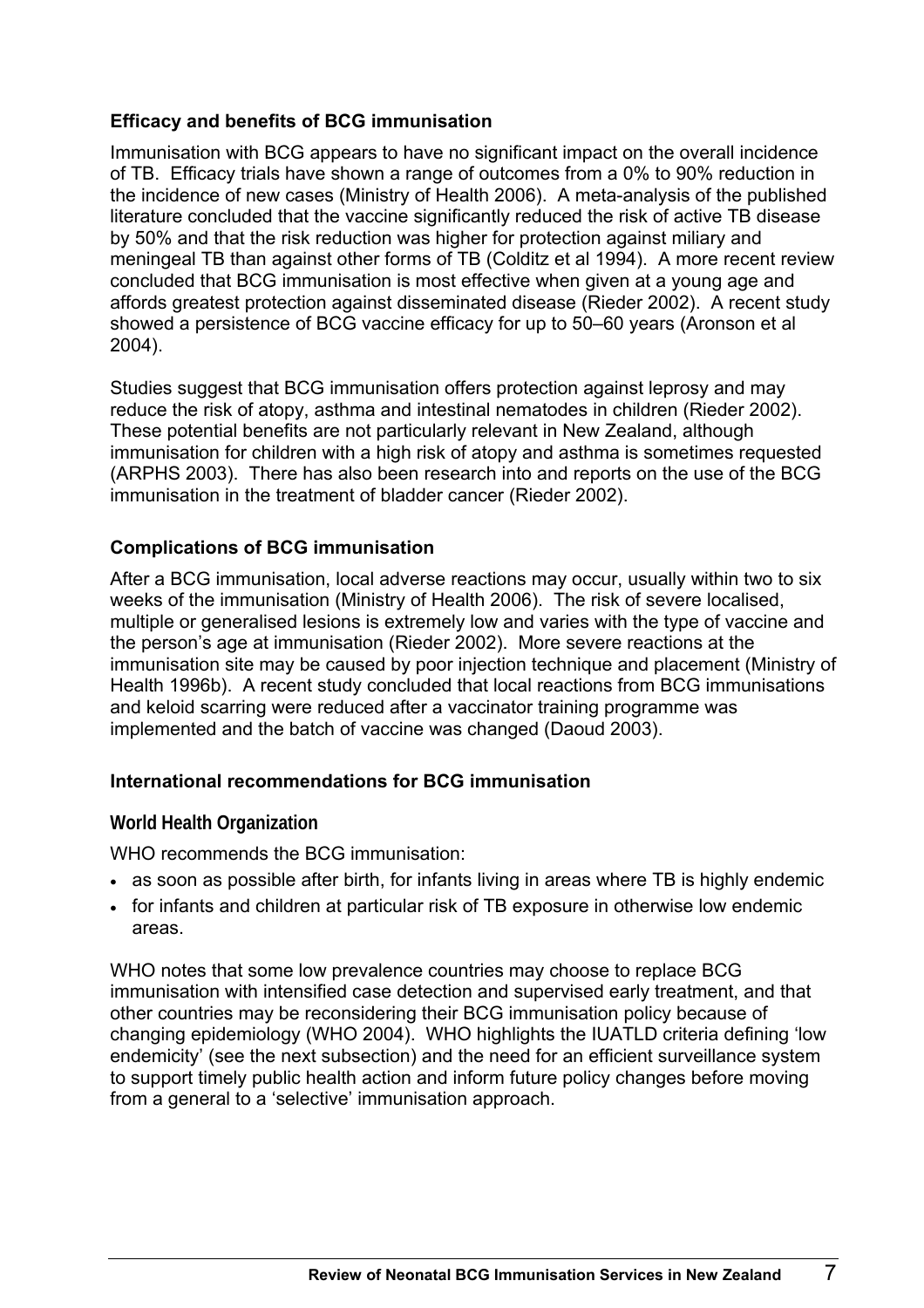**International Union against Tuberculosis and Lung Disease** 

The IUATLD supports WHO recommendations for BCG immunisation and has developed criteria countries should use when deciding whether to discontinue or implement a universal BCG immunisation (IUATLD 1994). These criteria focus on whether the country (or geographical area) can be defined as being of 'low endemicity'.

The criteria for low endemicity are an average annual:

- notification rate of smear-positive pulmonary TB cases below 5 per 100,000
- notification rate of meningeal TB in children aged under 5 years below 1 per 10 million population during the previous 5 years
- risk of tuberculous infection below 0.1%.

The IUATLD notes that three key factors form the basis for this decision in any given location: the protection gained from the BCG immunisation in the location (efficacy and effectiveness); the incidence of miliary and meningeal TB relative to the incidence of adverse reactions from the vaccine; and the value attached to using tuberculin skin tests as a diagnostic tool (Rieder 2002).

# **Approaches to, and experience with, BCG immunisation in selected countries**

# **Australia**

Australia does not recommend universal BCG immunisation, but targets neonates at high risk for TB exposure (based on ethnicity and travel to high-risk countries) and those at high risk of exposure to leprosy.

# **Europe**

A 2005 survey of 30 European countries found 12 countries had a universal neonatal programme, five had a universal programme for older children, and 10 had a targeted programme for high-risk children (based on place of origin, TB contact or travel). Seven countries did not have a systematic programme (Infuso and Falzon 2006).

The countries with universal neonatal immunisation generally had high coverage rates (83.0%–99.9%). Coverage rates were variable or unknown in countries with a targeted programme. In the countries that collected information on BCG immunisation status as part of TB notification, this information was often incomplete. However, data did indicate that coverage was generally lower in groups identified as high risk in countries with a targeted programme than in countries with a universal programme (Infuso and Falzon 2006).

After undertaking modelling to estimate the impact of changing from a universal infant programme to a targeted programme (with two possible levels of vaccine coverage) or discontinuation, public health authorities in France recently elected to adopt a BCG immunisation programme targeting high-risk children and to strengthen other TB control measures (Levy-Bruhl 2006).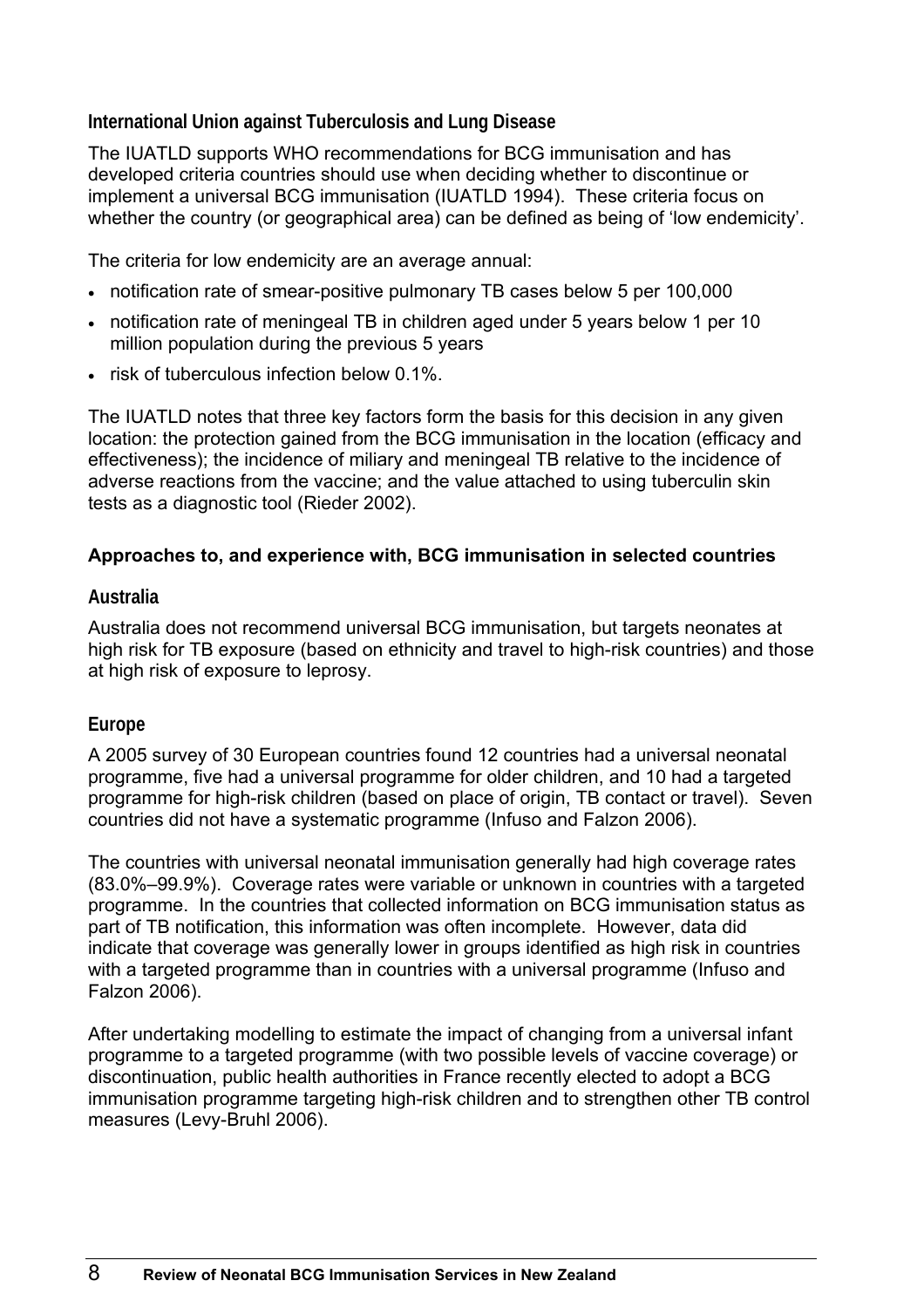## **United Kingdom**

The United Kingdom has a selective neonatal BCG immunisation programme but no monitoring of service delivery. An audit carried out over a three-year period in one county suggested only 51% of eligible infants had received the immunisation. Recommendations from audit included amending the pregnancy record to collect specific information on risk; including an eligibility question at the time of first appointment; and commencing a system of notification to general practitioners and health visitors of unvaccinated eligible infants (Deshpande 2004).

## **Canada**

Canada had a selective neonatal BCG immunisation programme targeting First Nations and Inuit communities for many years. However, due to decreasing annual incidences in many communities, the programme was being gradually phased out in some provinces. More recent recognition that the rate of disseminated BCG disease in First Nations children is far higher than the highest global estimate in other populations has led the Canadian Advisory Committee on Immunization to alter its general recommendation for the routine immunisation of all infants in First Nation and Inuit communities (Public Health Agency of Canada 2004). The policy is to be individualised for each community on the basis of the community having an:

- average annual rate of smear-positive pulmonary TB greater than 15 per 100,000 (all ages during previous three years); or
- annual risk of TB infection of more than 0.1% if early identification and treatment of TB infection is not available.

#### **New vaccines**

Research to develop new TB vaccines that will offer better protection than the BCG immunisation does, particularly against pulmonary disease, is ongoing. Several categories of potential vaccine have been tested, with some close to, or at, the clinical trial stage (Martin 2006; Orme 2005). A new, more effective vaccine could be available by 2015 (Young and Dye 2006), although some researchers are sceptical about this timeframe because the pathogenesis of TB is still not well understood (Nagelkerke et al 2005). Other researchers have used mathematical models to show that a highly effective vaccine that can be used before and after exposure is needed to substantially reduce the number of continuing high-incidence epidemics of TB (Ziv et al 2004).

#### **History of BCG immunisation in New Zealand**

BCG immunisation was introduced to New Zealand in 1948, and later extended to all adolescents. This programme was discontinued in the South Island in 1963 and phased out in the North Island by 1990 because the incidence of TB had declined to a point where the advantages of a universal programme were outweighed by the disadvantages.

BCG immunisation of neonates was introduced in New Zealand in 1976, initially in highrisk districts, and has been variably implemented throughout New Zealand DHB areas.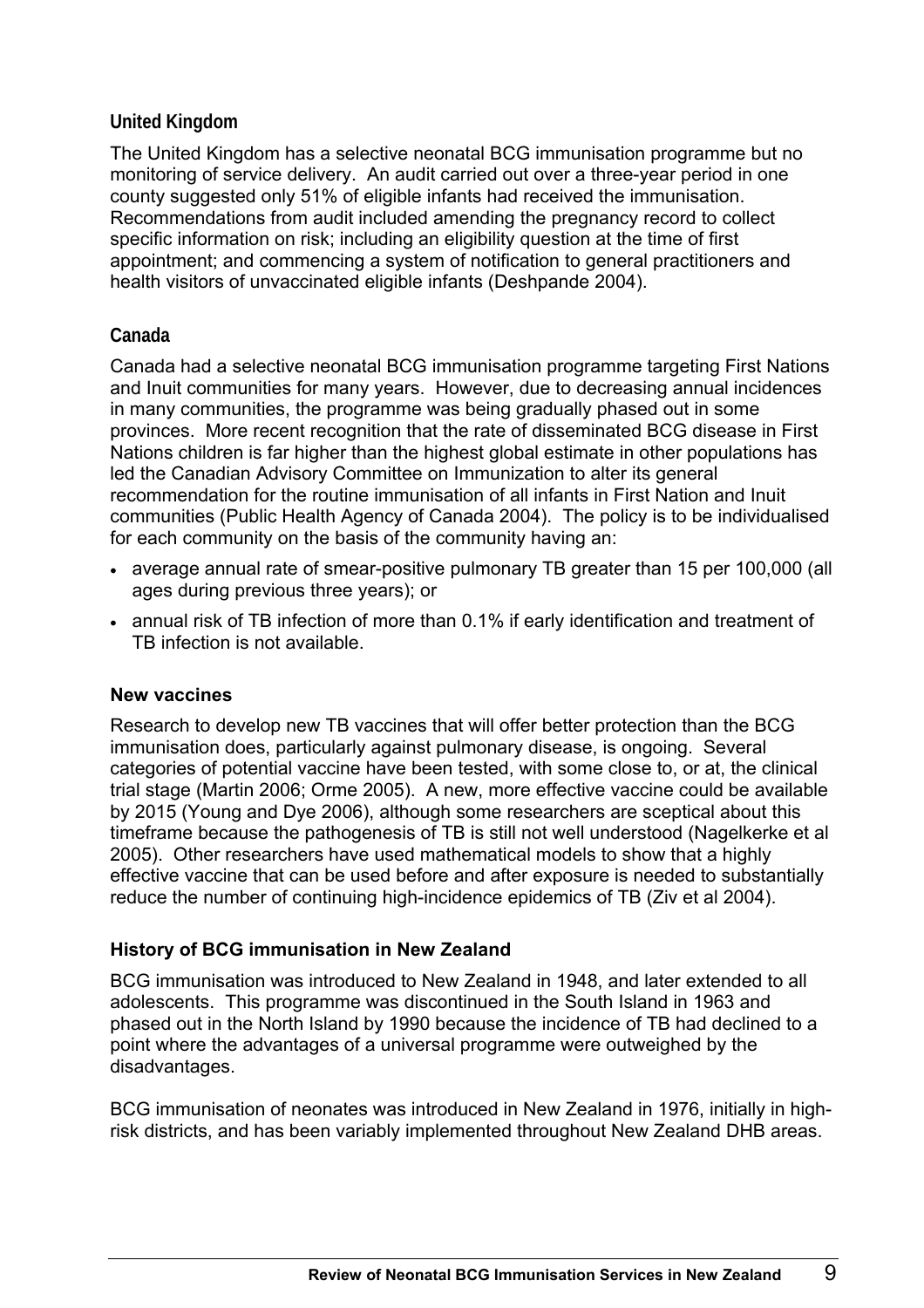<span id="page-17-0"></span>The Auckland Area Health Board Tuberculosis Working Party highlighted concerns about the low BCG immunisation coverage rate in 1994. This led to a series of recommendations for the immunisation of high-risk individuals, including neonatal immunisation for high-risk infants, preferably before leaving hospital after birth (Tuberculosis Working Party 1992). The initial eligibility criteria were published in *Guidelines for Tuberculosis Control in New Zealand 1996* (Ministry of Health 1996a).

## **Eligibility and administration of neonatal BCG immunisation in New Zealand**

The current New Zealand policy is that *all* pregnant women should be assessed by their LMC during the antenatal period for the risk of TB for their baby. The babies identified as at risk are eligible for the BCG immunisation, which should be given at birth (ideally) or, if missed, may be given up to five years of age.

Infants at risk for TB are those who:

- will be living in a house or with family or whanau where a person has TB or a history of TB
- have one or both parents who are of Pacific ethnicity
- have parents or household members who, within the past five years, lived for a period of six months or longer<sup>[1](#page-17-0)</sup> in a country with a high incidence of TB<sup>[2](#page-17-0)</sup>
- during their first five years will be living for three months or longer in a country with a high incidence of TB. $3$

Only gazetted BCG vaccinators may administer BCG immunisations in New Zealand. They must undergo training and administer a minimum number of immunisations annually to maintain their status as 'gazetted'. Criteria for being gazetted as a BCG vaccinator can be found in *Technical Guidelines for Tuberculin Testing and BCG Vaccination 1996* (Ministry of Health 1996b).

2 Any country other than Australia, Austria, Belgium, Canada, the Czech Republic, Denmark, Finland, France, Germany, Greece, Holland, Iceland, Ireland, Israel, Italy, Luxembourg, Malta, Monaco, New Zealand, Norway, Slovakia, Sweden, Switzerland, the United Kingdom and the United States.

3 See note 2.

<sup>1</sup> This indication is not absolute. Vaccination is usually advisable if the adult is foreign born and has spent at least six months in a high incidence country within the past five years. The decision is not so clear cut when the adult is a New Zealand resident who has travelled to a high incidence country. The vaccinator must assess the adult's risk of exposure to TB during the past five years. For example, it is reasonable not to vaccinate the baby of a business person who has spent a year working in a Hong Kong bank with a low risk of TB exposure. On the other hand, a baby living with a person who has returned recently from six months' volunteer work in a poor, rural Indian community should be vaccinated. Vaccination may be appropriate for a baby living with an adult who has travelled to a high-risk setting (eg, providing patient care in a hospital in a high incidence country) for less than six months in the past five years). If it is difficult to assess the level of risk, advice should be sought from a medical officer of health.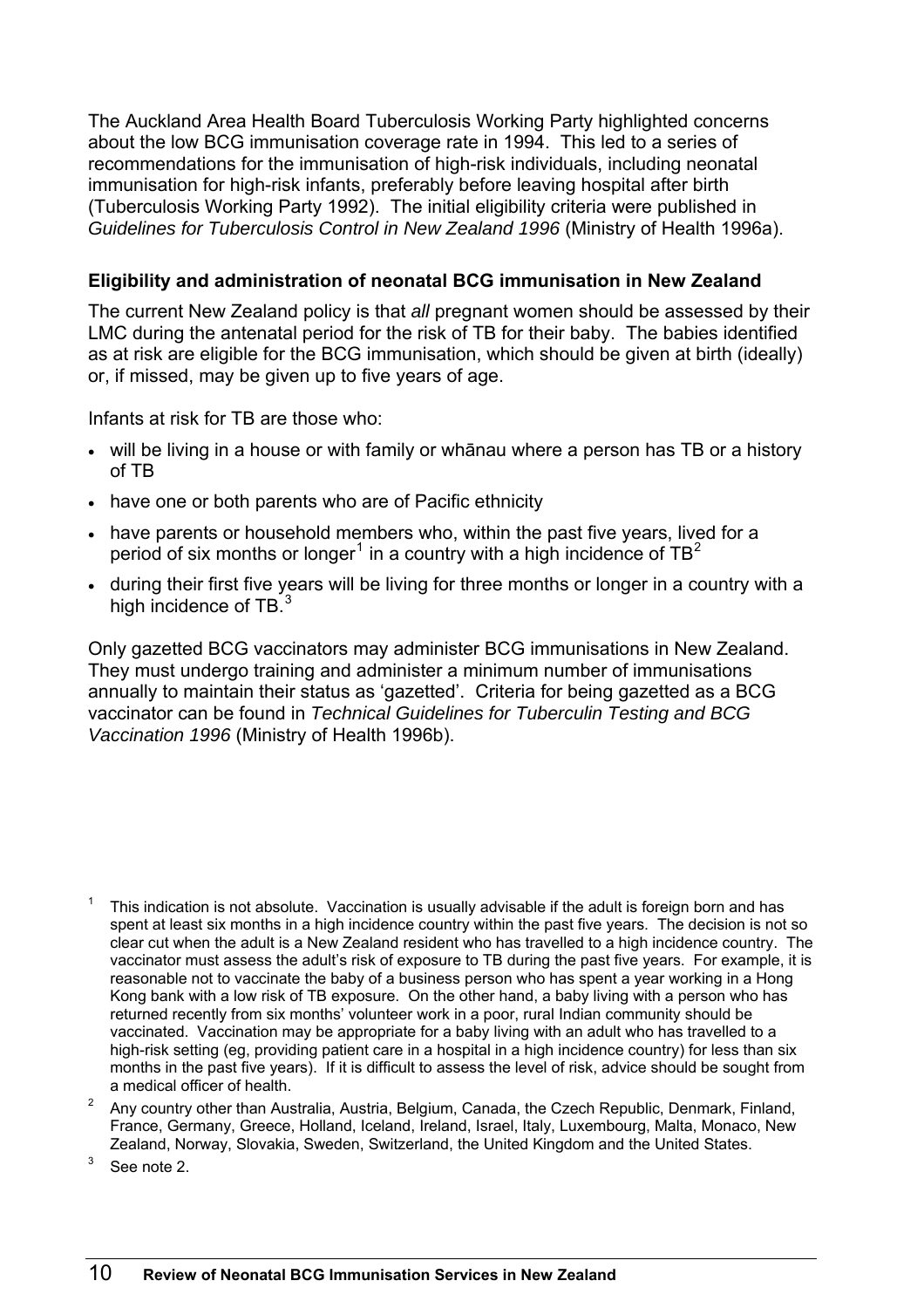# <span id="page-18-0"></span>**3.3 Contractual arrangements for neonatal BCG service**

Funding for neonatal BCG immunisations comes from several sources and through several routes.

- Contracts with each regional PHS are negotiated by the portfolio managers in Public Health Operations, Ministry of Health. These contracts are based on the service specifications in the *Public Health Service Handbook* (Ministry of Health 2004) but are different for each PHS.
- The provision of the actual immunisations is covered by each DHB through 'personal health services' contracts.

## **Public Health Service Handbook**

#### **Service specifications generally**

The *Public Health Service Handbook* (Ministry of Health 2004) contains 12 service categories, one of which is communicable diseases, within which immunisation is a subcategory.

The rationale section for immunisation notes that defining who is responsible for providing services is in transition, but DHBs are responsible for the population health outcomes of their districts. Service objectives have been set to support the DHBs to meet their population health targets. Objectives include ensuring:

- promotion of immunisation, and co-ordination and linkages of services between Well Child-Tamariki Ora services, LMCs and primary care services
- Well Child-Tamariki Ora providers receive education and training
- delivery of control programmes including immunisation and mass immunisation campaigns.

Service specifications for immunisation are grouped under four types of provider:

- designated services
- immunisation co-ordination and facilitation services
- immunisation promoters
- vaccine purchasers and vaccine storage and distribution services.

#### **Service specifications for designated services**

The service specifications for designated services are to:

- identify, recruit and train an appropriate workforce
- promote and use the National Immunisation Register
- operate an effective local or regional surveillance system to inform prevention and control activities and initiate investigation and research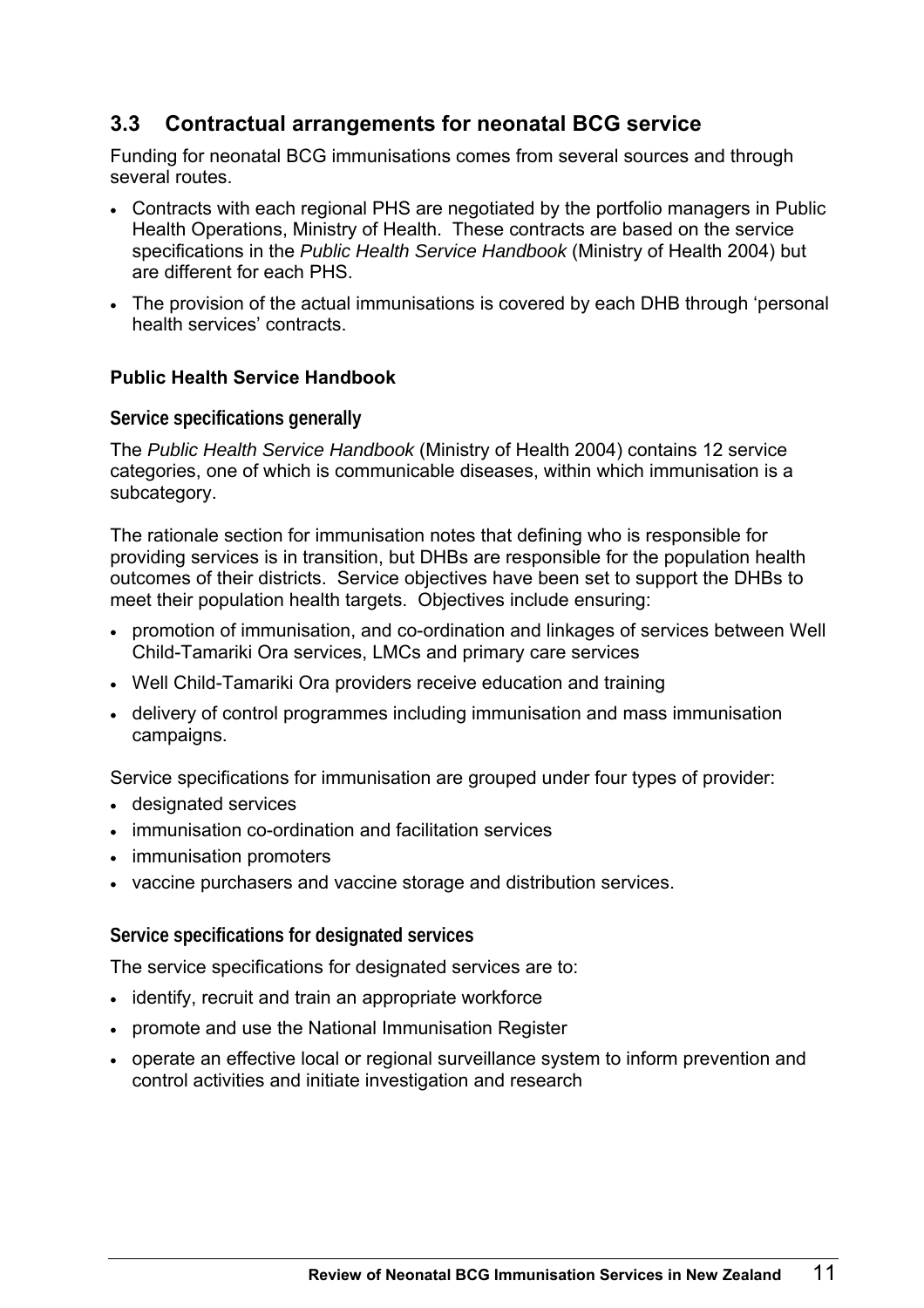• undertake promotion and education for Well Child-Tamariki Ora providers and LMCs about the importance of effective service provision to deal with high-risk babies (because the handbook states that babies at risk of TB are to receive the BCG immunisation at birth and this is to be recorded on the National Immunisation Register).

## **Service specifications for immunisation co-ordination and facilitation services**

The service specifications for immunisation co-ordination and facilitation services are to:

- identify, recruit and train an appropriate workforce
- promote and use the National Immunisation Register, and ensure services work closely with DHBs, Public Health Units (PHUs), other immunisation providers, outreach immunisation services and Well Child-Tamariki providers to address gaps and develop methods of identifying children who are missing out on services
- provide support and appropriate resources for immunisation providers and information sharers, including Well Child-Tamariki Ora providers and LMCs (including information on the need for following up those who miss immunisation)
- promote immunisation to parents and caregivers, including through antenatal services
- assist with the referral of unimmunised children
- undertake education for Well Child-Tamariki providers and LMCs about the importance of effective service provision to deal with high-risk babies, and for babies at risk of TB to receive the BCG immunisation at birth.

#### **Service specifications for immunisation promoters**

The service specifications for immunisation promoters are to:

- identify, recruit and train an appropriate workforce
- promote and use the National Immunisation Register
- provide support and appropriate resources for immunisation providers and information sharers, including Well Child-Tamariki Ora providers and LMCs
- support communities and parents and caregivers, including promoting immunisation at antenatal services
- promote accurate immunisation messages in community settings and identification and support of community leaders to promote immunisation.
- assist with the referral of unimmunised children.

**Service specifications for vaccine purchasers and vaccine storage and distribution services** 

The service specification for vaccine purchase, storage and distribution services is to contract ESR to purchase and store the BCG vaccine.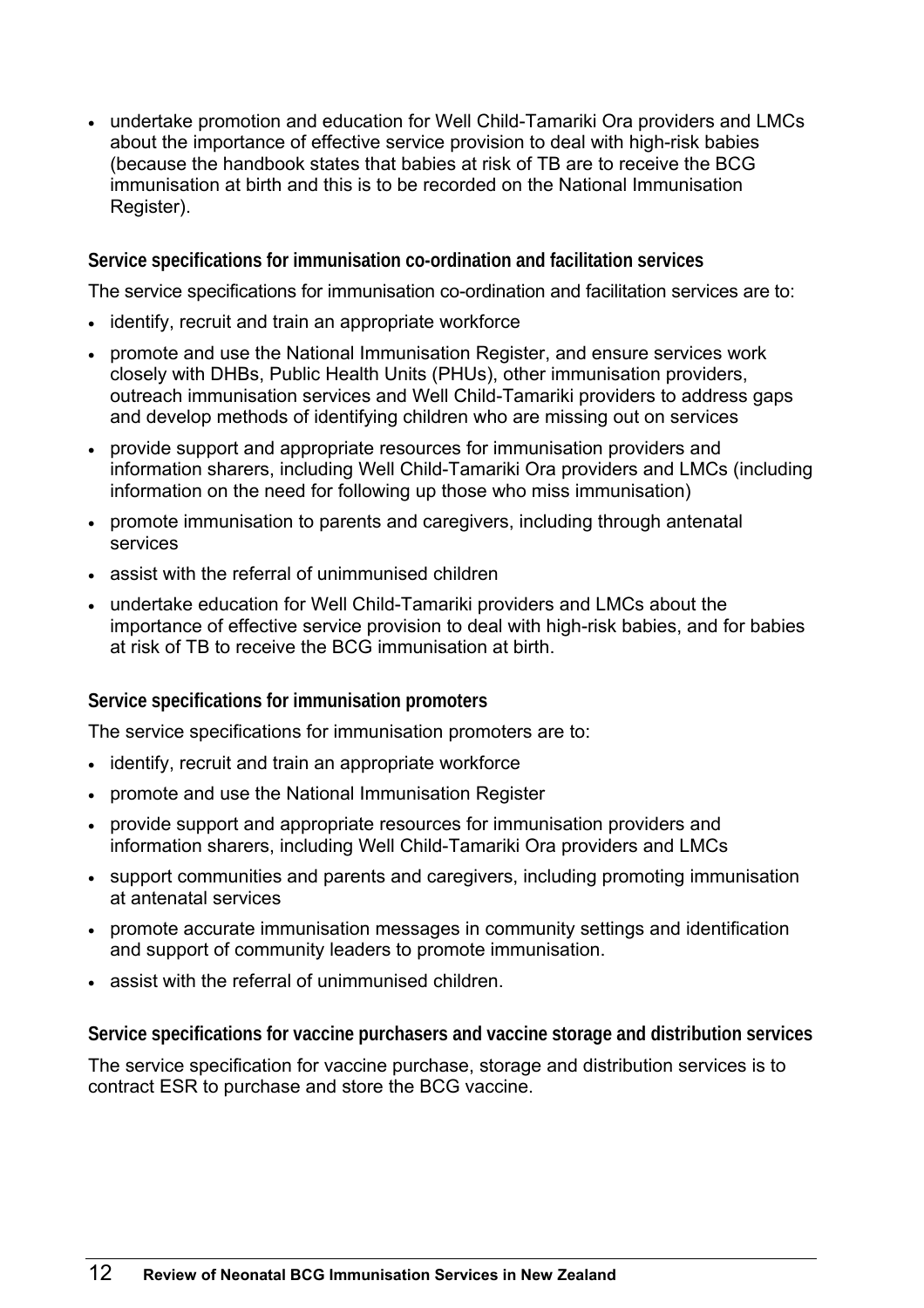## <span id="page-20-0"></span>**Public health service contracts**

The exact service components differ between each PHS or immunisation co-ordinator and contracts may not include all of the specifications listed in the *Public Health Service Handbook* (Ministry of Health 2004).

Several interviewees (medical officers of health, an immunisation co-ordinator and PHS management personnel) said the provision of a BCG immunisation service was not specified in their contract. At least some contracts use wording from the service specifications: 'babies at risk of TB to receive BCG at birth' and 'undertake promotion and education to Well Child-Tamariki Ora providers (LMC and well child) as to the importance of effective service facilitation'. Generally, the contracts do not include specifications for delivering or monitoring the service. More details are in section 4.

# **3.4 National Immunisation Register**

Immunisation information for babies at risk for contracting TB is recorded in the National Immunisation Register. This consists of a record of when immunisation with BCG occurred. This commenced as a manual recording system in 2005.

# **3.5 Maternity services**

Service specifications for LMCs are covered in a *Notice Pursuant to Section 88 of the New Zealand Public Health and Disability Act 2000*. This states that at registration (when a woman selects her LMC), a comprehensive assessment should be conducted that includes an assessment of the woman's general health and family history and a Care Plan should be started. The Care Plan should include screening for infectious diseases and deciding on requirements for postnatal care. Services after birth are to include 'provision of Ministry of Health information on immunisation' and 'provision of or access to services as outlined in the Well Child-Tamariki Ora National Schedule'. This schedule lists 'BCG if indicated, per national TB guidelines' as a requirement under the heading 'within 24 hours of birth'.

Midwifery and Maternity Provider Organisation Ltd provides forms that at least 50% of midwives use for recording their maternity notes. The organisation's maternal history form was referred to by two DHBs as the place where the TB risk assessment for the baby was recorded. On the form there are two boxes to record the mother's TB risk (high or low), but no obvious place to record ethnicity for either parent or the TB risk for the neonate.

# **3.6 Ethnicity classification system**

The definition of ethnicity and the methods for collecting and reporting this information have changed over time. It is important to appreciate these changes when interpreting ethnic-specific data. Statistics New Zealand commenced using self-identified ethnicity with the 1996 census. However, other institutions were slower to make this change, which means there is often inconsistency between the numerator and denominator data used in analyses of health issues. If the numbers are large, this is of less importance (as in many denominators) but when the numbers are small (as in the numerators for many age- or ethnic-specific groups for TB) it is more difficult to draw conclusions from the data.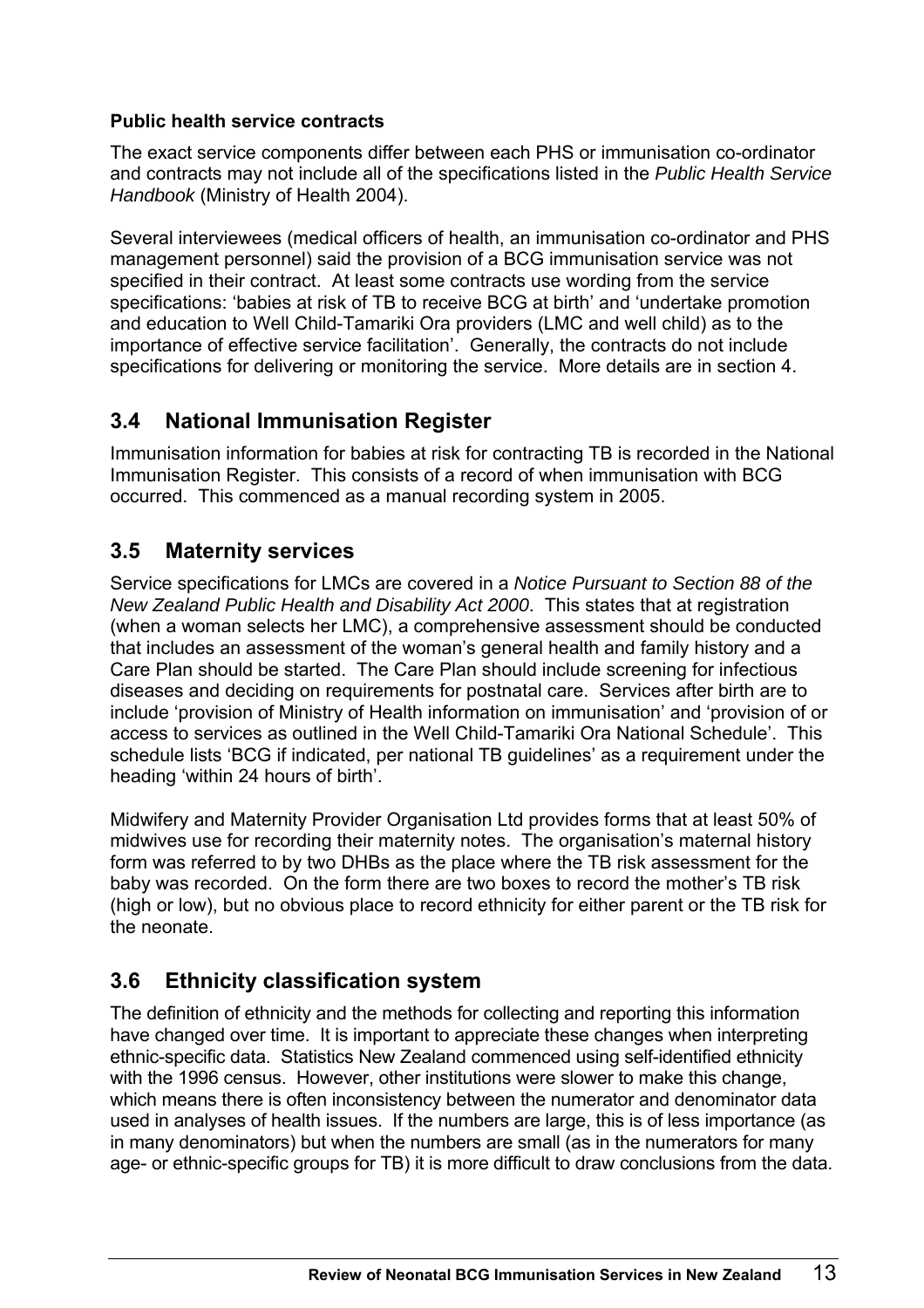<span id="page-21-0"></span>The use of prioritised ethnicity as an output captures Māori ethnicity more effectively than the previous single output did, but has made it difficult to analyse data when knowing Pacific ethnicity accurately is important. This is relevant for monitoring BCG immunisation because Pacific ethnicity in either parent is a criterion for eligibility for neonatal immunisation. More recently, the use of prioritised ethnicity as an 'output' has been discontinued, and multiple ethnicities are now the usual output.

It is also now understood that ethnicity is not fixed; changes in response (known as 'mobility') may occur as the social environment changes. The response may also change in different contexts, depending on why the information is being collected (eg, a benefit application, the census or when attending a health care provider).

The recording of ethnicity for children is a special case. The LMC, doctor or hospital assign neonates their mother's ethnicity for the initial birth notification to Statistics New Zealand (within five days of birth). The mother or parents identify the baby's ethnicity when they complete the full birth registration. Since 1 September 1995, multiple ethnicities may be chosen for a baby. Thus, the ethnicity recorded for a baby may differ in the final registration compared with the initial notification, and an undercount of births in specific ethnic groups may occur if initial birth notification data is used. Data from 2004 and 2005 is presented in Table 1 to illustrate this. This pattern is seen across all ethnic groups.

| Year     |                                                                    | <b>Total live</b><br>Ethnicity as recorded at registration |                |       |                     |              |               |  |
|----------|--------------------------------------------------------------------|------------------------------------------------------------|----------------|-------|---------------------|--------------|---------------|--|
|          |                                                                    | Māori                                                      | <b>Pacific</b> | Asian | <b>Europea</b><br>n | <b>Other</b> | <b>births</b> |  |
| 200<br>4 | Mother - total output<br>recorded on initial birth<br>registration | 13,066                                                     | 6.690          | 5,739 | 38,615              | 752          | 58,073        |  |
|          | Child - total output recorded<br>on final birth registration       | 16,259                                                     | 8,671          | 6,226 | 40,307              | 892          |               |  |
| 200<br>5 | Mother - total output<br>recorded on initial birth<br>registration | 13,092                                                     | 6,553          | 5,662 | 38,573              | 772          | 57.745        |  |
|          | Child - total output recorded<br>on final birth registration       | 16,437                                                     | 8.605          | 6,168 | 40.375              | 951          |               |  |

**Table 1:** Live births in New Zealand recorded by ethnicity of mother and child, 2004 and 2005

Note:

The number of total live births is lower in each year than the sum of those recorded for each ethnicity because total outputs are recorded for ethnic classification (as opposed to single outputs), thus allowing a birth to be recorded in more than one ethnic category.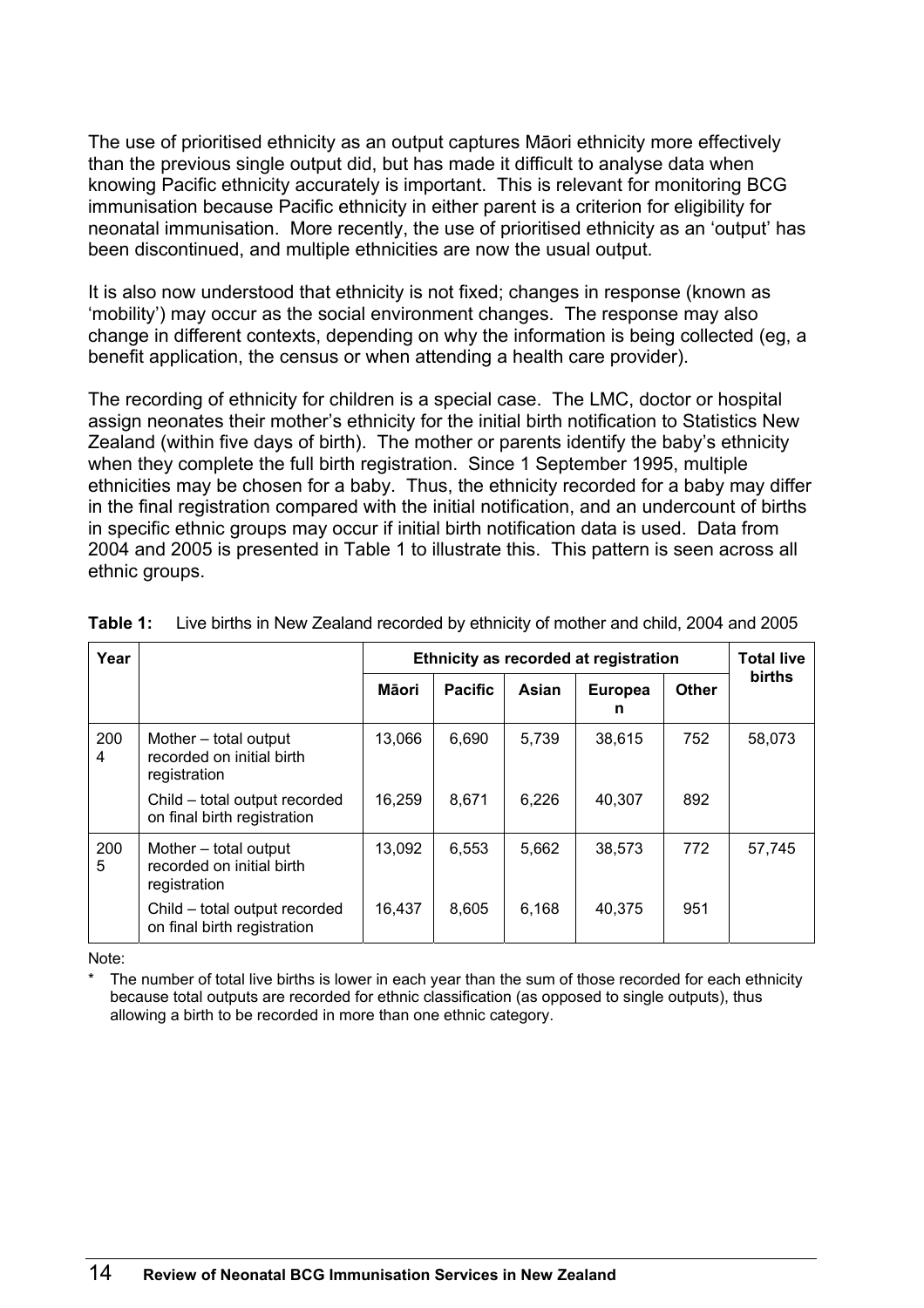# <span id="page-22-0"></span>**4 Results**

# **4.1 Survey results**

There was a 100% response rate to the survey, although one completed questionnaire covered two DHBs that have a shared PHS.

The questions in the DHB survey are reproduced in the Appendix.

# **Overall neonatal BCG immunisation service in each DHB region**

## **Service provision in maternity units**

Ten DHBs reported a neonatal immunisation service in every hospital or community unit that provided maternity services in their region. Eleven DHBs reported that they did not have services based in all maternity units in their regions, but only three of these DHBs reported no services in any of their maternity units. Among the 11 DHBs that reported no BCG immunisation service in all in-hospital and birthing unit services, at least 13 maternity units were without the service. Across all the DHBs 33 maternity units were listed as having a neonatal BCG immunisation service. However, it was not clear whether immunisations occurred in all of these units or whether some were for assessment and referral with the immunisation provided in a community or an outpatient clinic. This information is presented in Table 2.

|                                  | BCG immunisation service available in maternity units in district |            |           |  |
|----------------------------------|-------------------------------------------------------------------|------------|-----------|--|
|                                  | All units                                                         | Some units | No units  |  |
| Number of District Health Boards | 10                                                                |            |           |  |
| Number of maternity units        |                                                                   | 33         | $\geq 13$ |  |

#### **Table 2:** BCG immunisation service provided in maternity units in 2006

#### **Staff**

Seventeen DHBs reported that PHS staff provided the immunisation service, but in five of these DHBs this was in combination with other health care providers: six DHBs reported DHB maternity staff as well as PHS staff; three included LMCs; and one included a paediatrician. One DHB reported that the service was provided by a paediatrician alone. Three DHBs did not report because they did not provide a service in any maternity units. It was not clear if all DHBs reported all health care providers involved in the different aspects of the service or whether they might be referring to the 'vaccinator' only.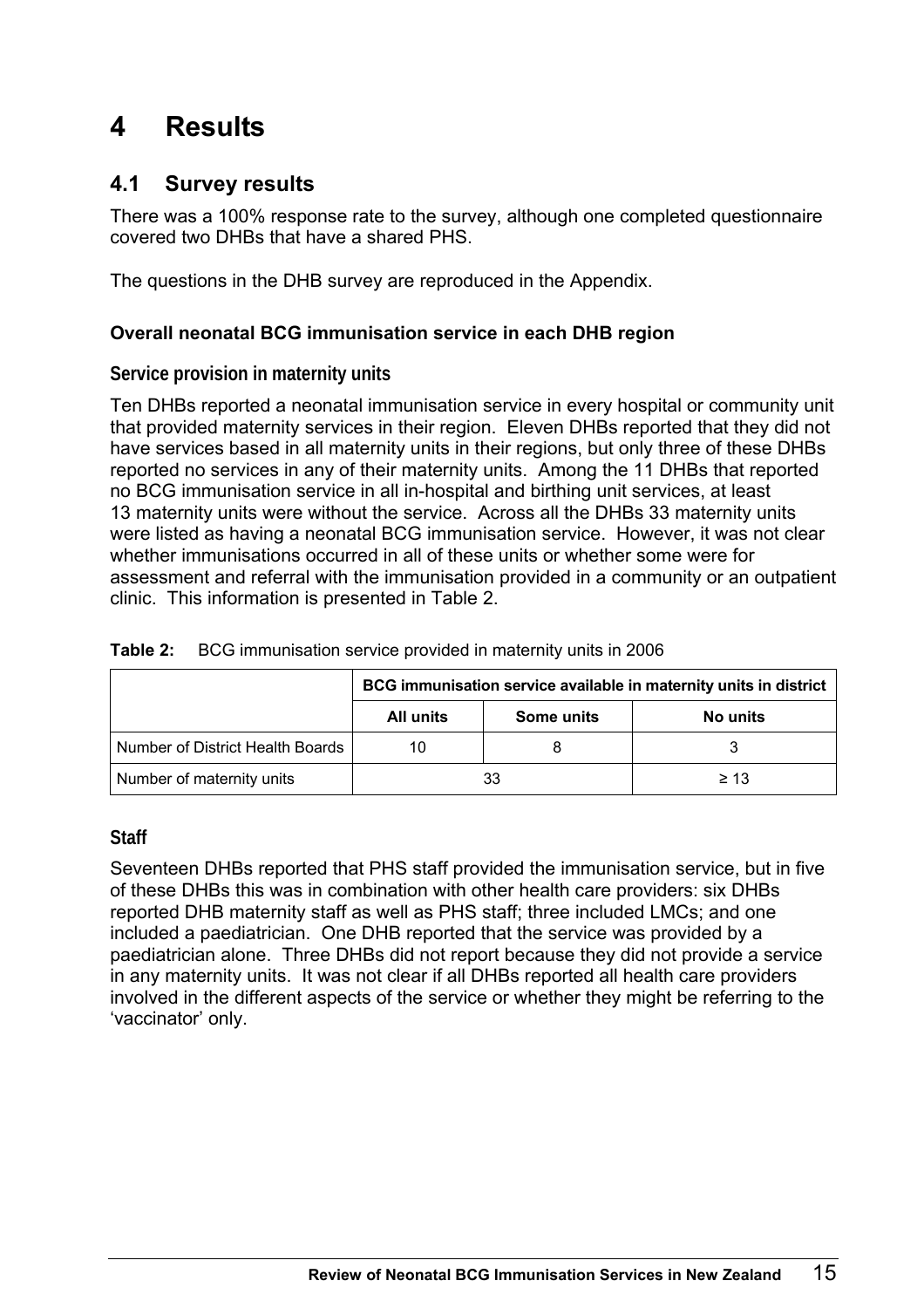## <span id="page-23-0"></span>**Availability of BCG immunisation service in maternity units**

Of the 18 DHBs that provided a service within maternity units, 10 provided the service on an 'as-needed' basis on five, seven or an unspecified number of days per week. Two DHBs provided the service for 2–6 hours per day four days per week, another two DHBs provided the service for four hours seven days per week, and four DHBs provided the service for 4–8 hours 5 days per week (see Table 3.)

|                                                                                           | When BCG immunisation service provided | <b>Number of District Health Boards</b> |
|-------------------------------------------------------------------------------------------|----------------------------------------|-----------------------------------------|
| On an as-needed                                                                           | Unspecified number of days per week    | 5                                       |
| basis                                                                                     | 5 days per week                        | 3                                       |
|                                                                                           | 7 days per week                        | 2                                       |
| 2–6 hours 4 days per week                                                                 |                                        | 2                                       |
| 4 hours 7 days per week                                                                   |                                        | 2                                       |
| 4-8 hours 5 days per week                                                                 |                                        | 4                                       |
| Total number of District Health Boards offering service in all or<br>some maternity units |                                        | 18                                      |

|  | <b>Table 3:</b> When BCG immunisation service is available in maternity units |  |  |
|--|-------------------------------------------------------------------------------|--|--|
|--|-------------------------------------------------------------------------------|--|--|

## **Service provision in the community**

Nineteen DHBs provided a neonatal immunisation service based in the community. Eight DHBs reported that they provided this immunisation service for eight hours per day five days per week, with five of these DHBs noting that this was on an 'as-needed' basis. Eight DHBs reported they provided the community service on an 'as-needed' basis, with hours ranging from two hours per month to eight hours per week (in one DHB this applies in part of the district only). One DHB reported providing a service for 2–5 hours on 4–5 days per week, and one DHB ran clinics five days per month. One DHB was running 'catch-up' clinics as its service had been temporarily discontinued for six months from November 2004, but it did not specify the times for these clinics. The availability of services in each DHB is summarised in Table 4.

Two DHBs did not have a community service. One of these provided a hospital-based service and the other planned to provide a community service on two days per month.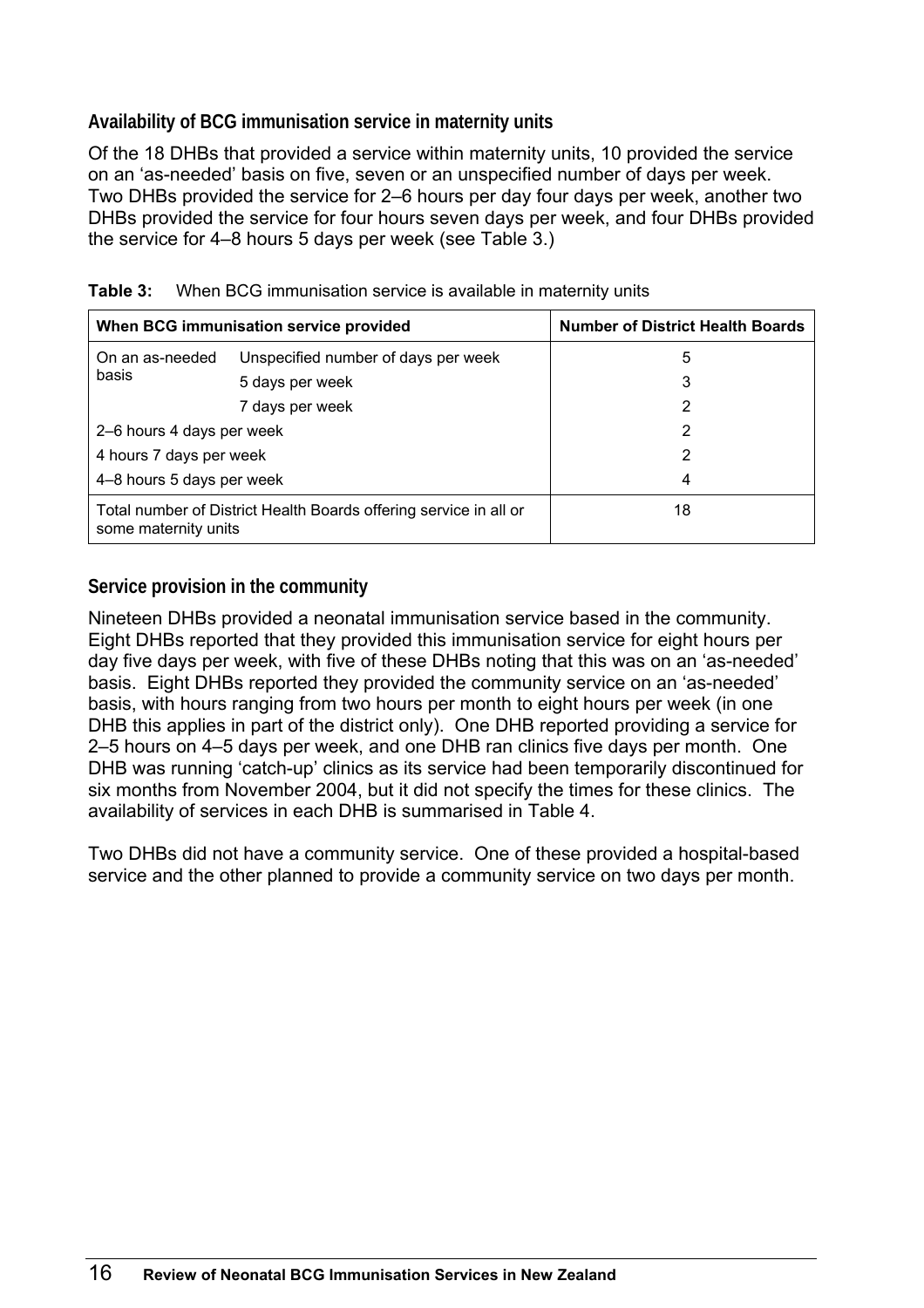| Type of community service<br>provision                               | Time vaccinator available          | <b>Number of District Health Boards</b> |
|----------------------------------------------------------------------|------------------------------------|-----------------------------------------|
| Set clinics                                                          | 2 hours per month                  |                                         |
|                                                                      | 4 hours per month                  |                                         |
|                                                                      | 2 hours per fortnight <sup>†</sup> |                                         |
|                                                                      | 5 days per month                   |                                         |
|                                                                      | 4 hours 1 day per week*            |                                         |
|                                                                      | 2-5 hours 4-5 days per<br>week     |                                         |
|                                                                      | 8 hours 5 days per week            | 3                                       |
| As needed                                                            | Unspecified                        | 4                                       |
|                                                                      | 2 hours 4 days per week            |                                         |
|                                                                      | 7-8 hours 5 days per week          | 5                                       |
| Total number of District Health Boards offering community<br>service |                                    | 19                                      |

#### <span id="page-24-0"></span>**Table 4:** BCG immunisation service provision and availability in the community

Notes:

- Service also provided as needed.
- † Service also provided as needed in one part of the district.

## **Risk assessment in District Health Board regions**

#### **Staff**

Nineteen DHBs reported who carried out TB risk assessments in their regions, with a range of personnel used to carry out the assessments (see Table 5).

LMCs were listed in all 19 of these DHBs with their contribution to assessments ranging from 20% to 90%. PHS staff were reported as carrying out risk assessments in 10 DHBs, with their contribution to assessments ranging from 5% to 10%. DHB maternity staff were reported to carry out assessments in three DHBs where they performed up to 33.3% of assessments. General practitioners and practice nurses were reported to carry out 10%–80% of the risk assessments in four DHBs. Plunket nurses and well child providers were reported to perform risk assessments in two DHBs and along with general practitioners and practice nurses were reported to be providing up to 25% of assessments in these regions.

In the DHB with no current service it was expected that LMCs would perform risk assessments on all newborns and PHS staff would assess infants in the community (required as part of the 'catch-up' process).

#### **Timing of risk assessments**

Nine DHBs reported that risk assessments were carried out antenatally, seven after birth and four a combination of antenatally and after birth (see Table 5).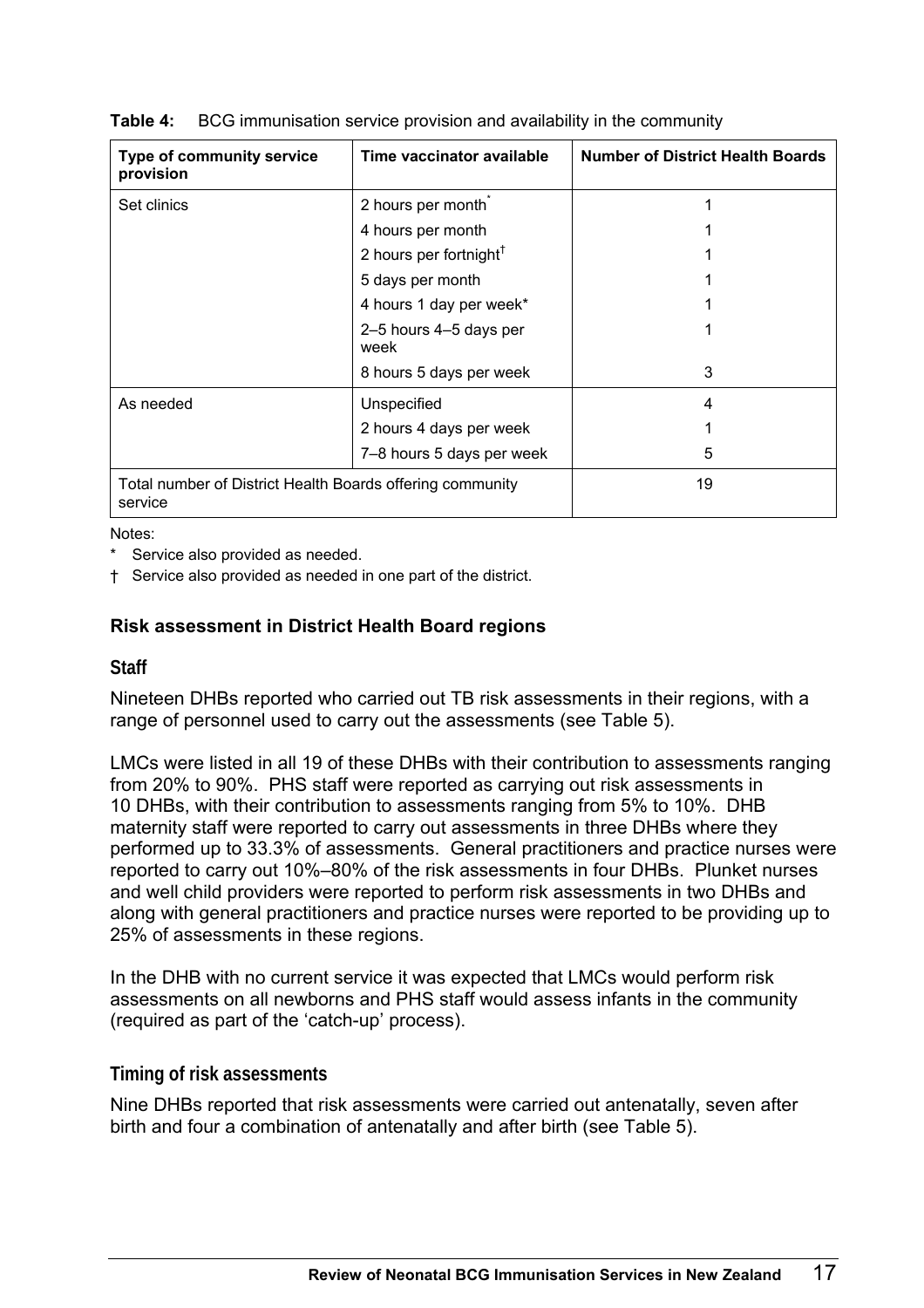## **Recording of risk assessments**

Eight DHBs reported that all risk assessments were recorded, 12 DHBs reported that not all risk assessments were recorded, and 1 DHB reported it recorded in only one area of its region (see Table 5). In the DHBs that reported all risk assessments as being recorded, this was on a separate TB high-risk assessment or eligibility form in four DHBs, on a similar form that was part of the case file in two DHBs, and as part of the maternal history in two DHBs (as mother's TB risk on the midwifery form (from the Midwifery and Maternity Provider Organisation Ltd) or as a family history of TB). One DHB did not send information on the format in which the information was recorded. The DHB planning a new service reported it was developing a form with input from LMCs.

The outcome of the risk assessments in infants found to be at high risk for TB was reported to be recorded by 15 DHBs, not recorded by five DHBs, and one DHB did not answer (see Table 5). Of the 15 DHBs that reported recording the risk assessments for high-risk infants, five DHBs provided a copy of their high-risk assessment form that they fill out. One DHB reported that this information was recorded in the antenatal booking form, two other DHBs reported that it was recorded in the clinical or medical notes, and two DHBs reported that it was recorded on a spreadsheet of all births. The remaining five DHBs (from the 15) did not provide information in response to this question.

What happens to the risk assessment record varies across the DHBs (see Table 5). The TB risk assessment information was reported to become part of the antenatal record for all babies in two DHBs as well as in two areas of a further two DHBs. The risk assessment becomes part of the antenatal record for those babies determined to be eligible for the vaccine (high risk) in a further seven DHBs, as well as in the other parts of the two DHBs noted above. The information was reported to be recorded in some cases in one DHB. The TB risk assessment information was reported as not being recorded in the antenatal record in seven DHBs and two DHBs provided no answer to this question.

The TB risk assessment information was reported to become part of the postnatal record for all babies by one DHB and one area in another one DHB. Twelve DHBs reported that the risk assessment information was recorded as part of the postnatal record for all babies assessed as eligible for immunisation (high risk) and a further two DHBs reported that this occurred for some eligible babies in their regions. However, five DHBs and the remaining area of the DHB referred to above reported that they do not record the TB risk assessment for eligible babies as part of the postnatal record.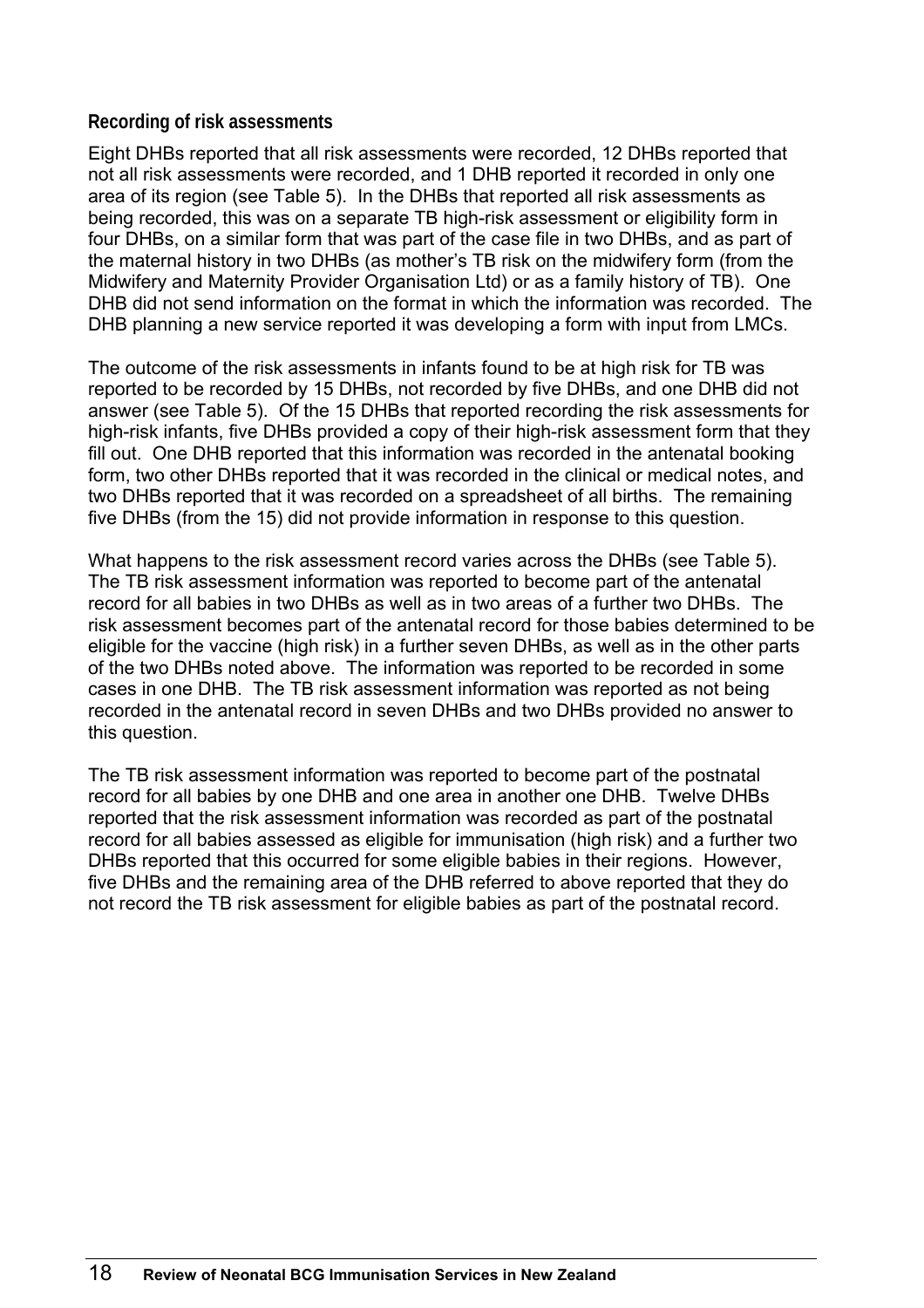| <b>Risk assessment</b>                                          |                                                                                                  | <b>Number of District</b><br><b>Health Boards</b> | Percentage of<br>assessments (%) |
|-----------------------------------------------------------------|--------------------------------------------------------------------------------------------------|---------------------------------------------------|----------------------------------|
| <b>Staff</b>                                                    | Lead maternity carers                                                                            | 19                                                | $20 - 90$                        |
| undertaking<br>risk                                             | Public health service                                                                            | 10                                                | $5 - 10$                         |
| assessment                                                      | District Heath Board maternity service                                                           | 3                                                 | $\leq 33$                        |
|                                                                 | General practitioners and practice nurses                                                        | 4                                                 | $10 - 80$                        |
|                                                                 | Plunket, Well Child-Tamariki Ora, primary<br>care providers                                      | $\overline{2}$                                    | Up to $25$                       |
| Timing of risk                                                  | Antenatal                                                                                        | 9                                                 |                                  |
| assessment                                                      | Postnatal                                                                                        | 7                                                 |                                  |
|                                                                 | Combination of antenatal and postnatal                                                           | 4                                                 |                                  |
| Recording of<br>risk                                            | Recorded for all babies assessed                                                                 | 8 + 1 region of one<br>district                   |                                  |
| assessment                                                      | High-risk babies recorded                                                                        | 15                                                |                                  |
|                                                                 | Part of antenatal record                                                                         | 11                                                |                                  |
|                                                                 | Part of postnatal record                                                                         | 12                                                |                                  |
| Information<br>sharing of risk<br>assessment<br>eligible babies | BCG immunisation service (provided by<br>public health services in 13 District Health<br>Boards) | $16^{\dagger}$                                    |                                  |
| Timing of                                                       | Before birth                                                                                     | $\Omega$                                          |                                  |
| sending<br>information                                          | After birth                                                                                      | 14                                                |                                  |

#### <span id="page-26-0"></span>Table 5: Risk assessment summary

Notes:

Two of these District Health Boards reported this occurred in part of their district only.

† Includes eligible babies who miss immunisation in the maternity unit in one District Health Board.

#### **Information sharing about risk assessments**

Risk assessment information is reported to be sent to the BCG immunisation service for all eligible babies in 14 DHBs, for all babies in one DHB, and for eligible babies who miss immunisation in the maternity unit in one DHB. The remaining five DHBs reported that this information was not sent to the service.

In the DHBs that reported sending the risk assessment information to the BCG immunisation service, 14 DHBs sent this after birth and one reported sending it either before or after birth.

Fourteen DHBs reported that risk assessment information was either sent to the PHS or collected by the PHS for eligible babies. One DHB reported this information was sent to the PHS for all babies whereas five DHBs reported that risk information was not sent to the PHS. One DHB did not answer this question.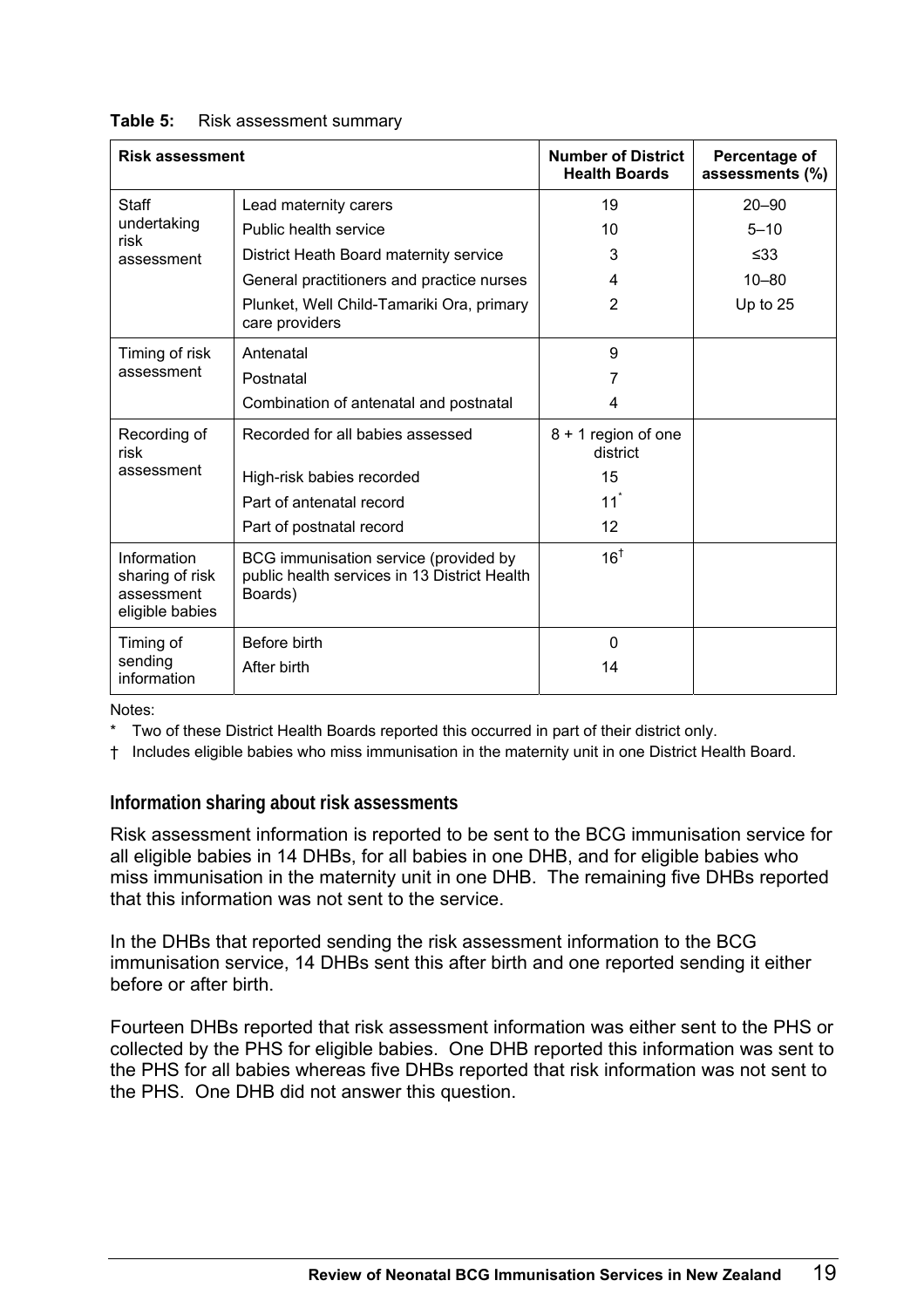Of the DHBs that reported sending risk assessment information to their PHS, 13 reported sending this information after birth, one reported sending it either before or after birth, and one gave no answer.

Responses to this set of questions suggest that PHSs are the provider of the BCG immunisation service in most DHBs. This was specifically noted by 13 DHBs.

Thirteen DHBs reported that LMCs informed the PHS about risk assessments. Two DHBs reported that LMCs informed both the PHS and the BCG immunisation service (but did not specify whether the PHS provided the BCG immunisation service with the information). Two DHBs reported that LMCs or the maternity service informed the BCG immunisation service, and one DHB reported that the LMCs informed the immunisation co-ordinator about risk assessments. One DHB noted that there was no link between the risk assessment information and the BCG immunisation service, one DHB had no service, and one DHB did not answer this question.

## **Referral for neonatal BCG immunisation**

A range of people make referrals for BCG immunisation within and between DHBs (see Table 6). All 21 DHBs reported that LMCs may refer eligible infants for immunisation. In 12 of these DHBs, DHB maternity staff may also make the referral. Referrals are also reported as being made by general practitioners in eight DHBs, practice nurses in two DHBs, public health nurses in five DHBs, and Plunket nurses in three DHBs.

Self-referrals were reported in two DHBs and one DHB reported a referral from each of a paediatrician, a DHB immunisation co-ordinator or neonatal unit staff.

The majority of DHBs (14) reported that referrals for immunisation were made within 24 hours of birth (five DHBs), within the first postnatal week (six DHBs), and within either category (three DHBs). One DHB reported that the referral may be made antenatally or within the first postnatal week and another reported that referrals were usually within the first postnatal week but were occasionally made antenatally or later than the first postnatal week.

Two DHBs reported that referrals were made up to six weeks postnatally or at the six-week check, and another two DHBs reported that referrals might take up to three months postnatally. One DHB did not answer this question.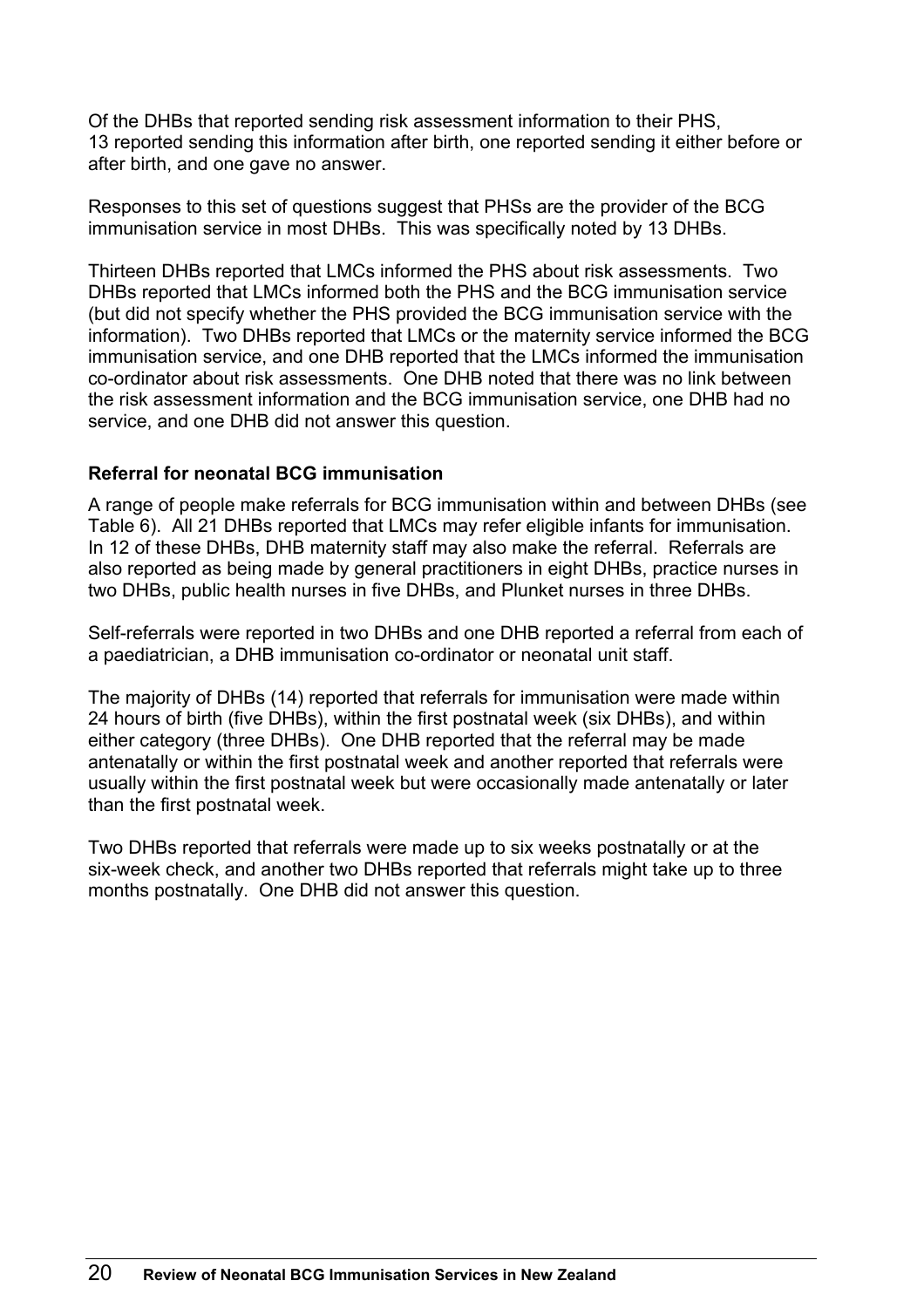|                                        |                                       | <b>Number of District</b><br><b>Health Boards</b> |
|----------------------------------------|---------------------------------------|---------------------------------------------------|
| Who referral may be made by            | Lead maternity carer                  | 21                                                |
|                                        | District Health Board maternity staff | 12                                                |
|                                        | General practitioner                  | 8                                                 |
|                                        | Practice nurse                        | 2                                                 |
|                                        | Public health nurse                   | 5                                                 |
|                                        | Plunket nurse                         | 3                                                 |
|                                        | Self-referral                         | 2                                                 |
|                                        | Other                                 | 3                                                 |
| Usual period in which referral is made | Within 24 hours of birth              | 5                                                 |
|                                        | Within first postnatal week           | 10                                                |
|                                        | Up to 6 weeks postnatally             |                                                   |
|                                        | Up to 3 months postnatally            | 2                                                 |
|                                        | Not recorded                          |                                                   |

#### <span id="page-28-0"></span>**Table 6:** Referral for administration of BCG vaccine

#### **Provision of neonatal BCG immunisation**

#### **Location of immunisation services**

Eleven DHBs reported that the majority of immunisations were provided in a community setting, ranging from 70% to 100% of all current immunisations in their area (see Table 7). Two other DHBs reported separate systems in two different geographical areas within their regions, with 75%–100% of immunisations provided in the community in one of these areas in each DHB. Only two of the 11 DHBs reported that all immunisations were provided in the community.

Eight DHBs reported that the majority of immunisations were provided in a hospital setting, ranging from 60% to 100% of all current immunisations (see Table 7). In the two DHBs that reported separate systems in different geographical areas, all immunisations were provided in a hospital in one of these areas in each DHB. Two DHBs out of these eight reported that all immunisations were provided in a hospital.

#### **Contracts for service in maternity units**

Several of the responses noted that no specific contract existed for this service, or it was unclear who held the contract, but the PHS delivered the service 'by default'.

Seventeen DHBs reported that the PHS was contracted to provide the immunisation service. In one of these DHBs, a paediatrician delivered the immunisation and another DHB reported that in a sub-region a paediatrician was the vaccinator.

One DHB reported that a paediatrician had the contract to deliver the service.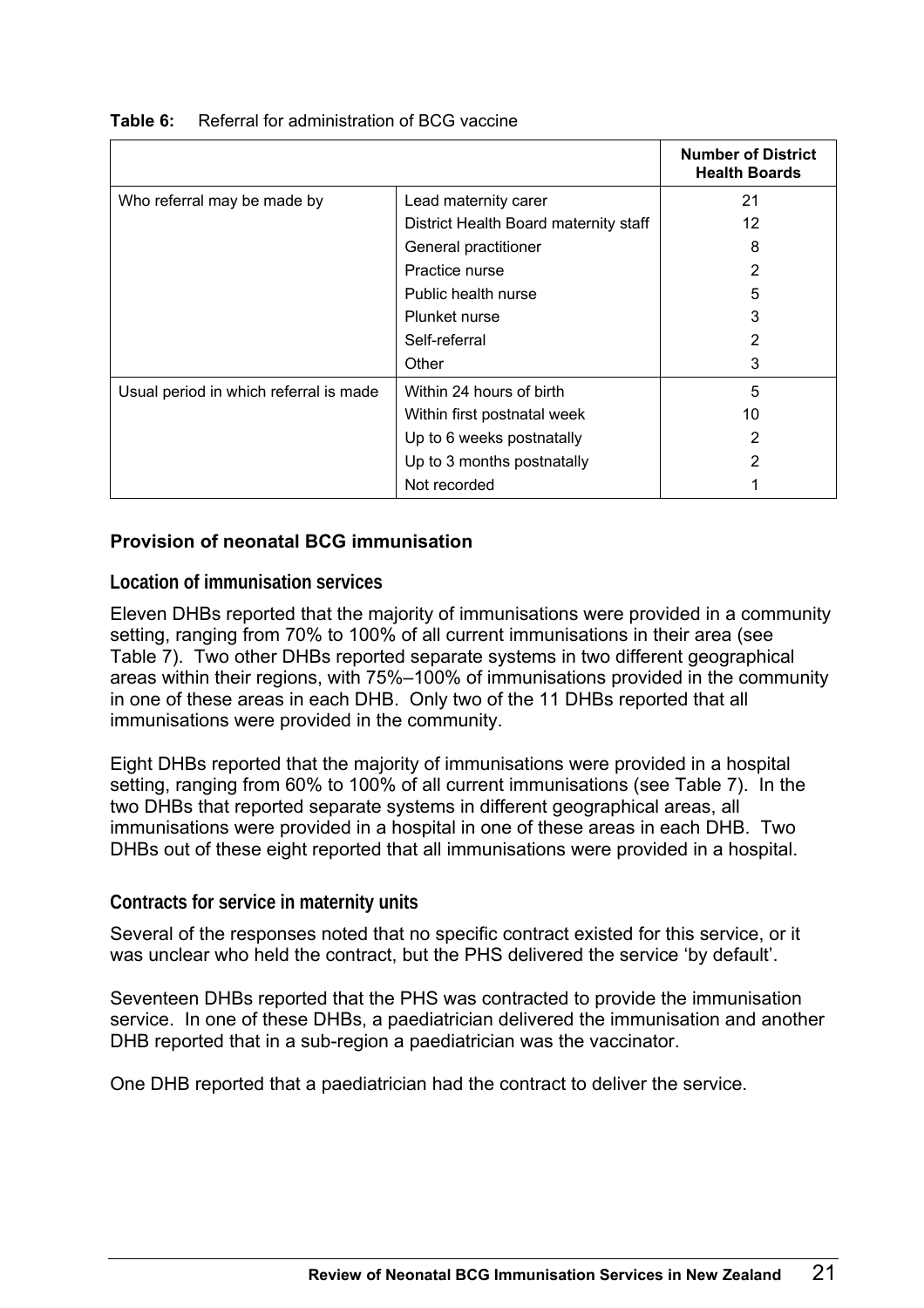<span id="page-29-0"></span>Two DHBs reported that maternity unit staff vaccinated. One of these DHBs noted this was done within the staff's current employment with no contract, and the other DHB reported that the immunisations were done 'when able'.

One DHB reported there was no specific contract but the paediatric outreach nurse usually performed immunisations. This DHB also reported that most immunisations occurred in the community where the PHS held the contract.

## **Contracts for service in the community**

Twenty DHBs reported that the PHS was contracted to provide BCG immunisation services in the community, with the remaining DHB reporting a paediatrician had this contract.

## **Follow-up of non-attenders**

Seventeen DHBs reported that they had a system to follow up those assessed as eligible for BCG immunisation but who 'miss' their immunisation. Another two DHBs said they did not follow up non-attenders (see Table 7). Two DHBs reported that this was not applicable to them as all those assessed as eligible and referred were vaccinated. (One of these DHBs noted that the PHS doubted that all those who were eligible were referred for immunisation.)

The 17 DHBs that reported following up those assessed as eligible but who had not been vaccinated reported a variety of ways in which the follow-up occurred. Many of these DHBs used more than one strategy, the most common being phone calls, letters and follow-up by the public health nurse, which might also involve a home visit. Two DHBs reported that they might use LMCs and Plunket nurses to follow up the non-attendees.

|                                                     |                                                                 | <b>Number of District</b><br><b>Health Boards</b> | Percentage<br>$(\%)$  |
|-----------------------------------------------------|-----------------------------------------------------------------|---------------------------------------------------|-----------------------|
| Location of immunisation                            | Hospital or birthing unit                                       | $10*$                                             | $60 - 100^{\dagger}$  |
|                                                     | Community                                                       | $13*$                                             | $70 - 100^{\ddagger}$ |
| Follow-up for non-attenders<br>assessed as eligible | Follow-up system in place                                       | 17                                                |                       |
| Vaccinator issues                                   | Insufficient vaccinators gazetted                               | $16^{\$}$                                         |                       |
|                                                     | Problems covering leave                                         | 2                                                 |                       |
|                                                     | Insufficient funds reported                                     | 6                                                 |                       |
|                                                     | Low numbers – difficulty acquiring<br>or maintaining competence |                                                   |                       |
|                                                     | Difficulty recruiting                                           | 3                                                 |                       |

| Table 7: | Administration of the BCG immunisation |  |  |
|----------|----------------------------------------|--|--|
|          |                                        |  |  |

Notes:

- Includes two District Health Boards (DHBs) where this refers to one region in their district only.
- † Two DHBs reported all immunisations occurring in hospital.
- ‡ Two DHBs reported all immunisations occurring in the community.
- § One DHB reported this as insufficient in one region of the district and insufficient for an in-hospital service.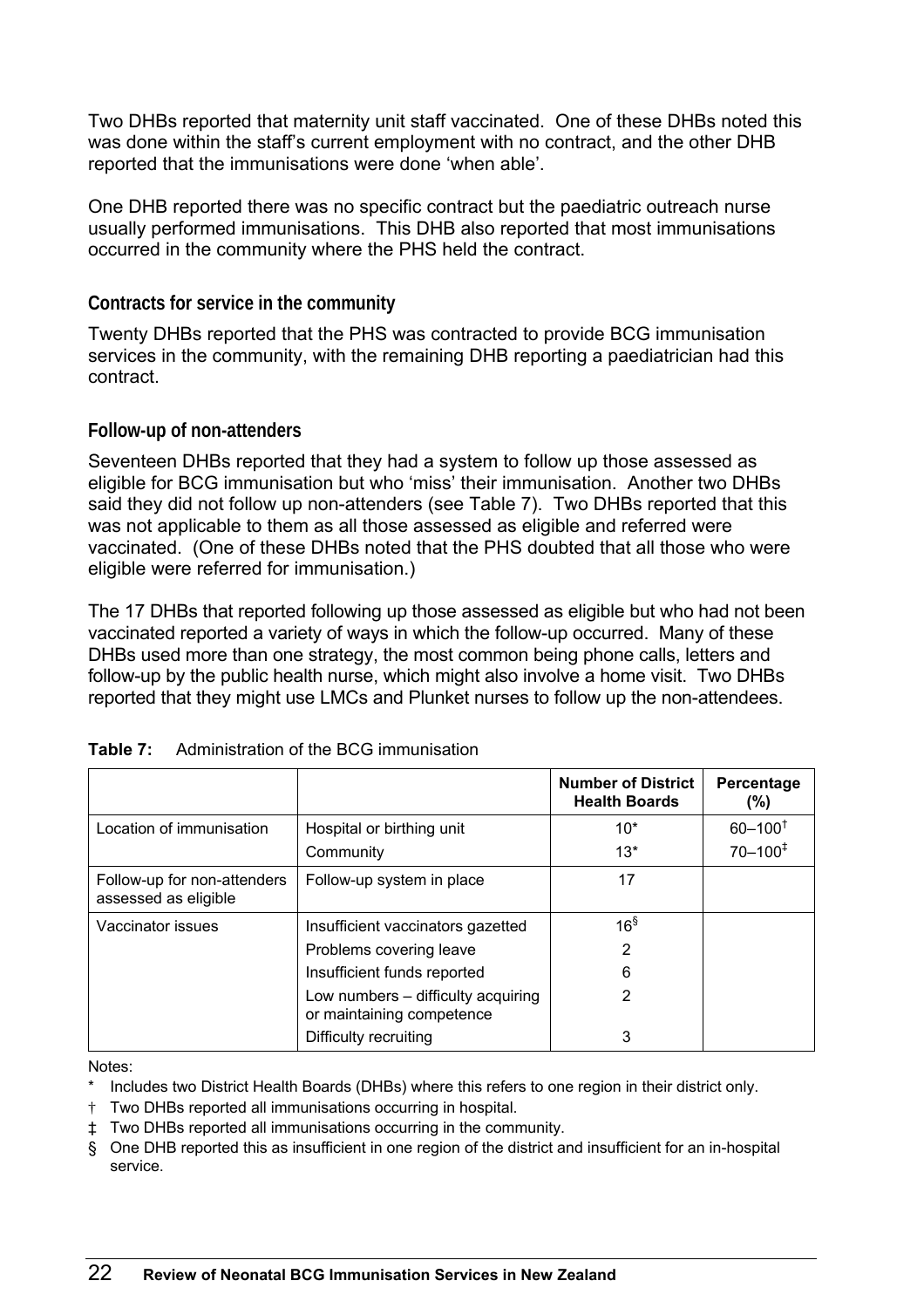#### **Vaccinators**

Issues pertinent to vaccinators are summarised in Table 7. Sixteen of the DHBs reported they had sufficient numbers of gazetted vaccinators in their region. One of these noted the number was insufficient for in-hospital immunisations, and another that there were insufficient in one sub-region. Two DHBs noted a difficulty providing the service when the usual vaccinator was on leave. Four DHBs reported an insufficient number of gazetted vaccinators and one did not answer this question.

Six DHBs reported insufficient funds as a reason for not having sufficient numbers of gazetted vaccinators. Two DHBs reported that the low numbers of BCG immunisations required in their regions meant it was difficult for the gazetted vaccinator to maintain skill levels or for a new vaccinator to become proficient. Two DHBs reported a difficulty recruiting vaccinators, and another noted it had not explored recruiting from among hospital midwives.

#### **Health promotion and education about the neonatal BCG immunisation service**

A summary of the DHB responses is presented in Table 8. Note that these responses do not cover education and promotion of the service by LMCs and other primary care providers.

**Promotion and education aimed at lead maternity carers and health care providers** 

Thirteen DHBs reported promotion of and education about the service to LMCs and health providers within their region. Although seven DHBs reported not providing such promotion or education to health care providers, two of these DHBs had answered the question about who provided education about and promotion of the service. These responses are included in the following numbers.

Thirteen DHBs reported that promotion and education about the service was provided by PHS staff, with two DHBs reporting that the immunisation co-ordinator was also involved and two DHBs reporting that the immunisation co-ordinator was the sole provider of the education and promotion. One DHB noted it had inadequate numbers of staff to do a satisfactory job, and one DHB reported that it was overdue to provide another education session.

Two DHBs reported plans for the PHS to promote the BCG immunisation service with LMCs.

One DHB reported that it thought education and promotion were provided by the midwife section at the regional polytechnic.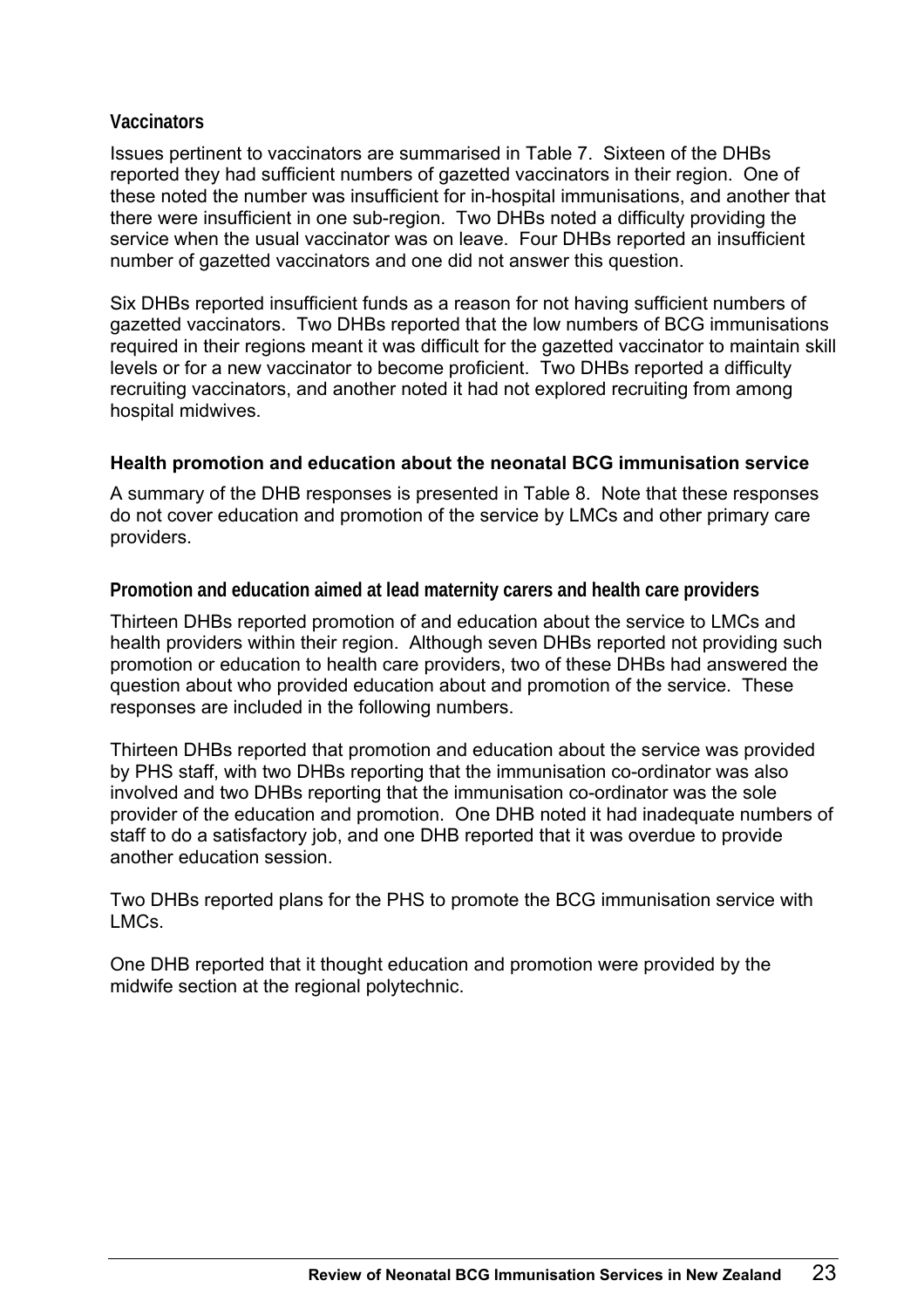## <span id="page-31-0"></span>**Promotion and education aimed at the public**

Six DHBs reported that they provided education and promotion about the BCG immunisation service to the public. Of these six, one DHB noted that this was 'minimal' and one that this was in only one area of their region. In five of the six DHBs, PHS staff were reported to provide this education and promotion. The immunisation co-ordinator provided this service through antenatal classes in the sixth DHB.

Several DHBs noted that DHB maternity staff helped with educating the public by providing information to parents of babies assessed as eligible and by asking new parents to 'spread the word' about immunisation within their communities and families.

Three DHBs that reported that they did not provide education or promotion about the immunisation service to the public did note that they relied on LMCs to do so, and one of these DHBs reported that it sent educational material to medical practices and LMCs who requested it.

|                                                                                                   |                                                          | <b>Number of District</b><br><b>Health Boards</b> |
|---------------------------------------------------------------------------------------------------|----------------------------------------------------------|---------------------------------------------------|
| Education or promotion of the BCG immunisation<br>service to health care providers                | Service provided                                         | 13                                                |
| Personnel providing education or promotion about<br>the BCG immunisation to health care providers | Public health service staff<br>Immunisation co-ordinator | $13*$<br>4                                        |
| Education or promotion of the BCG immunisation<br>service to the public or parents                | Service provided                                         | $6^{\dagger}$                                     |
| Personnel providing education or promotion of the                                                 | Public health service staff                              | 5                                                 |
| BCG vaccination to the public or parents                                                          | Immunisation co-ordinator                                |                                                   |
|                                                                                                   | District Health Board<br>maternity staff                 | 2                                                 |
|                                                                                                   | Lead maternity carer                                     | Unknown                                           |

| Table 8: | Education and promotion of the BCG immunisation service |  |  |
|----------|---------------------------------------------------------|--|--|
|          |                                                         |  |  |

Notes:

One District Health Board (DHB) noted this service was provided in one region of the district only.

† One DHB noted this service was minimal and in only one region of the district. It is likely to be an undercount because this is the DHB response only, so does not account for education or promotion undertaken by lead maternity carers or other primary care providers.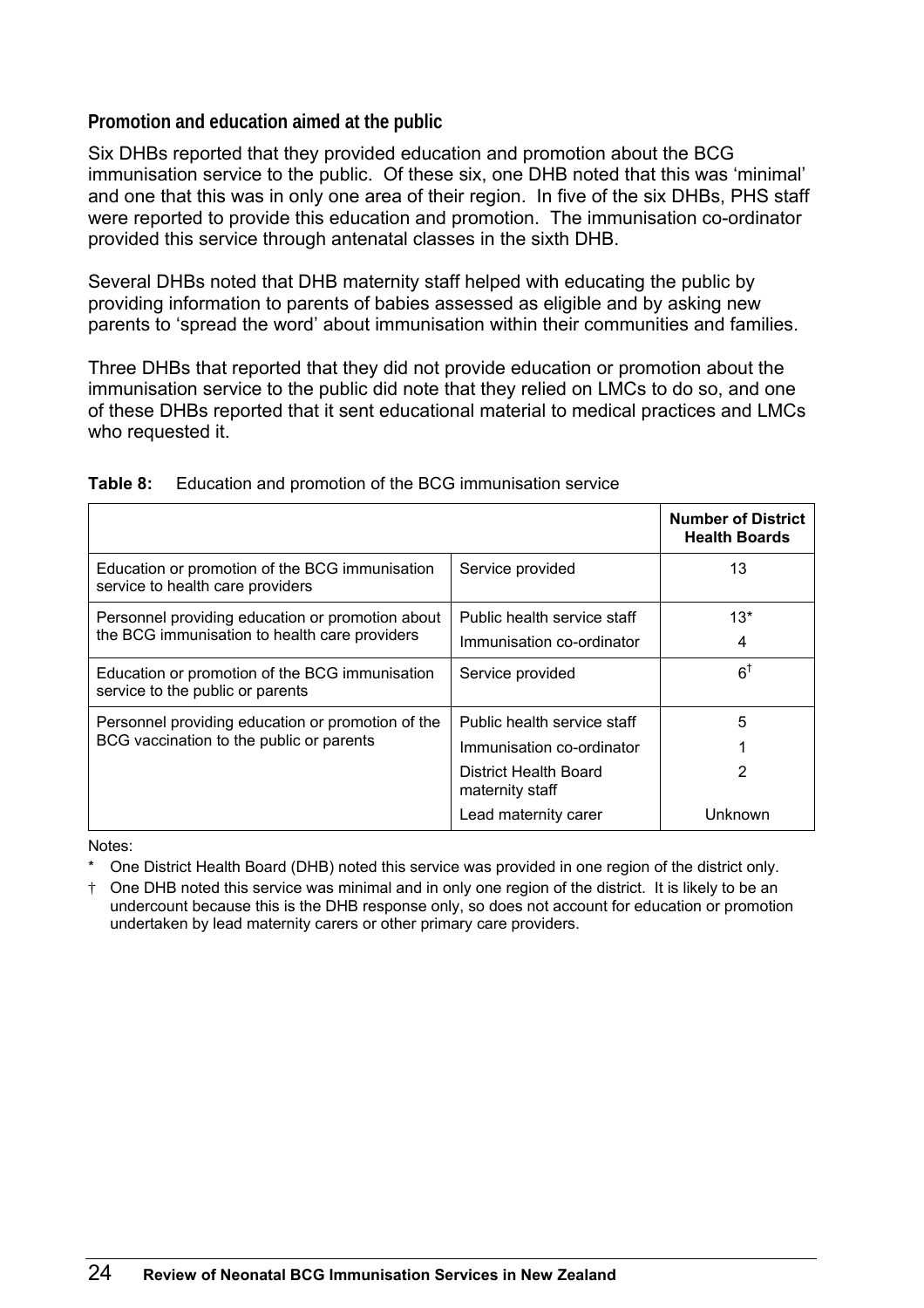## **Monitoring of the neonatal BCG immunisation service by each District Health Board**

One DHB reported that it had some coverage data available as part of work being undertaken by a working group considering the BCG immunisation service in its region. This data was provided and considered in the discussion of findings but is not referred to in the answers below as it does not 'match' the specific questions asked. All other DHB responses are summarised in Table 9. However, it is noted that these responses did not always match the data provided by the DHB because some DHBs provided more data than was apparent from the response to this section. This may be because the person who completed this section of the questionnaire was not the same person who completed the data section.

## **Risk assessment data collection and analysis**

No DHB reported collating the numbers or percentages of mothers or infants assessed for TB risk.

Three DHBs reported that they collated the numbers of those assessed for TB risk who were found to be eligible but only one of these then calculated the percentage of those assessed who were found to be eligible.

## **Immunisation data collection and analysis**

Eight DHBs reported that they collated the numbers of those eligible for the BCG immunisation who received immunisation. Of these, one DHB reported that this was only for one area of their region, and another DHB noted that its system of collation needed improving. Only one DHB reported that it calculated the numbers who received immunisation as a percentage of those found to be eligible for BCG immunisation.

#### **Analysis of data on those not assessed**

Two DHBs reported that they had information on the ethnicity of babies not assessed for TB risk, but the data they provided was for all live births (ie, it was not broken down into those assessed and those not assessed).

No other DHBs reported analysing data on the location of birth or any other factors for those babies not assessed for TB risk.

#### **Analysis of data on those eligible but not vaccinated**

One DHB reported that it analysed data on those found to be eligible who were not vaccinated. Specifically, this DHB and one other reported that they collected information on the numbers who declined immunisation.

One DHB reported it had information on the numbers of those found to be eligible who did not attend for immunisation.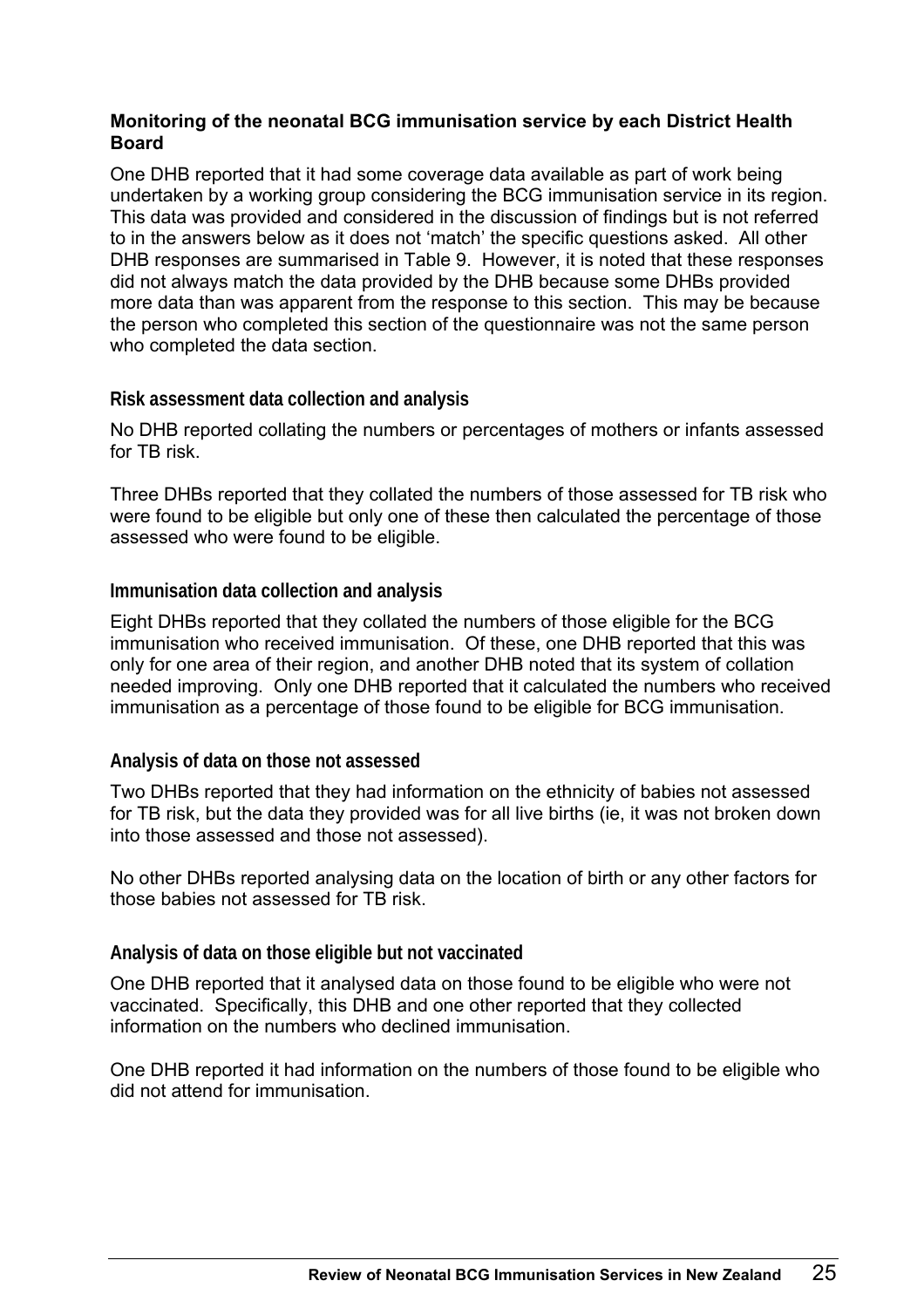|           |                                                               | <b>Number of District Health</b><br><b>Boards that collect or</b><br>analyse the data |
|-----------|---------------------------------------------------------------|---------------------------------------------------------------------------------------|
| Data      | Risk assessments of all babies                                |                                                                                       |
| collected | Risk assessments of babies assessed as eligible               |                                                                                       |
|           | Immunisations administered                                    | 8                                                                                     |
|           | Non-attenders or those who decline immunisation               | 3                                                                                     |
| Data      | Percentage of all babies assessed                             | 0                                                                                     |
| analysed  | Percentage of those assessed found to be eligible             |                                                                                       |
|           | Percentage of those eligible who are vaccinated               |                                                                                       |
|           | Ethnicity of those babies not assessed                        | $2^{\degree}$                                                                         |
|           | Other demographic information of those babies not<br>assessed |                                                                                       |

#### <span id="page-33-0"></span>**Table 9:** Monitoring data collected and analysed, by District Health Board

Note:

The data provided from these two District Health Boards was for the ethnicity of babies for all live births and was not broken down into babies assessed and not assessed.

## **Provision of 2004 and 2005 data as part of the survey**

Sixteen DHBs provided some data in response to the survey, but the majority only provided data on the number of live births and the numbers vaccinated. Some DHBs also provided data on the number of those assessed who were found to be eligible. In general, this data was categorised by ethnicity.

Two DHBs provided data on the number of risk assessments carried out, but this information was for 2004 only.

- West Coast DHB recorded that all live births were assessed for TB risk (BCG) eligibility) and that all those assessed as eligible were vaccinated. No babies (live births) were recorded with Pacific ethnicity.
- Counties Manukau DHB recorded that 60.8% of live births were assessed for TB risk. Risk assessments were distributed across ethnic groups:
	- European, 36.6%
	- Māori, 49.7%
	- Pacific, 78.6%
	- Other, 78.1%.

Eight DHBs provided data on live births and numbers vaccinated broken down by ethnicity for one or both years. This allowed the numbers of those vaccinated recorded as being of Pacific ethnicity to be calculated as a percentage of live births also recorded as being of Pacific ethnicity. This information is presented in Table 10.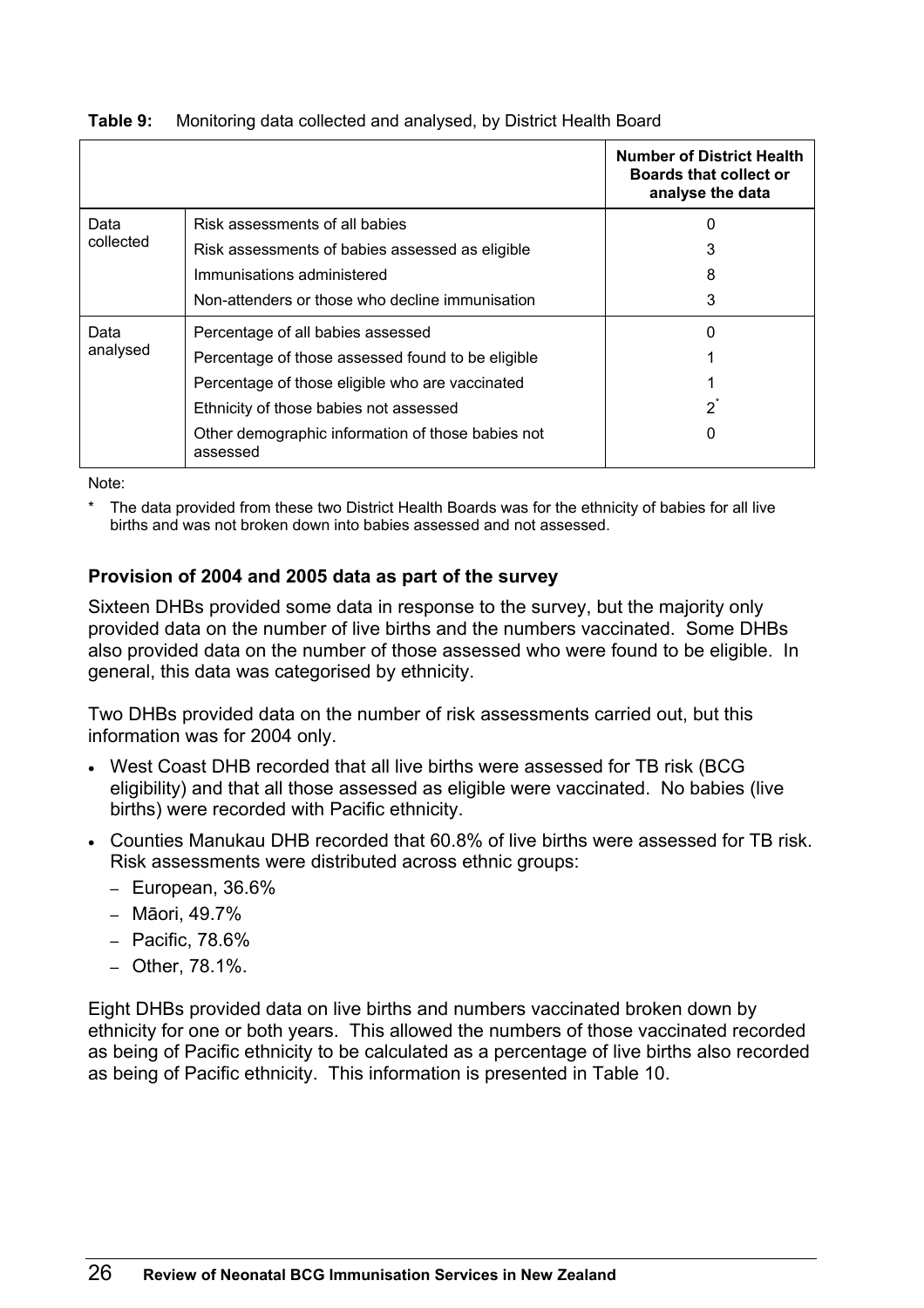| <b>District Health</b> | <b>Pacific neonates and infants</b> |                                    |                                    |                             |                                           |                                 |  |
|------------------------|-------------------------------------|------------------------------------|------------------------------------|-----------------------------|-------------------------------------------|---------------------------------|--|
| <b>Board</b>           | 2004                                |                                    |                                    | 2005                        |                                           |                                 |  |
|                        | <b>Number</b><br>vaccinated         | <b>Number</b><br>of live<br>births | Percentage<br>vaccinated<br>$(\%)$ | <b>Number</b><br>vaccinated | <b>Number</b><br>of live<br><b>births</b> | Percentage<br>vaccinated<br>(%) |  |
| Northland              | 7                                   | 24                                 | 29.0                               | 6                           | 20                                        | 30.0                            |  |
| Counties Manukau       | 1623                                | 2135                               | 76.0                               |                             |                                           |                                 |  |
| Bay of Plenty          | 16                                  | 48                                 | 33.3                               | 9                           | 36                                        | 25.0                            |  |
| Hawke's Bay            |                                     |                                    |                                    | 47                          | 101                                       | 46.5                            |  |
| Hutt                   | 109                                 | 198                                | 55.0                               | 284                         | 165                                       | $172.1*$                        |  |
| Capital & Coast        |                                     |                                    |                                    | 524                         | 368                                       | $142.4*$                        |  |
| Otago                  | $\overline{2}$                      | 46                                 | 4.3                                | 2                           | 31                                        | 6.5                             |  |
| Southland              |                                     |                                    |                                    |                             | 23                                        | 4.3                             |  |

<span id="page-34-0"></span>**Table 10:** Pacific live births reported to have received neonatal BCG immunisation, by District Health Board, 2004 and 2005

Note:

These values are higher than expected, even allowing for the expected undercount of the denominator of live Pacific births because this is a count based on the mother's ethnicity rather than the baby's ethnicity (see section 3.6). The reason for this is unknown and the service provider is reviewing the monitoring data.

#### **Barriers to neonatal BCG immunisation, resulting in those assessed as eligible not being vaccinated**

Fourteen DHBs responded to this question. The main themes identified in the responses to this section may be grouped under the headings of:

- parental concerns and issues
- funding and contract issues
- problems due to the structural arrangements in the service
- lack of assessments leading to the under-referral of those eligible
- lack of education of LMCs, health providers and parents.

#### **Parental concerns and issues**

Four DHBs noted parental concerns and issues. These ranged from disinterested parents, parents not convinced their child was high risk, parents not convinced of the efficacy of the vaccine, and language difficulties.

#### **Funding and contract issues**

One DHB felt having the contract held by the regional PHS was potentially causing problems and was about its lack of control over the type of service provided. Four other DHBs noted concerns about the limitations of the service in terms of time constraints, which meant not all babies were seen in the maternity units.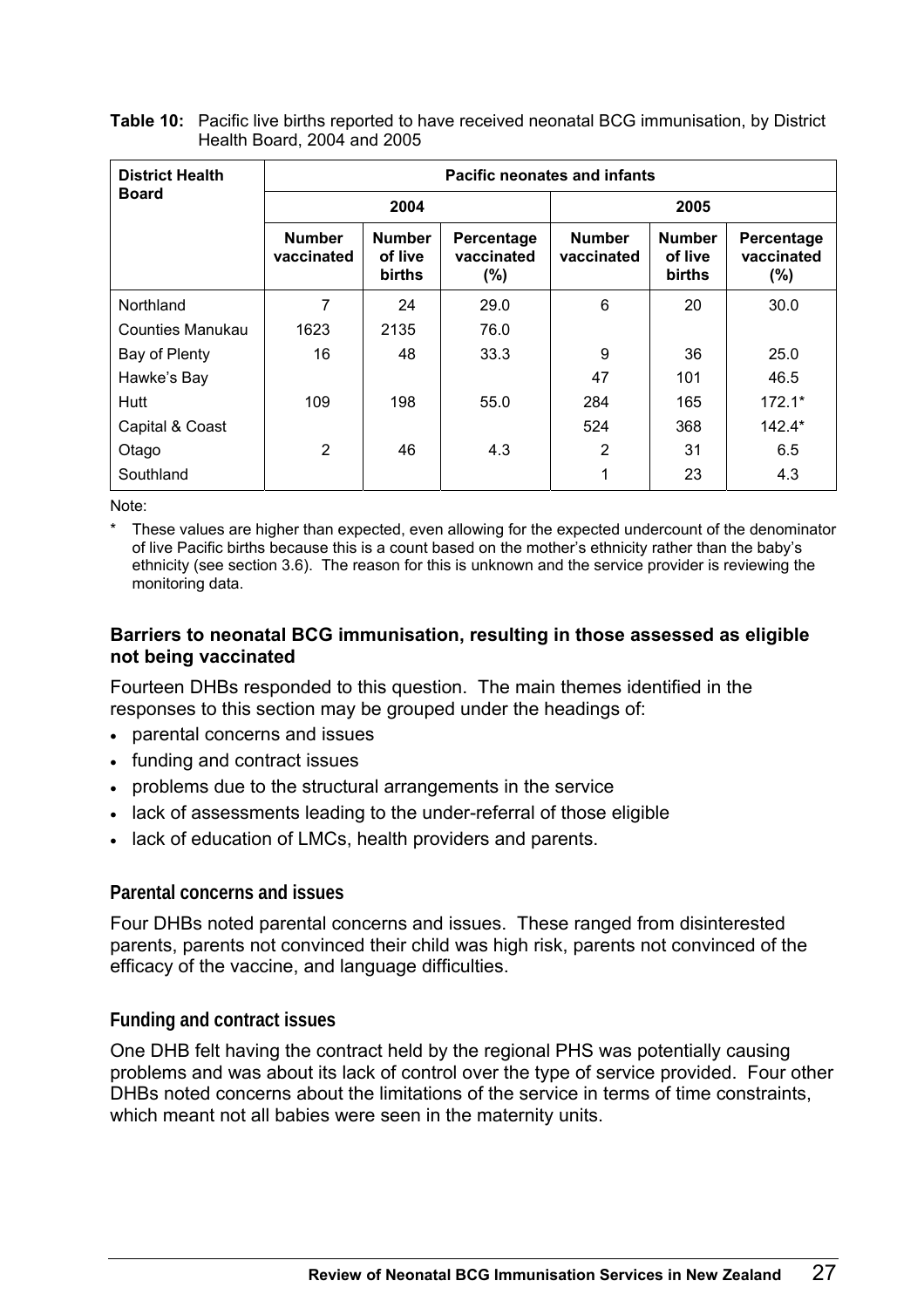**Problems due to the structural arrangements in the service** 

Six DHBs noted that not providing the service in the maternity unit meant the service was fragmented and some babies were 'lost' to follow up. Follow-up of these babies in the community might be a problem because of a mobile population, the baby's family name being different from that listed as the 'birth' family name, and new mothers finding it difficult to attend an outpatient or a community clinic.

**Lack of assessments leading to the under-referral of those eligible** 

Six DHBs noted concerns about a lack of assessments and/or referral of all eligible babies.

**Lack of education of lead maternity carers, health providers and parents** 

Five DHBs noted a lack of education within health service providers and had concerns that LMCs were not providing information about TB risk or the immunisation service available.

## **Factors affecting the success of the immunisation service**

Fourteen DHBs responded to this question. The main themes can be grouped into those with a negative impact and those with a positive impact.

**Factors with a negative impact** 

DHBs noted the following factors that negatively affected the immunisation service.

Six DHBs noted service co-ordination problems, including a lack of knowledge and co-ordination of the service in primary care and/or a lack of awareness of the service because of high staff turnover and too few gazetted vaccinators. Several DHBs noted that the small numbers of immunisations required in some areas made it difficult to gazette a vaccinator.

One DHB listed difficulties of access because of language difficulties, transport problems, poor phone access and an itinerant population.

One DHB noted that the screening criteria were complicated and confusing and suggested this arose from a lack of education to health care providers and the public.

Seven DHBs noted structural and process issues within the service, including:

- a daily service was needed but was not cost-effective
- early discharge from maternity units meant less time to present the service to parents and obtain their consent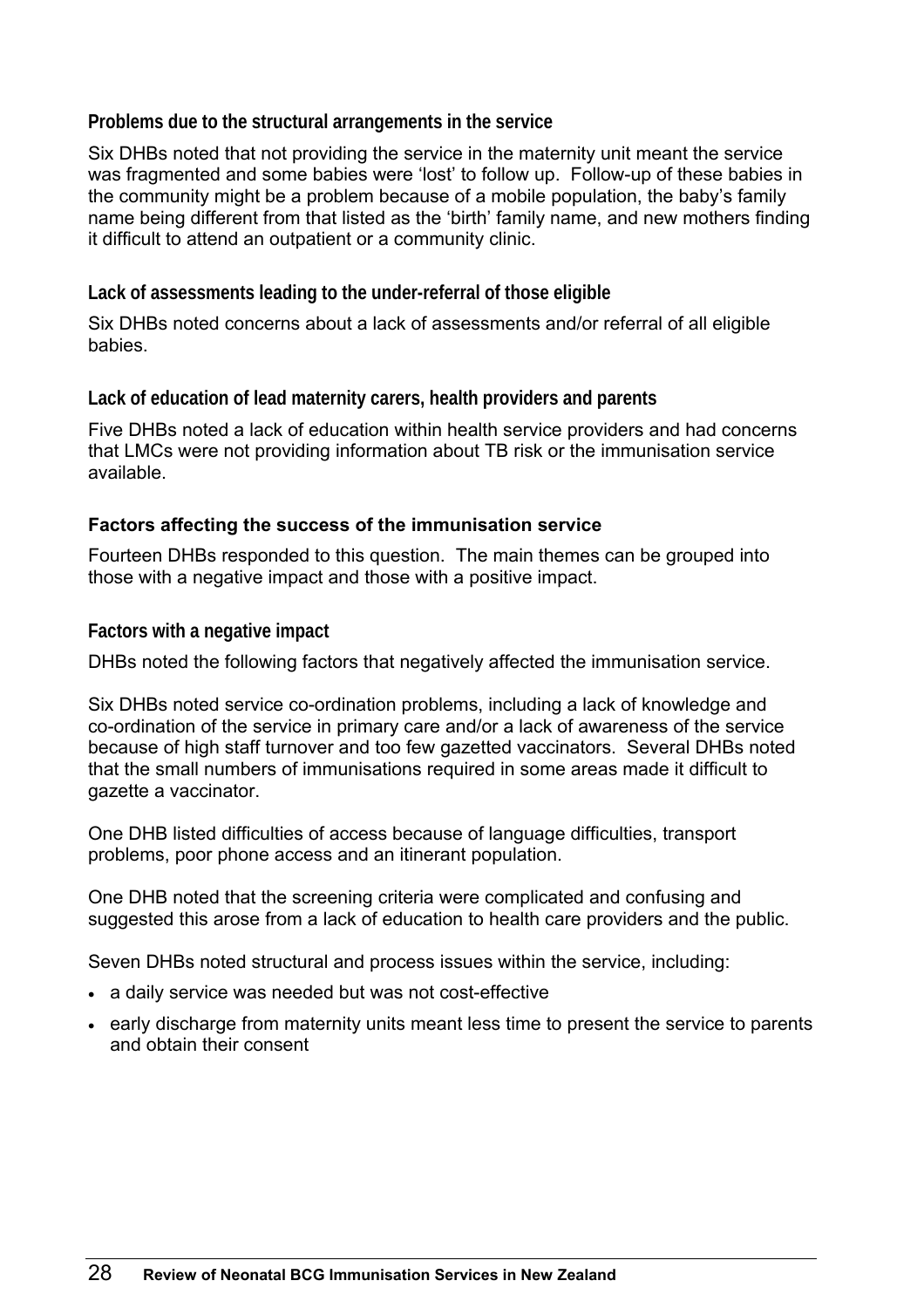- <span id="page-36-0"></span>• a lack of a systematic approach meant assessments were not documented (four DHBs)
- having the immunisation co-ordinator sitting outside the DHB was not helpful (one DHB).

Three DHBS noted funding concerns and confusion about contractual arrangements.

**Factors with a positive impact** 

DHBs noted the following factors that positively affected the immunisation service.

Five DHBS noted good communication, linkages and relationships were important in ensuring an efficient and successful service.

Four DHBs noted a systematic approach or documentation of assessments and referrals were important. One DHB commented that having a specific BCG immunisation nurse had helped to improve its service.

Two DHBs noted a commitment by the health care providers was important.

Two DHBs noted a flexible system that takes into account the small numbers needing immunisation and needs of parents was important.

One DHB noted that having specifications for the BCG immunisation service as part of PHS contracts was important.

# **4.2 Review of hospitalisation and notification data**

The data for this section was obtained from ESR and NZHIS (as discussed in sections 2.3 and 3.1).

The number of cases of TB in children aged under 15 years has remained relatively stable in the past 15 years with an average of 39 cases per year (see Figure 2). In 2005, there were 14 cases in people aged under five years and 17 cases in people aged 5–14 years. In 2006, there were 13 cases in people aged under five years, and 22 cases in people aged 5–14 years (ESR 2007).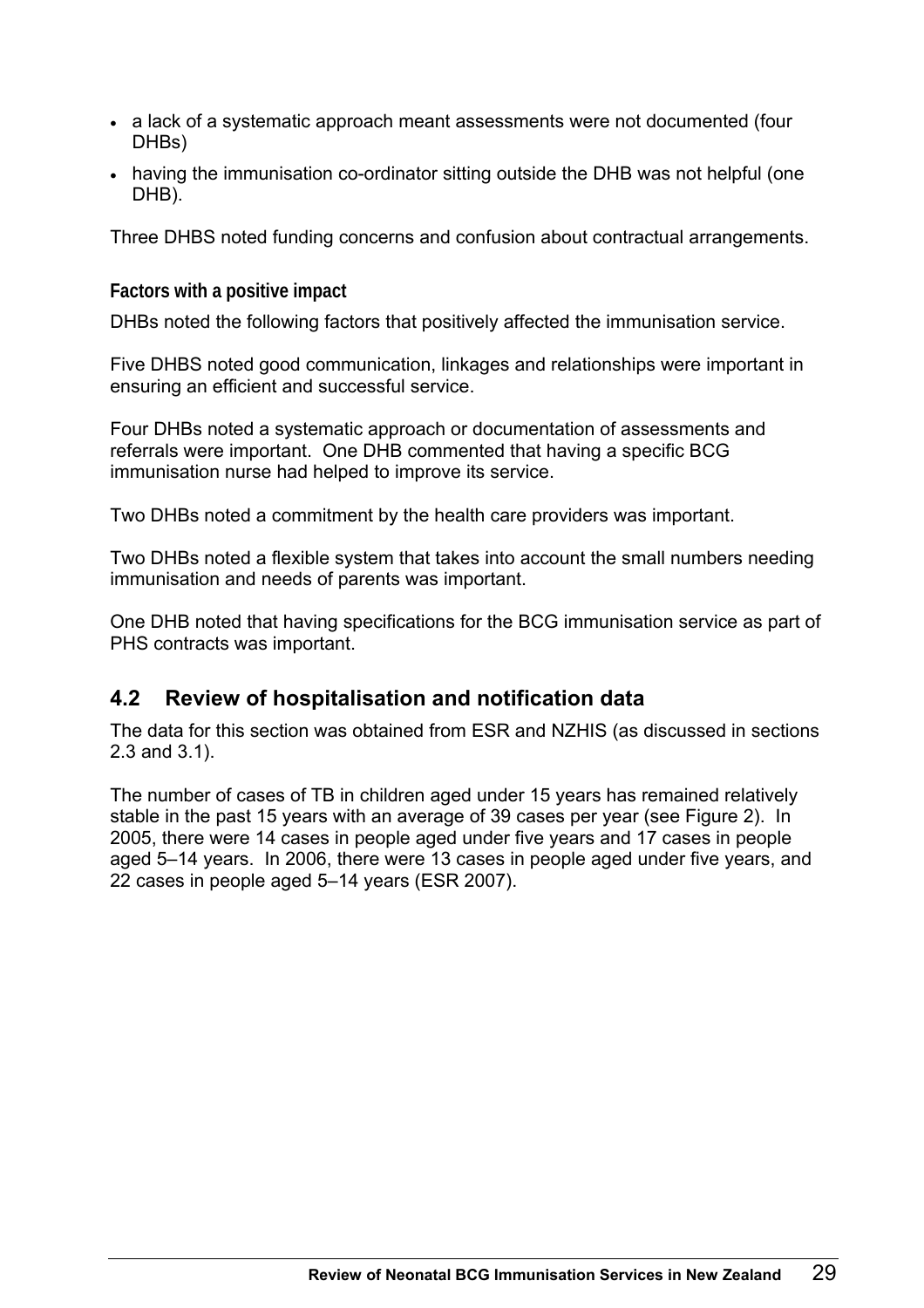

#### <span id="page-37-0"></span>**Figure 2:** New Zealand notifications of tuberculosis in children aged under 15 years, 1985–2005

Source: ESR Notification data

Since 1985, the number of TB cases in European children in New Zealand has decreased, whereas the numbers of cases in Pacific and 'Other' children have increased. The number of Māori children with TB has remained steady over the same period. This is illustrated in Figure 3.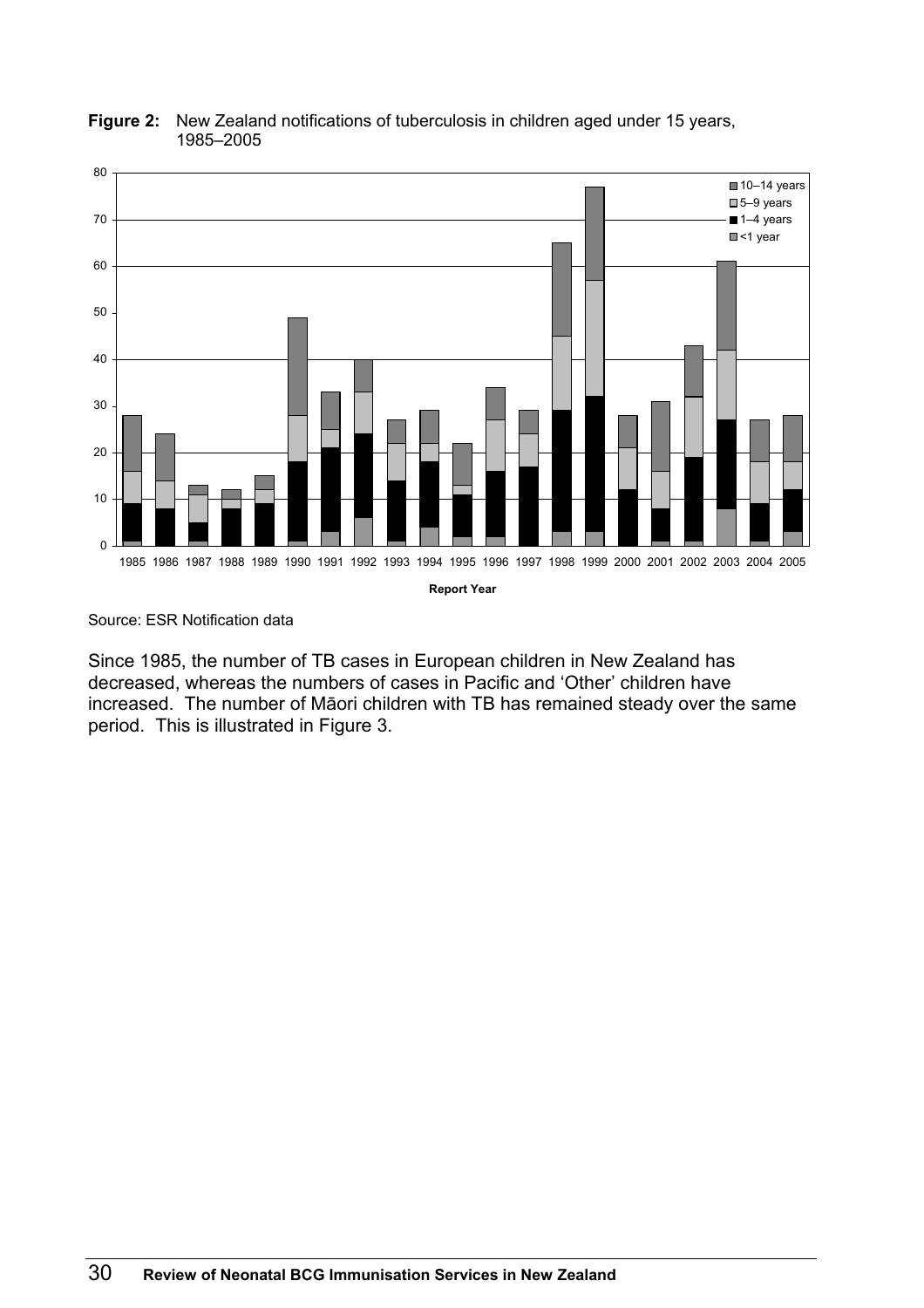

#### <span id="page-38-0"></span>**Figure 3:** Cases of tuberculosis in children aged 0–14 years, by ethnicity, 1985–89 to 2002–05 in New Zealand

The number of hospital admissions for meningeal and miliary TB in children aged under 15 years has decreased since the 1970s and remained stable from about 1980 to 2002. There was a marked increase in cases recorded for 2003–04, particularly in those aged under five years, with 15 cases recorded in 2004 and nine cases in 2005 for this age group. The numbers dropped again in 2005, but it is not yet clear if this rise is part of a trend or merely a chance variation (see Figure 4).

Meningeal TB hospitalisations in children aged 0–4 years for the five-year period 2001–05 show three admissions of Māori children and four admissions of Pacific children. This gives average annual incidence rates for this age group over the five-year period of 88.8 per 10 million for Māori and 329.2 per 10 million for Pacific – well above the IUATLD criterion for discontinuing 'universal' immunisation of less than one per 10 million. However, the small numbers mean these rates cannot be considered robust or stable. The notification data for the same period records only two cases of meningeal TB (one Māori, one Pacific), which suggests incomplete data fields in the case reports. All of these cases were reported from Northland, Waitemata or Counties Manukau DHB.

Source: ESR notification data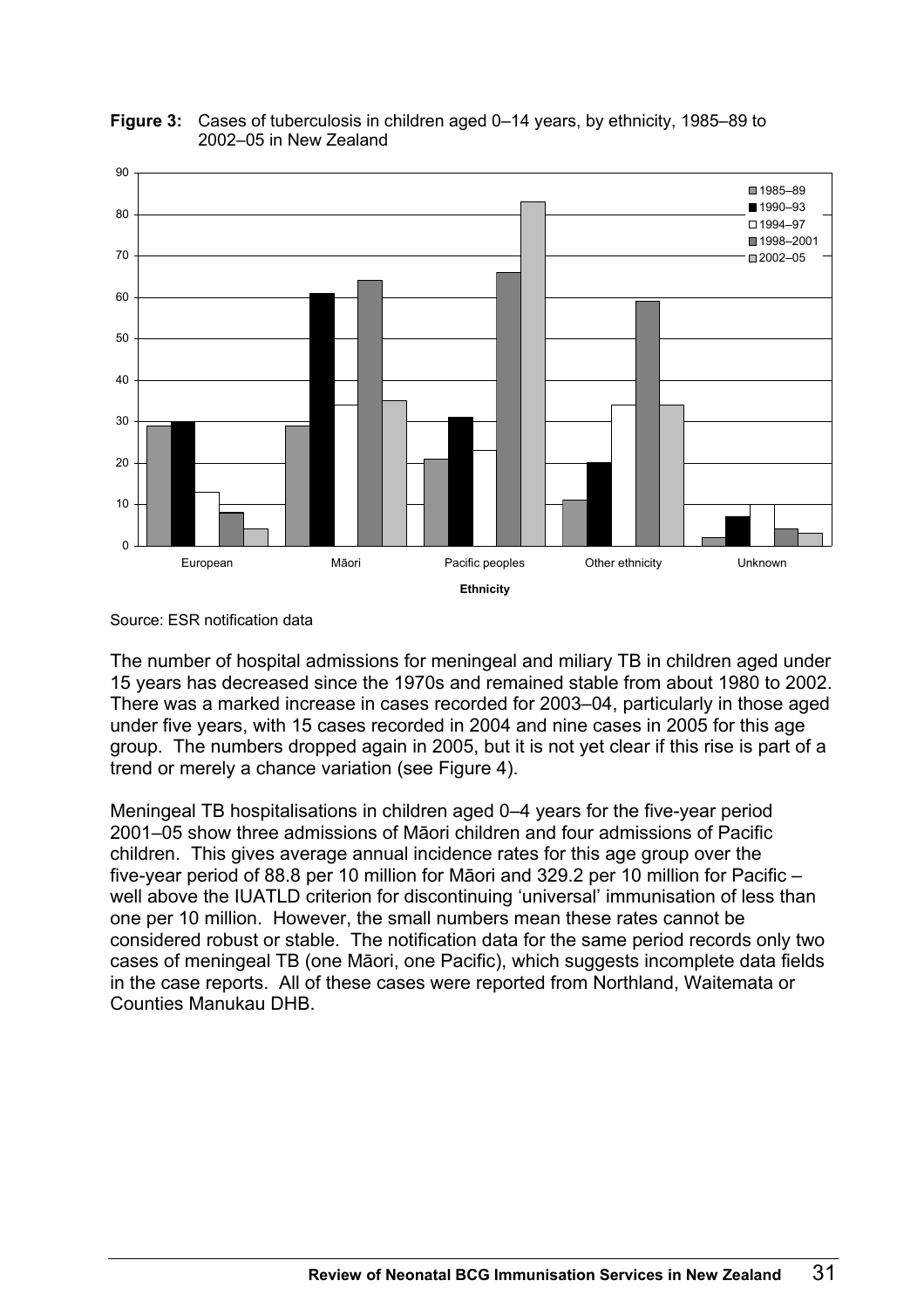

<span id="page-39-0"></span>**Figure 4:** New Zealand miliary and meningeal tuberculosis admissions, by age group, 1971–2005

Source: NZHIS data

Ethnic-specific rates for extrapulmonary disease in children aged under 15 years for 1990–2005 show a stable, very low rate in European children, a stable rate around 12 per million in Māori children, and increasing rates for both Pacific and Other children, now well over 30 per million for both groups (see Figure 5). The use of cases classified as extrapulmonary disease as a proxy for disseminated TB in children may, however, be misleading. A review of the 'sites' specified in the 1997–2005 notification data for these cases showed that out of 64 cases classified as having extrapulmonary disease, only 16 had a site recorded that indicated meningeal or miliary TB. The majority of the remaining cases recorded as having extrapulmonary disease had nodal or joint involvement. Out of the total 389 notified cases there were also 105 cases where the presence of extrapulmonary disease was said to be 'unknown'.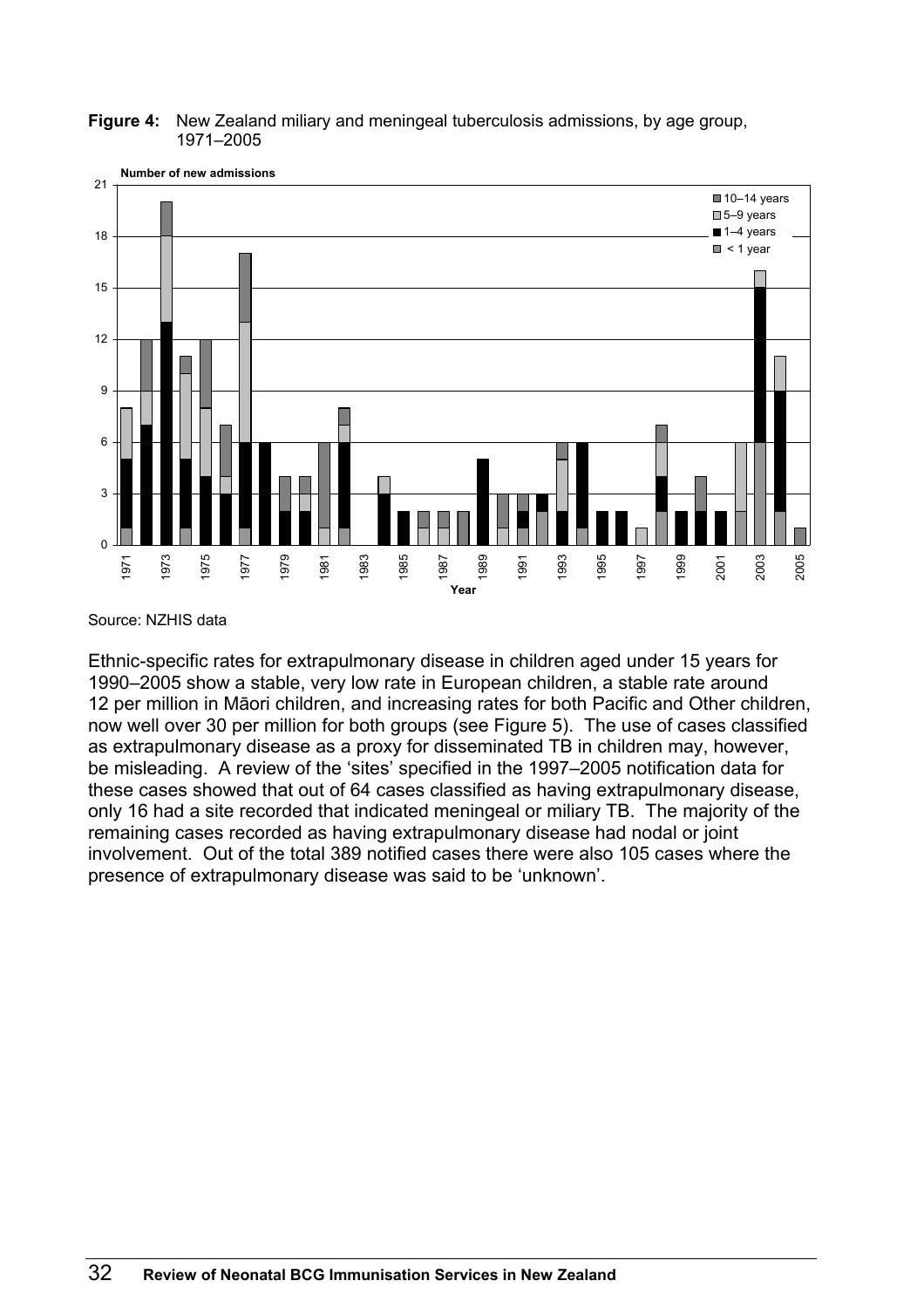

<span id="page-40-0"></span>**Figure 5:** New Zealand extrapulmonary tuberculosis in children aged 0–14 years, by ethnicity, 1990–2005

Source: Ethnic-specific rates for extrapulmonary TB in children aged under 15 years were calculated for 1998–2005 using notification data from ESR and Statistics New Zealand 2001 census data.

BCG immunisation status has been requested and reported as part of the notification process since 1997. Table 11 presents the data showing BCG immunisation status and whether extrapulmonary disease was recorded in the notification for those aged under 15 years. Out of the total 64 cases notified in this age group with extrapulmonary disease, 15 were reported as having been vaccinated and 34 as not vaccinated, leaving 15 further cases with an 'unknown' immunisation status. This latter group is large enough to render tests of significance for a protective effect from the immunisation against extrapulmonary disease inconclusive. In the group aged under five years, 20 out of 26 cases recorded with extrapulmonary disease had not been vaccinated compared with 51 out of 98 unvaccinated in the group recorded as not having extrapulmonary disease. In this same age group, there were also 19 cases with an unknown immunisation status and 41 cases where it was unknown whether they had extrapulmonary disease. Again, this means tests of significance for a protective effect from the vaccine are inconclusive due to this large proportion of 'unknowns'.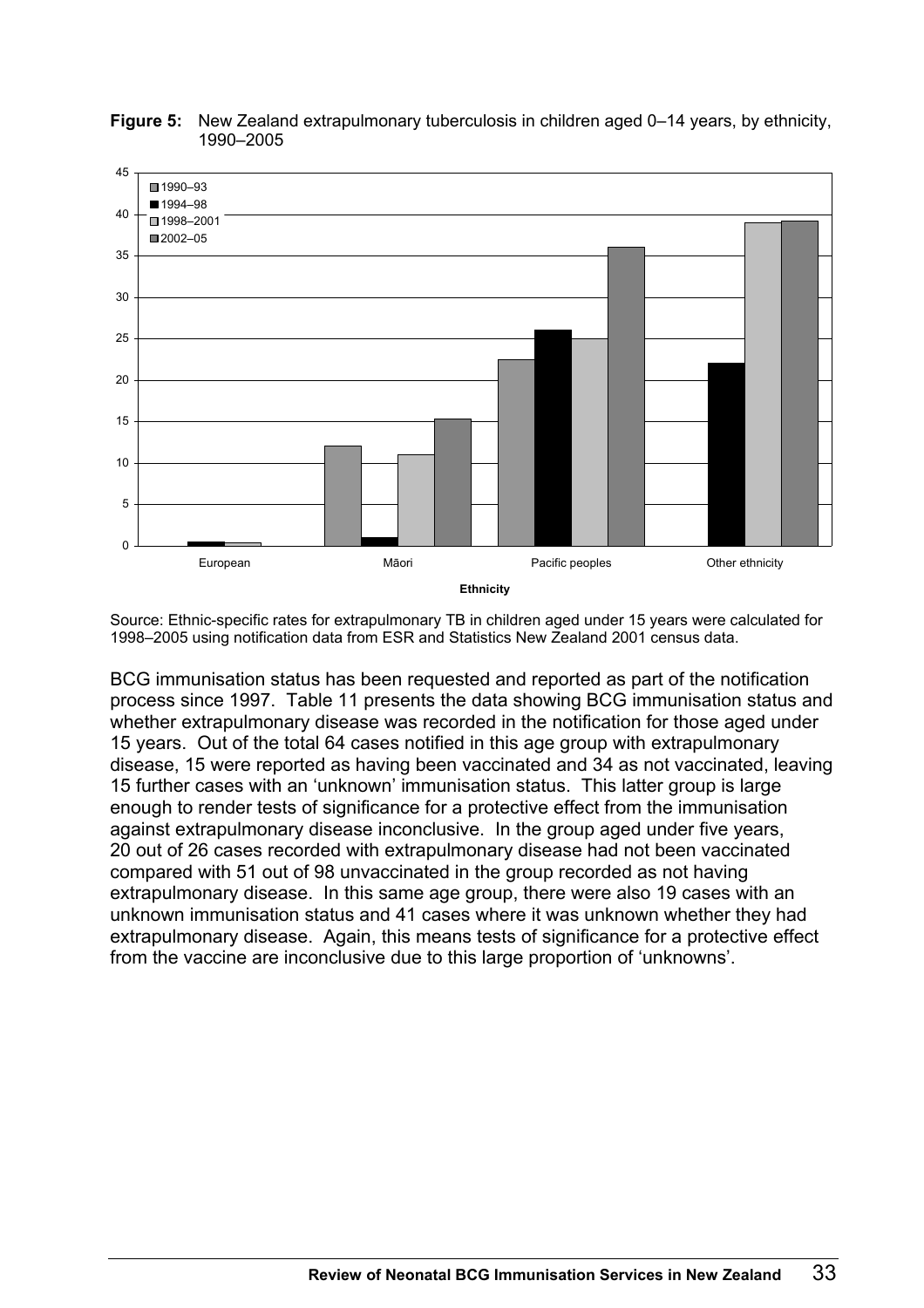| <b>Tuberculosis</b><br>notifications |                | <b>Extrapulmonary</b><br>disease | No<br>extrapulmonary<br>disease | Unknown whether<br>extrapulmonary disease | <b>Total</b><br>cases |
|--------------------------------------|----------------|----------------------------------|---------------------------------|-------------------------------------------|-----------------------|
| $0 - 4$                              | Vaccinated     | $\overline{2}$                   | 38                              | 14                                        | 54                    |
| years                                | Not vaccinated | 20                               | 51                              | 21                                        | 92                    |
|                                      | Unknown        | 4                                | 9                               | 6                                         | 19                    |
|                                      | Total cases    | 26                               | 98                              | 41                                        | 165                   |
| $5 - 14$                             | Vaccinated     | 13                               | 64                              | 17                                        | 94                    |
| years                                | Not vaccinated | 14                               | 47                              | 23                                        | 84                    |
|                                      | <b>Unknown</b> | 11                               | 24                              | 11                                        | 46                    |
|                                      | Total cases    | 38                               | 135                             | 51                                        | 224                   |
| $0 - 14$                             | Vaccinated     | 15                               | 102                             | 31                                        | 148                   |
| years                                | Not vaccinated | 34                               | 98                              | 44                                        | 176                   |
|                                      | <b>Unknown</b> | 15                               | 20                              | 30                                        | 65                    |
|                                      | Total cases    | 64                               | 220                             | 105                                       | 389                   |

<span id="page-41-0"></span>**Table 11:** BCG status for extrapulmonary tuberculosis notifications in children aged 0–14 years, 1997–2005

After removing those cases unlikely to be meningeal or miliary TB (by reviewing the specific sites listed in the notification data for extrapulmonary cases), analysis of the remaining, assumed 'definite' meningeal or miliary TB, cases is even more problematic due to the even higher proportion with unknown BCG immunisation status (see Table 12).

**Table 12:** BCG immunisation status in cases notified with a site indicating meningeal or miliary tuberculosis

| <b>BCG immunisation</b> | Meningeal or miliary tuberculosis recorded in notification data* |            |       |  |  |  |
|-------------------------|------------------------------------------------------------------|------------|-------|--|--|--|
| status                  | 0–4 years                                                        | 5–14 years | Total |  |  |  |
| Vaccinated              |                                                                  |            |       |  |  |  |
| Not vaccinated          | 4                                                                |            |       |  |  |  |
| Jnknown                 |                                                                  |            |       |  |  |  |

The difficulty resulting from the incomplete data for immunisation status and disease classification is presented in Figure 6 where the unknown bar for BCG immunisation status is similar to, or larger, than the difference between those positive and negative for BCG immunisation in cases recorded as *not* having extrapulmonary disease ('no'), 'unknown' or having extrapulmonary disease ('yes').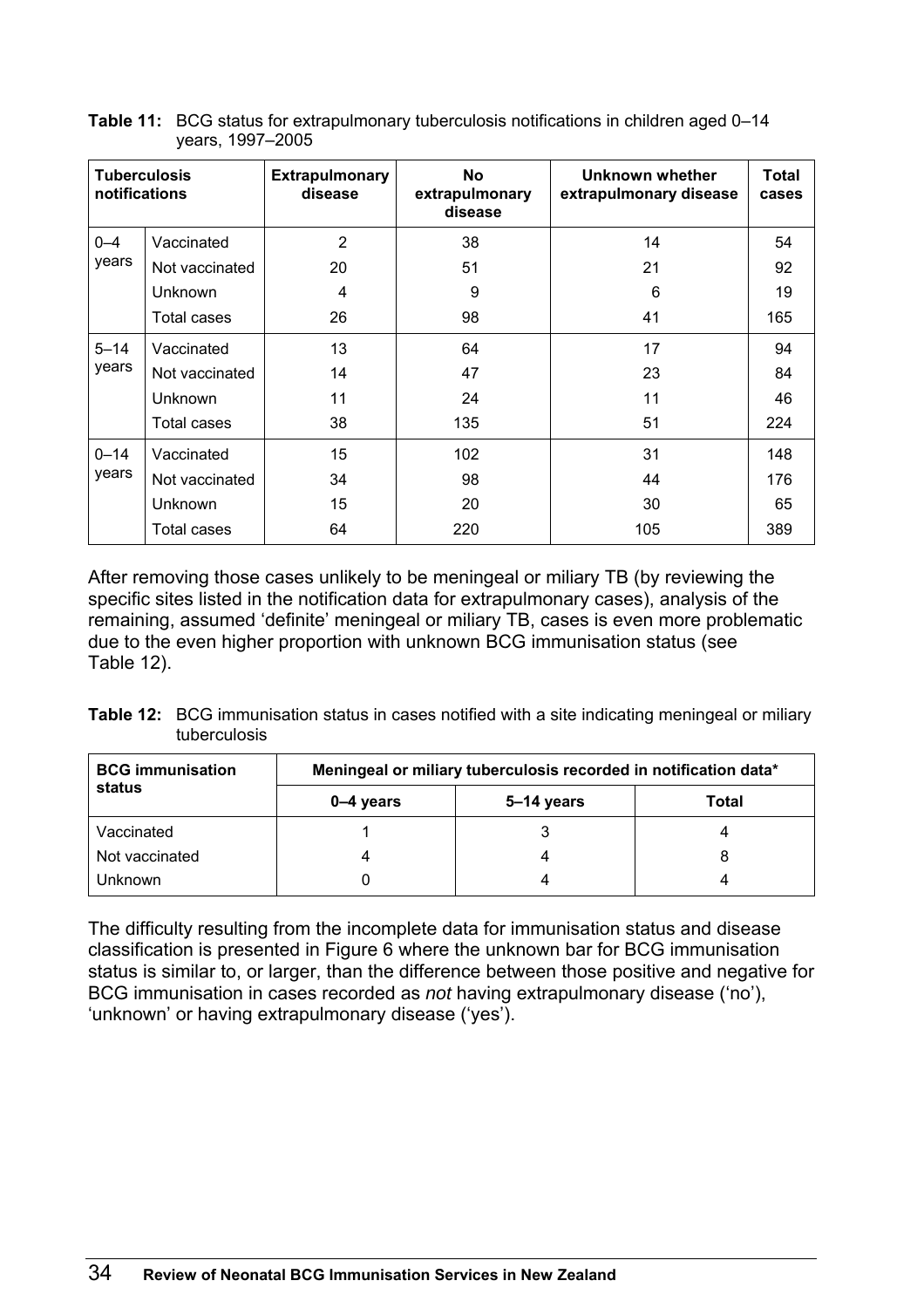

<span id="page-42-0"></span>**Figure 6:** Extrapulmonary tuberculosis and BCG immunisation status in children aged 0–14 years in New Zealand, 1997–2005

Source: ESR notification data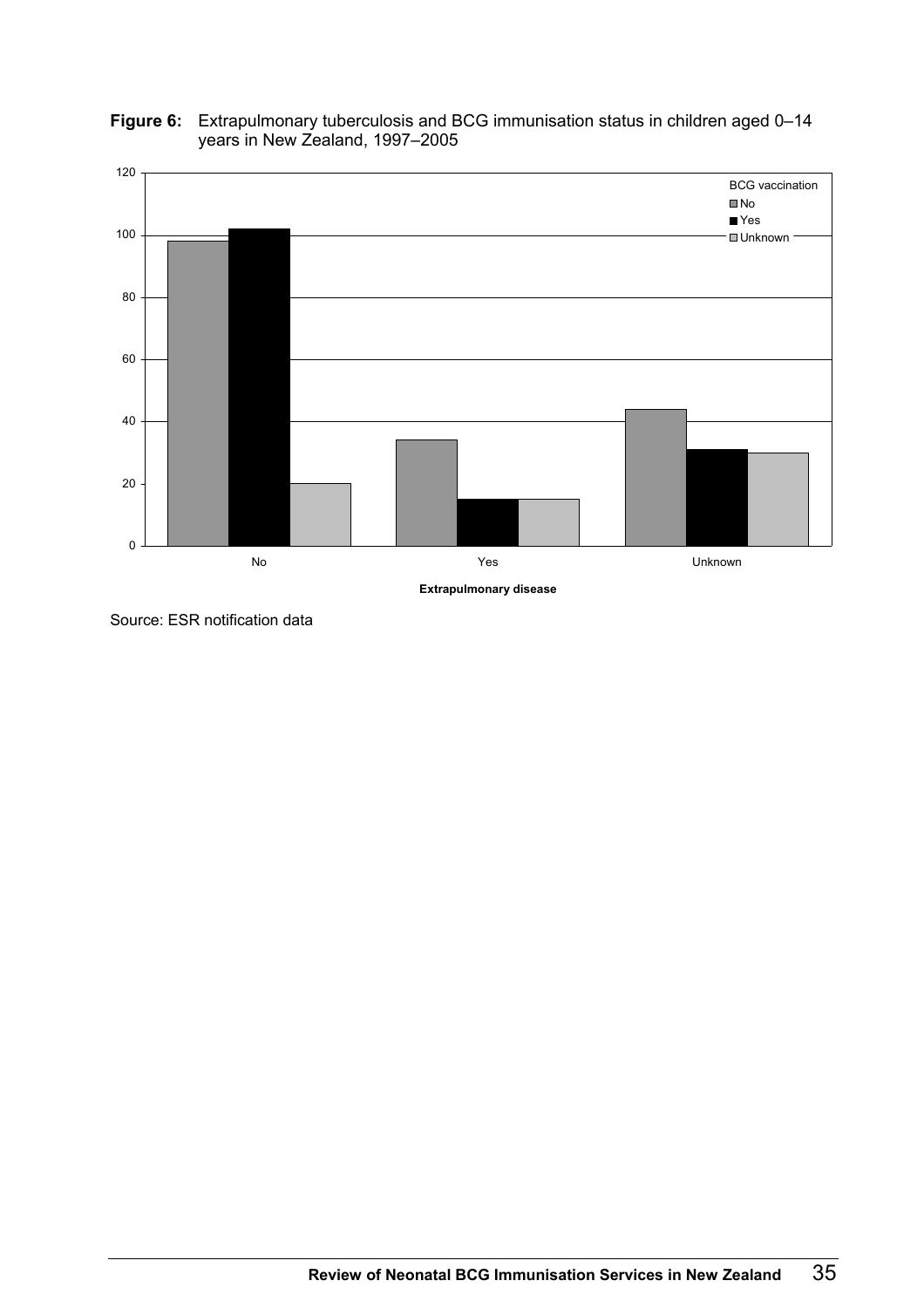# <span id="page-43-0"></span>**5 Discussion**

Although TB remains a significant problem worldwide, the overall incidence and number of cases of TB in New Zealand remains fairly low and stable. However, the ethnic groups most affected in New Zealand have changed, with increasing rates associated with immigrants and refugees from high-risk Asian and African countries as well as with more recent arrivals from Pacific countries and territories and their families.

Selective neonatal BCG immunisation is one strategy used in New Zealand to control TB with the aim of reducing the risk of severe, disseminated disease in children, particularly those aged under five years. This policy is similar to that in many other lowrisk countries. There are disadvantages to immunisation because it affects the usefulness of tuberculin skin testing in the diagnosis of TB and has potential adverse effects, which are uncommon but may be severe. Therefore, there are international recommendations for when immunisation programmes should be discontinued (or implemented).

# **5.1 Current BCG immunisation service**

# **Service provision**

The responses to the survey of DHBs indicate wide variability in how neonatal BCG immunisation is provided throughout the country. Variation occurs as to whether the service is hospital or community based; which staff provide the service; when the service is available; the education and promotion offered to LMCs and the public; the method of carrying out the TB risk assessment; the process for recording the risk assessments and providing immunisation for those found to be eligible; and the monitoring carried out. In most DHBs the 'service' is reported as being run by the PHS but it was not clear in many of the responses whether this referred to a complete service, including risk assessment, referral for immunisation, the immunisation itself, data collection and monitoring, or to only some components.

A lack of complete monitoring data meant a detailed assessment of different models of service delivery against vaccine coverage was not possible. However, the three DHBs that had systematic hospital-based services run by their regional PHS reported the highest immunisation coverage rates for Pacific neonates (Counties Manukau, Hutt Valley and Capital & Coast). However, such systems may be more costly than community-based systems. A recent review of the Auckland Regional Public Health Service found that the costs for a hospital-based service were three times higher than those for a community-based service (Herman and Thornley 2005).

# **Risk assessment**

Variability in the format in which risk assessments were recorded highlighted that some health care providers appeared not to be following the eligibility criteria and/or did not appreciate that the mother's TB risk was not the same as her baby's TB risk.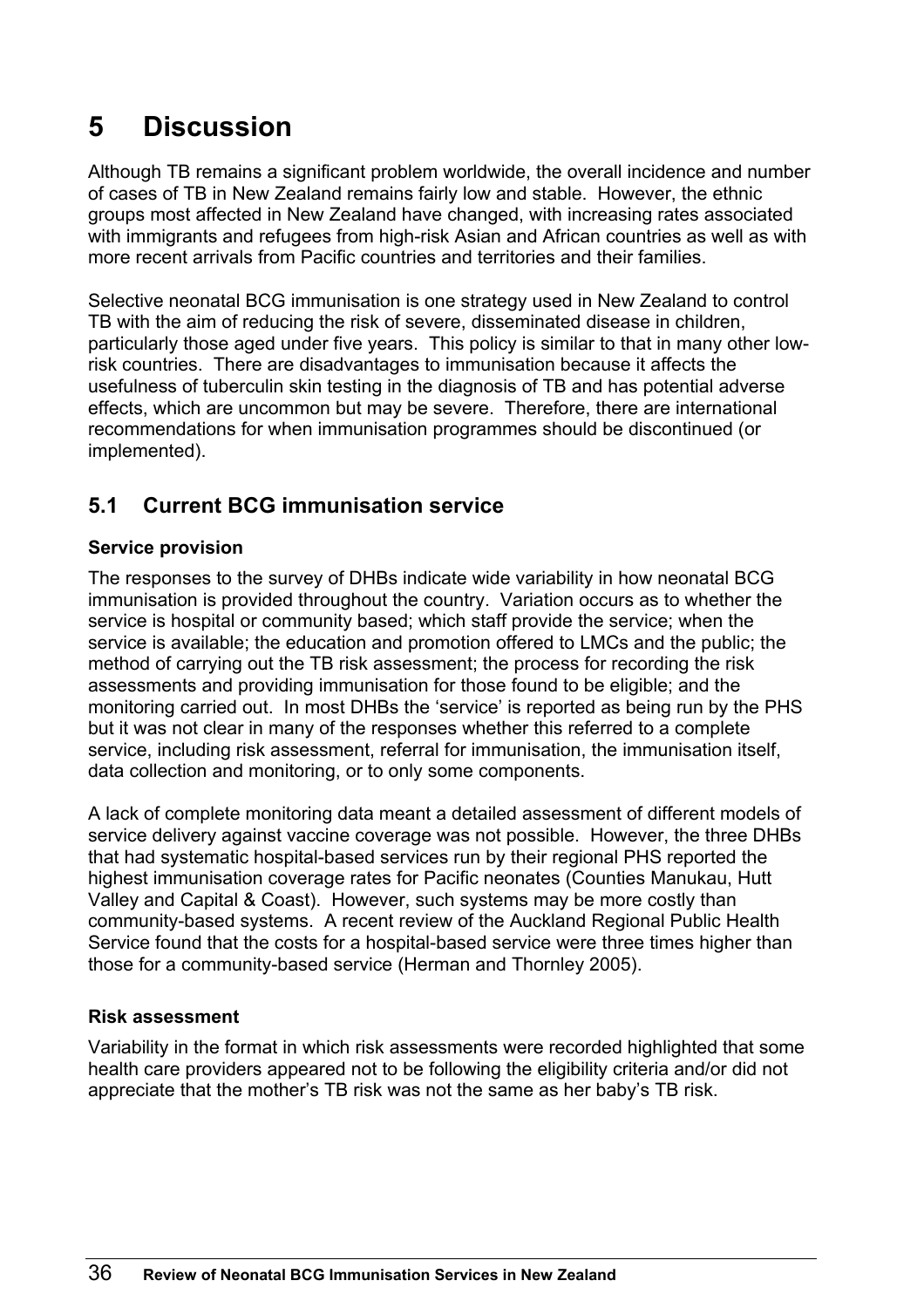Only two DHBs provided data that showed the number of risk assessments they had done. West Coast DHB has a population at low risk of TB and recorded no Pacific live births in 2004–05. Counties Manukau DHB has relatively high rates of TB and a high proportion of its population with Pacific ethnicity. However, only 60.8% of live births were reported as having had a risk assessment done. The proportion was higher for Pacific live births, at 78.6%, but as the live birth data reported by DHBs is most likely that collected from the initial birth registration (when each baby is assigned its mother's ethnicity), the actual numbers of neonates with any Pacific ethnicity is likely to be higher than reported, so the proportion assessed will be lower than is presented here.

The lack of monitoring data on the number of TB risk assessments done meant there was no baseline against which to assess the adequacy of the service in the other DHBs. The importance of undertaking risk assessments of all mothers and babies and of recording the result to use as the denominator cannot be over-stressed and is not a new recommendation (Howie et al 2005; Ministry of Health 2003).

## **Contractual issues**

Contracting issues were seen as a barrier to the provision of BCG immunisation services. The main concerns were the lack of clear specifications, the need to assign responsibility for monitoring the service, and the need to provide dedicated funding to ensure adequate staffing to provide the components and specific activities required for the service. For the majority of DHBs and PHSs no funding is specifically designated for a neonatal BCG immunisation programme or service, but the Auckland region is an exception to this. The Auckland Regional Public Health Service is contracted to provide a comprehensive hospital-based service at Middlemore Hospital and a communitybased service for the wider Auckland region. The Ministry of Health's TB guidelines recommend that medical officers of health and other health care providers 'liaise' with each other to ensure the service is delivered and documented, and that each district records sufficient data to measure coverage. They should also ensure adverse events are documented and monitored (Ministry of Health 2003).

## **Monitoring and coverage**

Monitoring and coverage are clearly an area of concern, highlighted by the incomplete or absent responses by many DHBs to the request for data in the survey. The lack of monitoring data meant coverage (the percentage of eligible babies receiving immunisation) could not be accurately calculated. The percentage of live births recorded with Pacific ethnicity who received immunisation was used as guide for how the service is functioning and showed percentages ranging from 4.3% to 172.1% (see Table 10). This latter figure seems surprising, but may reflect the use of prioritised single ethnicity for the mother (and hence for the initial birth registration information) and total output (possibly multiple ethnicities) for the baby when assessed for TB risk. It is impossible to assess accurately whether the goal of 80% coverage for eligible neonates is being achieved throughout the country, but it would appear unlikely. The Middlemore service may be seen as a successful model, because it is reported as vaccinating 80% of neonates assessed as eligible, but it also reports assessing only 79% of neonates (Herman and Thornley 2005). This type of service may not be feasible or practical in smaller hospitals with limited funding and staff. However, this should not preclude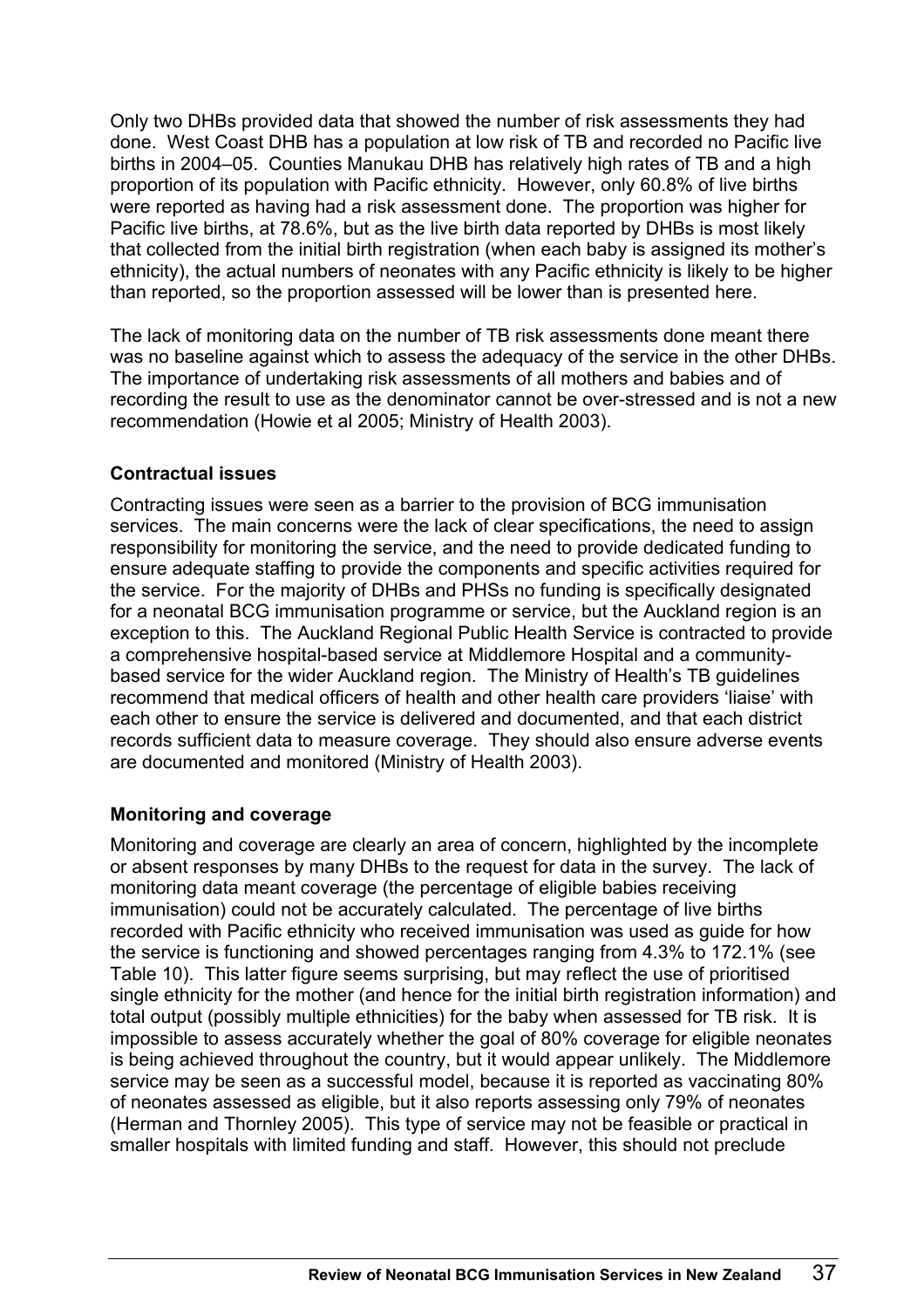<span id="page-45-0"></span>requiring all DHBs to adopt a systematic approach to BCG immunisation, with the collection and collation of data on the number of live births, number of assessments carried out, number assessed as eligible and number vaccinated, categorised by ethnicity and reason for immunisation.

## **Education and promotion of the service**

There are concerns about a lack of education about and promotion of the service in many areas, so not all LMCs and primary care providers are aware of the service and are not providing information about TB risk and the availability of the immunisation service to parents. Allocated responsibility and the associated resources and funding for the provision of education and promotion of the service to health professionals and the public are required.

# **Other barriers and possible solutions**

Problems with mobile populations, changing names and short hospital and birthing unit stays all need to be addressed. The National Immunisation Register may be useful as a backup check for babies 'missed' for assessment or immunisation at birth. This would require more information being entered than just when a BCG immunisation is administered. If a risk assessment field had to be completed for all babies, then it would be obvious to Well Child-Tamariki Ora providers when the assessment had not been done. This would also make monitoring of this basic step of the service easy and would also provide the denominator data for subsequent steps such as monitoring of the service.

# **5.2 Effectiveness and relevance of the current BCG service**

It is difficult to conclude whether the current policy of selected neonatal BCG immunisation and eligibility criteria remains the most appropriate. The ethnic–specific rates of extrapulmonary disease suggest that Pacific babies and babies with exposure to adults from a high-risk country should continue to be targeted. However, it must be recognised that the incomplete nature of the notification data hampers this interpretation. Assessing the effectiveness of the BCG immunisation in reducing the severe, disseminated forms of TB in children is similarly hampered by incomplete notification data. Concern has been expressed that Māori babies in some areas should also be targeted (De Zoysa et al 2001). The small numbers of children aged under five years with tuberculous meningitis means assessing the need for immunisation, especially in particular ethnic groups using the second IUATLD criterion for discontinuation of immunisation, is problematic. It would be more useful to monitor the incidence rates for sputum-positive TB by ethnicity and geographic location on a regular basis. However, meaningful ethnic-specific rates by DHB may be inaccurate due to the small numbers in many DHBs, especially once the data is broken down by ethnicity and/or is incomplete. Incomplete data may have a large effect on whether trends or significance can be determined.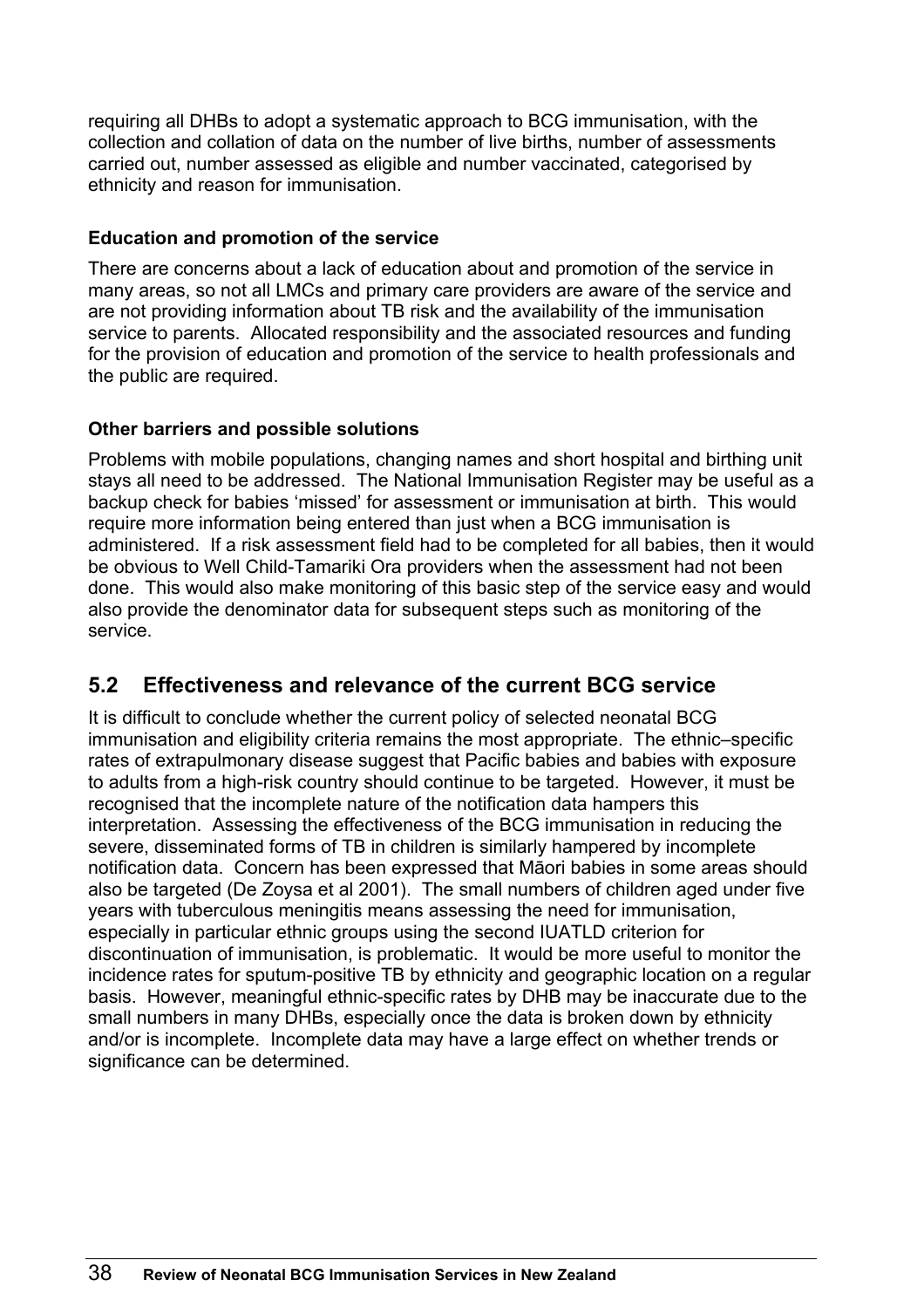<span id="page-46-0"></span>The stable rate of TB in the total New Zealand population, along with the ongoing stable number of cases of meningeal and miliary TB cases in children reported in the hospitalisation data, support a continuation of selective, targeted neonatal BCG immunisation services at this time. The increasing rates in the Pacific and Other ethnic groups and the increasing proportion of new TB cases associated with New Zealand residents born outside New Zealand support the continuation of the current eligibility criteria for targeting.

It has been said that 'any case of military TB or tuberculous meningitis in a child could be seen as a failure of the system to detect and protect at risk children' (Chappel 1994). Improving the completeness of the notification data and quality of the monitoring of the BCG immunisation service in all DHBs should be a priority if service delivery is to be improved and future reviews of the policy are to be informed.

# **5.3 Limitations of this review**

Changes to the ethnicity classification system affect the ability to follow trends in ethnic groups (especially non-European groups) across time. The relatively small numbers in the numerators exacerbate problems associated with ethnicity classification. Data quality issues, particularly incomplete notification data, limit the conclusions that may be drawn and consequently the recommendations that may be made. The lack of data on BCG immunisation status for all childhood TB cases and ethnicity for all TB cases are of greatest concern.

# **5.4 Recommendations arising from the review**

Recommendations arising from the review have been separated into four areas; contracts, monitoring, resources and surveillance.

# **Contracts**

- A core set of specifications for the neonatal BCG immunisation service could be developed in consultation with medical officers of health and included in contracts in every DHB area.
- Contracts could require DHBs to ensure staff involved in providing the BCG immunisation service receive support and training.

# **Monitoring**

- Monitoring requirements and quality indicators for the BCG immunisation service could be set for DHBs and public health services, and include monitoring of the percentage of mothers assessed for their baby's TB risk and the percentage of babies assessed as high risk who are vaccinated.
- The feasibility and acceptability of adding a TB risk assessment to the BCG immunisation field in the National Immunisation Register could be investigated.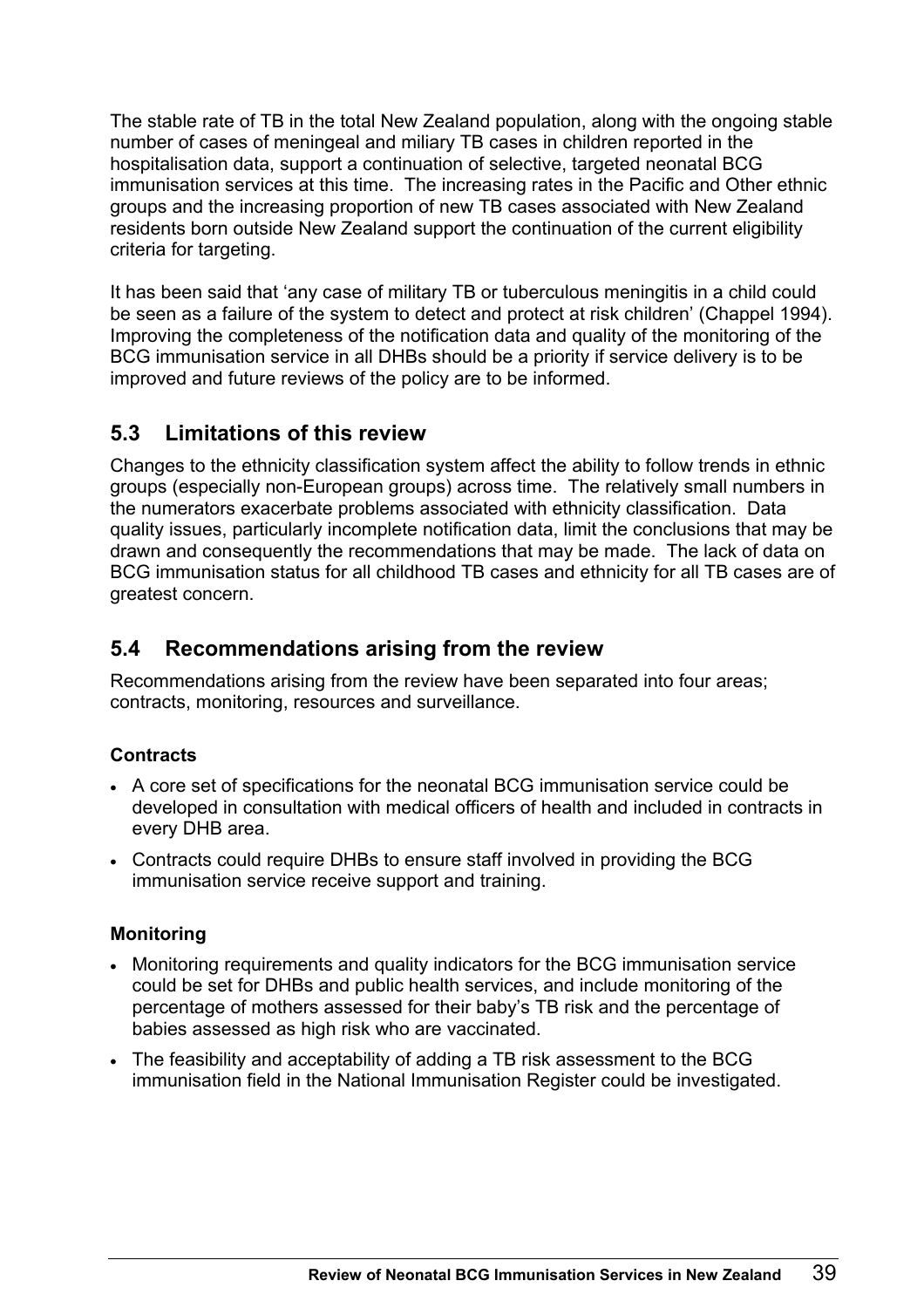#### **New resources**

- New resources for primary care providers, lead maternity carers (LMCs) and Well Child-Tamariki Ora providers to provide more general education about, and to promote, the service.
- The Ministry of Health, in consultation with medical officers of health and LMC representatives, could develop a standard maternity record and/or assessment form for LMCs and Well Child-Tamariki Ora providers to use when undertaking risk assessments.

## **Surveillance**

- The Ministry of Health, the Institute of Environmental and Scientific Research and other key stakeholders could investigate methods to achieve more complete surveillance data.
- Annual reports of TB surveillance data could provide information relevant to the IUATLD criteria, including the incidence of sputum-positive disease for people of all ages, of tuberculous meningitis for people aged 0–4 years, and provide this information by ethnicity and by DHB area.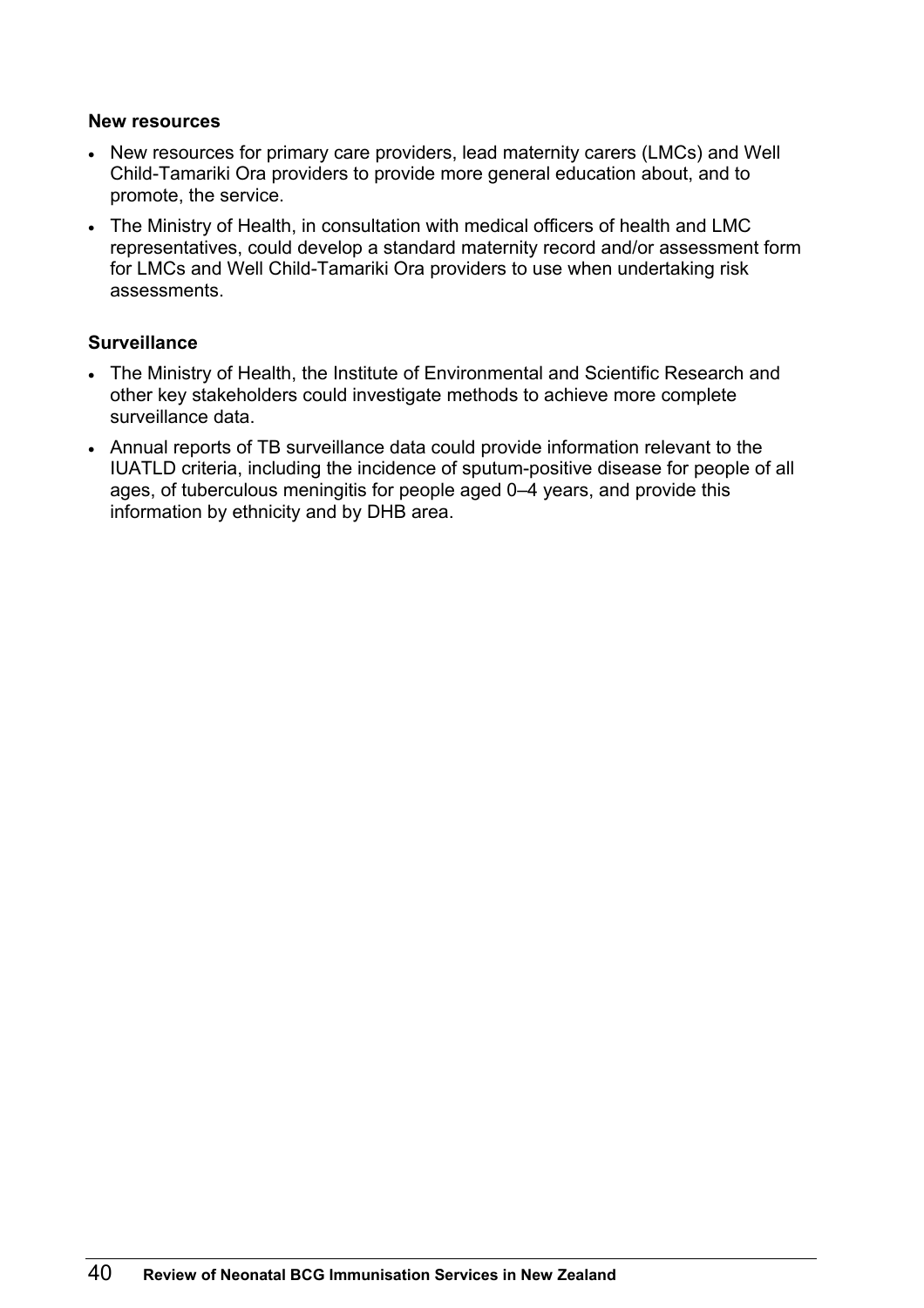# <span id="page-48-0"></span>**Appendix: District Health Board Neonatal BCG Immunisation Questionnaire**

Please complete one questionnaire for each DHB, including in areas where public health services to several DHBs are provided by one public health unit.

## **1. The following questions relate to the overall neonatal BCG immunisation service in your DHB region.**

| Is there a neonatal BCG service in every hospital/unit<br>providing maternity services in your DHB region? | Yes.   | No.                |           |                  |
|------------------------------------------------------------------------------------------------------------|--------|--------------------|-----------|------------------|
| If no, please specify which units do not have a BCG<br>service.                                            |        |                    |           |                  |
| Who provides the BCG service in these maternity units?                                                     |        | DHB                | LMC       | <b>PHS</b> staff |
| If more than one unit please identify and                                                                  | Unit 1 | maternity<br>staff |           |                  |
| list separately.                                                                                           | Unit 2 |                    |           |                  |
| If more than three units please record<br>manually or in the text box for Unit 3.                          | Unit 3 |                    |           |                  |
| How many hours per day and days per                                                                        | Unit 1 | Hours/day          | Days/week |                  |
| week is the BCG service available in the                                                                   | Unit 2 |                    |           |                  |
| maternity units?                                                                                           | Unit 3 |                    |           |                  |
| Is there a community-based BCG service provided for<br>infants who are eligible for neonatal immunisation? |        | <b>Yes</b>         | No.       |                  |
| How many hours per day and days per week (or month) is<br>this BCG service available in the community?     |        | Hours/day          | Days/week | Days/mont<br>h   |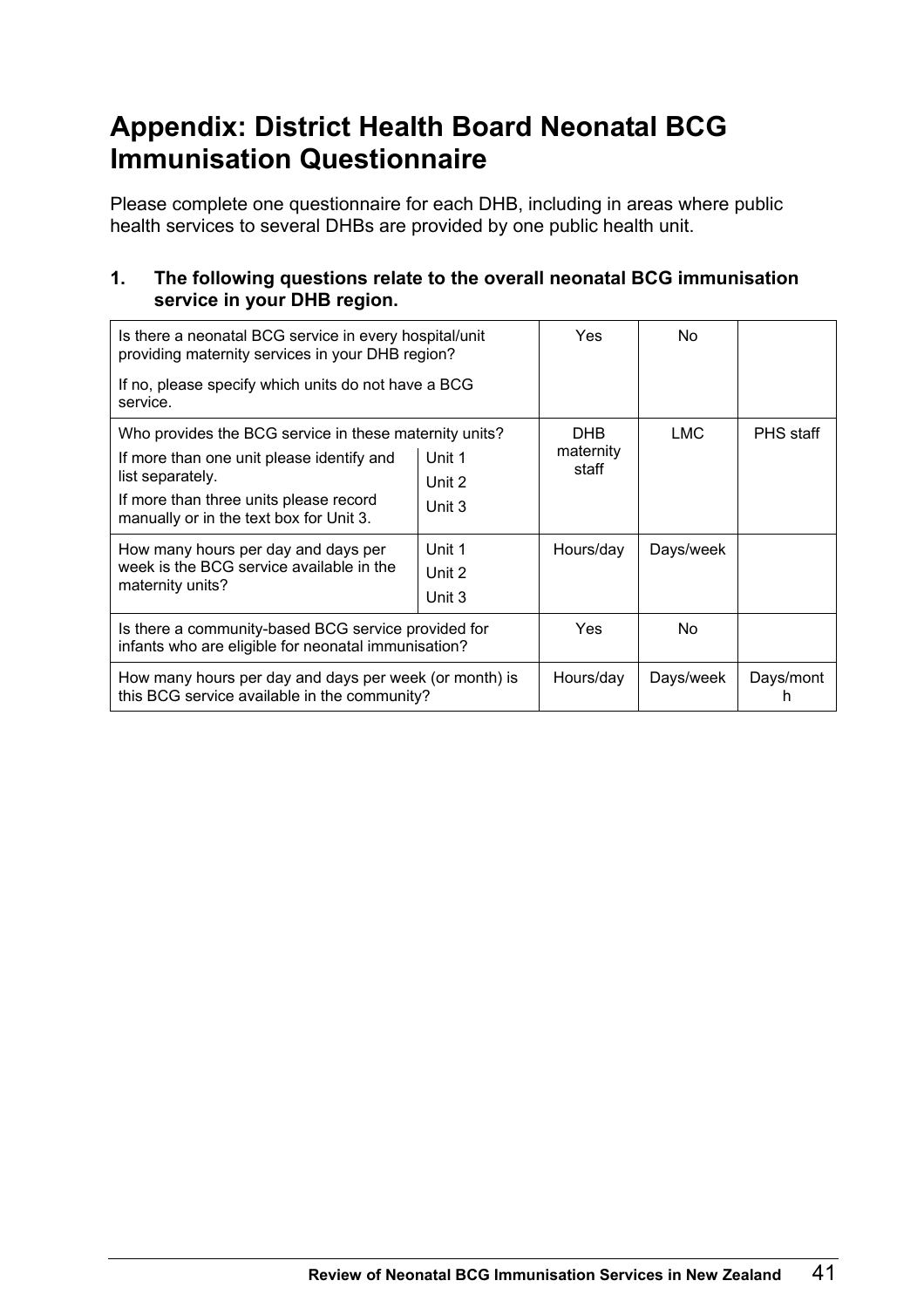# **2. The following questions relate to risk assessment in your DHB region.**

| Who carries out the assessment to identify infants at<br>increased risk of TB as recommended in the TB<br>Guidelines?<br>If more than one, please estimate percentage of risk<br>assessments carried out by each group of health care | <b>LMC</b>                               | PHS staff                                                          | Other<br>(please<br>specify) |
|---------------------------------------------------------------------------------------------------------------------------------------------------------------------------------------------------------------------------------------|------------------------------------------|--------------------------------------------------------------------|------------------------------|
| providers.                                                                                                                                                                                                                            |                                          |                                                                    |                              |
| When does the TB risk assessment usually occur?                                                                                                                                                                                       | Antenatally                              | After birth                                                        |                              |
| Is the TB risk assessment recorded for all babies (those<br>needing BCG as well as those who don't)?                                                                                                                                  | Yes                                      | <b>No</b>                                                          |                              |
| If yes, please send us a copy of the format used.                                                                                                                                                                                     |                                          |                                                                    |                              |
| Is the TB risk assessment information recorded for<br>infants identified as eligible for neonatal BCG<br>immunisation?                                                                                                                | Yes                                      | <b>No</b>                                                          |                              |
| If yes, please send us a copy of the format used.                                                                                                                                                                                     |                                          |                                                                    |                              |
| Does the TB risk assessment information become part<br>of the antenatal record?                                                                                                                                                       | Yes, for all<br>babies                   | Yes, but only for<br>babies requiring<br><b>BCG</b>                | <b>No</b>                    |
| Does the TB risk assessment information become part<br>of the postnatal record?                                                                                                                                                       | Yes, for all<br>babies                   | Yes, but only for<br>babies requiring<br><b>BCG</b>                | <b>No</b>                    |
| Is the TB risk assessment information sent to the local<br><b>BCG</b> service?<br>If yes, when is this information sent?                                                                                                              | Yes, for all<br>babies<br>Before birth   | Yes, but only for<br>babies requiring<br><b>BCG</b><br>After birth | <b>No</b>                    |
| Is the TB risk assessment information sent to the public<br>health service?<br>If yes, when is this information sent?                                                                                                                 | Yes, for all<br>babies<br>Before birth   | Yes, but only for<br>babies requiring<br><b>BCG</b><br>After birth | <b>No</b>                    |
| How are the birth information and the TB risk<br>assessment information linked after birth (ie, how is the<br>provider of the service informed?)                                                                                      | <b>LMC</b> informs<br><b>BCG</b> service | <b>LMC</b> informs<br>regional PHS                                 | Other<br>(please<br>specify) |

# **3. The following questions relate to referral for neonatal BCG immunisation.**

| If the risk assessment determines the infant is eligible<br>for immunisation, who refers the infant for<br>immunisation? | LMC                    | <b>DHB</b><br>maternity<br>staff  | Other<br>(please<br>specify) |                              |
|--------------------------------------------------------------------------------------------------------------------------|------------------------|-----------------------------------|------------------------------|------------------------------|
| When is the referral made?                                                                                               | <b>Before</b><br>birth | Within<br>24 hours<br>after birth | 1st<br>postnatal<br>week     | Other<br>(please<br>specify) |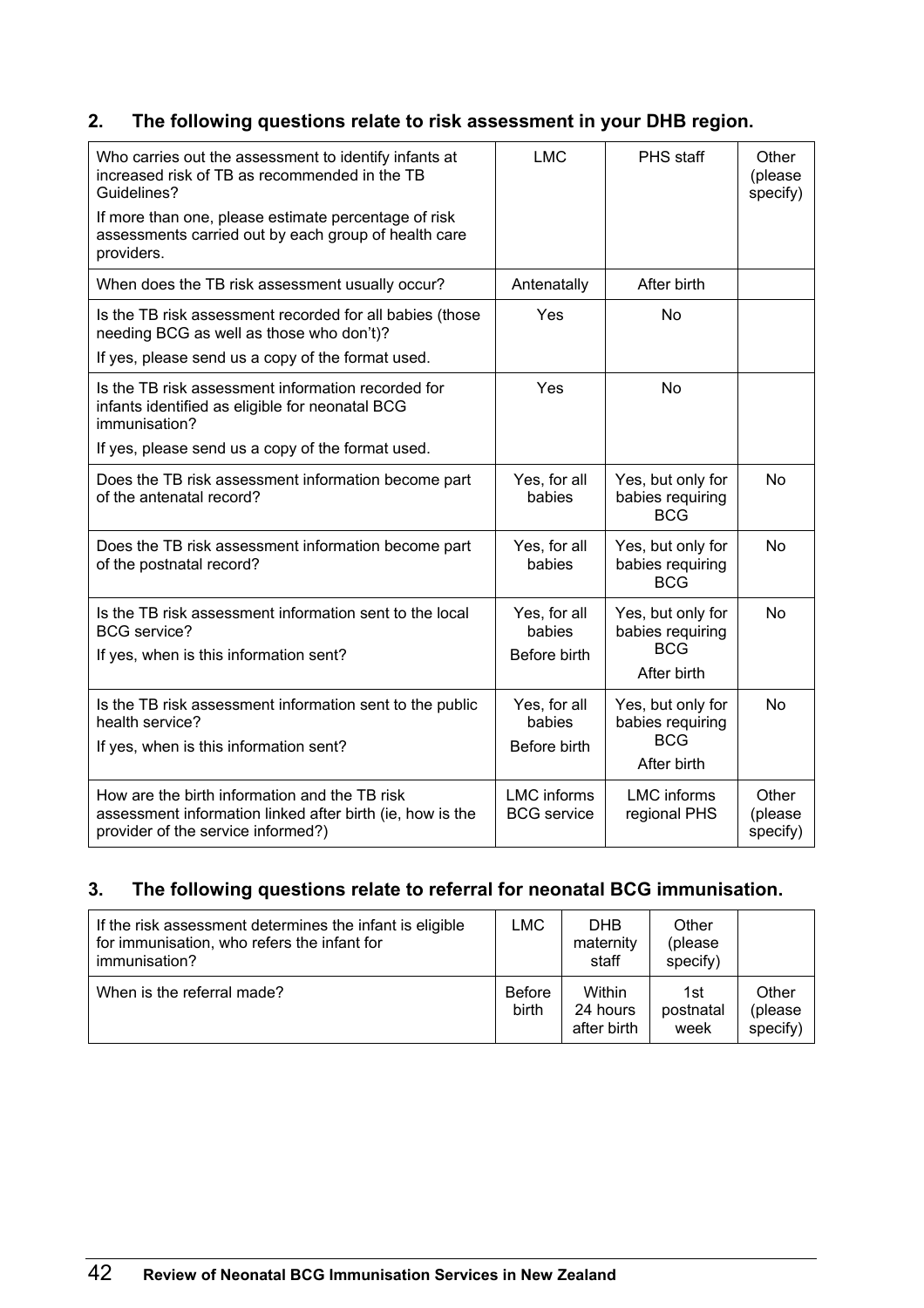# **4. The following questions relate to the neonatal BCG immunisation.**

| Where is the BCG immunisation provided?<br>Please estimate percentages.                                                                     | Hospital                        | Community                    |                              |
|---------------------------------------------------------------------------------------------------------------------------------------------|---------------------------------|------------------------------|------------------------------|
| Who is contracted to provide the neonatal BCG<br>immunisation service in the hospital(s)?                                                   | Public health<br>service        | Other<br>(please<br>specify) |                              |
| Who is contracted to provide the neonatal BCG<br>immunisation service in the community                                                      | Public health<br>service        | Other<br>(please<br>specify) |                              |
| Is there follow up for those infants referred but who do<br>not attend for immunisation?<br>If yes, please explain how this occurs.         | Yes                             | No.                          |                              |
| Are there a sufficient number of BCG gazetted<br>vaccinators in your DHB to provide neonatal BCG<br>immunisations as well as BCG to others? | Yes                             | No.                          |                              |
| If no, do you know why there are not enough?                                                                                                | <b>Difficulty</b><br>recruiting | Insufficient<br>funds        | Other<br>(please<br>specify) |

# **5. The following questions relate to health promotion and education about the neonatal BCG service in your DHB region.**

| Is there specific promotion of, and education about, the<br>neonatal BCG service with LMCs and other providers? | Yes                       | No                        |
|-----------------------------------------------------------------------------------------------------------------|---------------------------|---------------------------|
| Who provides this promotion/education for LMCs and<br>other health care providers?                              | Public health<br>services | Other<br>(please specify) |
| Is there specific promotion of, and education about, the<br>neonatal BCG service with the public?               | Yes                       | No                        |
| Who provides this promotion/education for the public?                                                           | Public health<br>services | Other<br>(please specify) |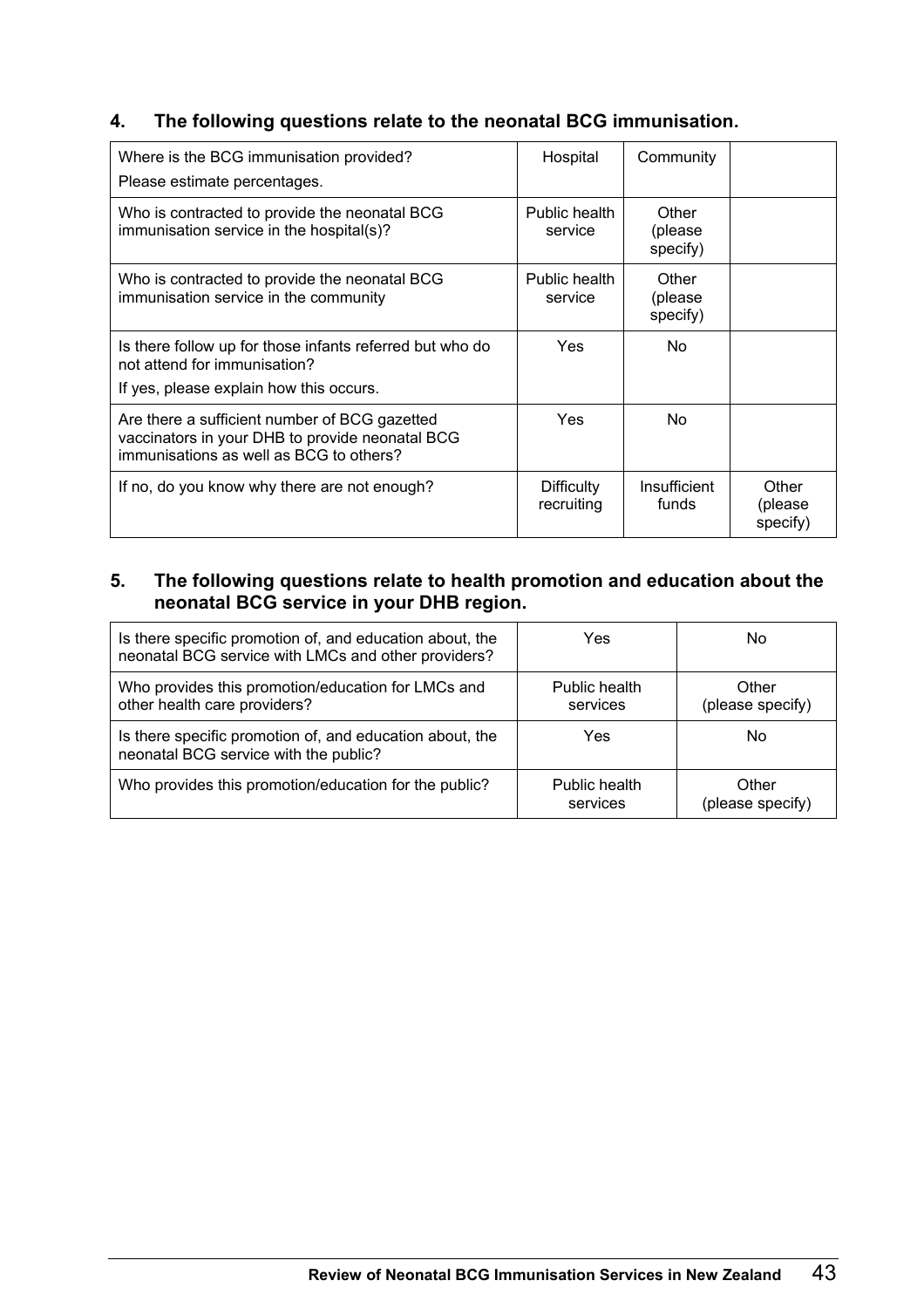#### **6. The following questions relate to monitoring of the neonatal BCG service by the DHB (see also Question 7)**

| Does the DHB collate the numbers of pregnant mothers/infants<br>assessed for TB risk?                                                                                     | Yes                                                                      | No                                                          |                              |
|---------------------------------------------------------------------------------------------------------------------------------------------------------------------------|--------------------------------------------------------------------------|-------------------------------------------------------------|------------------------------|
| Does the DHB collate the percentage of mothers/infants<br>assessed for TB risk?                                                                                           | Yes                                                                      | No                                                          |                              |
| Does the DHB collate the numbers of those assessed for risk<br>who are determined as eligible for BCG (ie, as defined in the<br>TB Guidelines and Immunisation Handbook)? | Yes                                                                      | No                                                          |                              |
| Does the DHB collate the percentage of those assessed and<br>found to be eligible for BCG?                                                                                | Yes                                                                      | No                                                          |                              |
| Does the DHB collate the numbers of those found to be eligible<br>who then receive BCG immunisation?                                                                      | Yes                                                                      | Nο                                                          |                              |
| Does the DHB collate the percentage of those eligible who<br>then receive BCG immunisation?                                                                               | Yes                                                                      | No                                                          |                              |
| Does the DHB analyse data on those babies not assessed for<br>TB risk?                                                                                                    | Yes                                                                      | No                                                          |                              |
| If yes, is there information on?                                                                                                                                          | <b>Ethnicity</b><br>Yes<br>No.                                           | Location<br>of birth<br>Yes<br>No.                          | Other<br>(please<br>specify) |
| Does the DHB analyse data on those assessed as eligible who<br>are not vaccinated?                                                                                        | Yes                                                                      | No                                                          |                              |
| If yes, is there information on?                                                                                                                                          | <b>Numbers</b><br>who decline<br>immunisation<br><b>No</b><br><b>Yes</b> | <b>Numbers</b><br>who do<br>not attend<br><b>No</b><br>Yes. | Other<br>(please<br>specify) |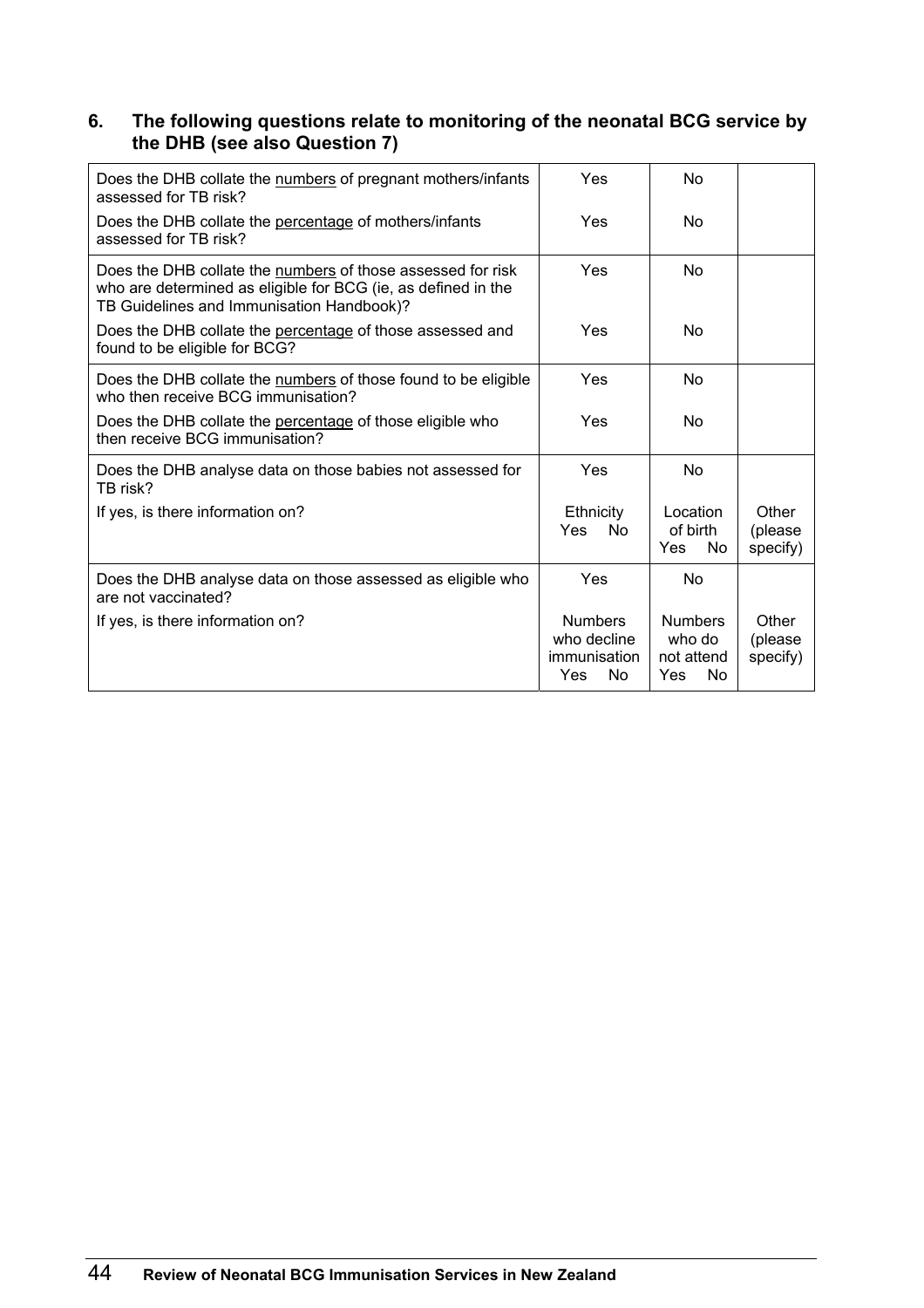## **7. Please provide data from your DHB for 2004 and 2005 if available (please enter N/A if data is not available).**

|                                    | 2004     |              |                | 2005  |          |       |                |              |
|------------------------------------|----------|--------------|----------------|-------|----------|-------|----------------|--------------|
|                                    | European | <b>Māori</b> | <b>Pacific</b> | Other | European | Māori | <b>Pacific</b> | <b>Other</b> |
| Live births: number                |          |              |                |       |          |       |                |              |
| Number                             |          |              |                |       |          |       |                |              |
| % of live births                   |          |              |                |       |          |       |                |              |
| Number                             |          |              |                |       |          |       |                |              |
| % of those who were<br>assessed    |          |              |                |       |          |       |                |              |
| Number                             |          |              |                |       |          |       |                |              |
| % of those assessed<br>as eligible |          |              |                |       |          |       |                |              |
| % of live births                   |          |              |                |       |          |       |                |              |
| Number                             |          |              |                |       |          |       |                |              |
| % of those<br>vaccinated           |          |              |                |       |          |       |                |              |
| Number                             |          |              |                |       |          |       |                |              |
| % of those<br>vaccinated           |          |              |                |       |          |       |                |              |
| Number                             |          |              |                |       |          |       |                |              |
| % of those who were<br>assessed    |          |              |                |       |          |       |                |              |

## **8. If the infants vaccinated do not equal those assessed as eligible do you know what the barriers are to neonatal BCG immunisation?**

**9. What factors affect success of the service (eg, reasons that not every mother/infant is assessed for risk; reasons why maternity units have not started, or have stopped, a neonatal BCG service)?**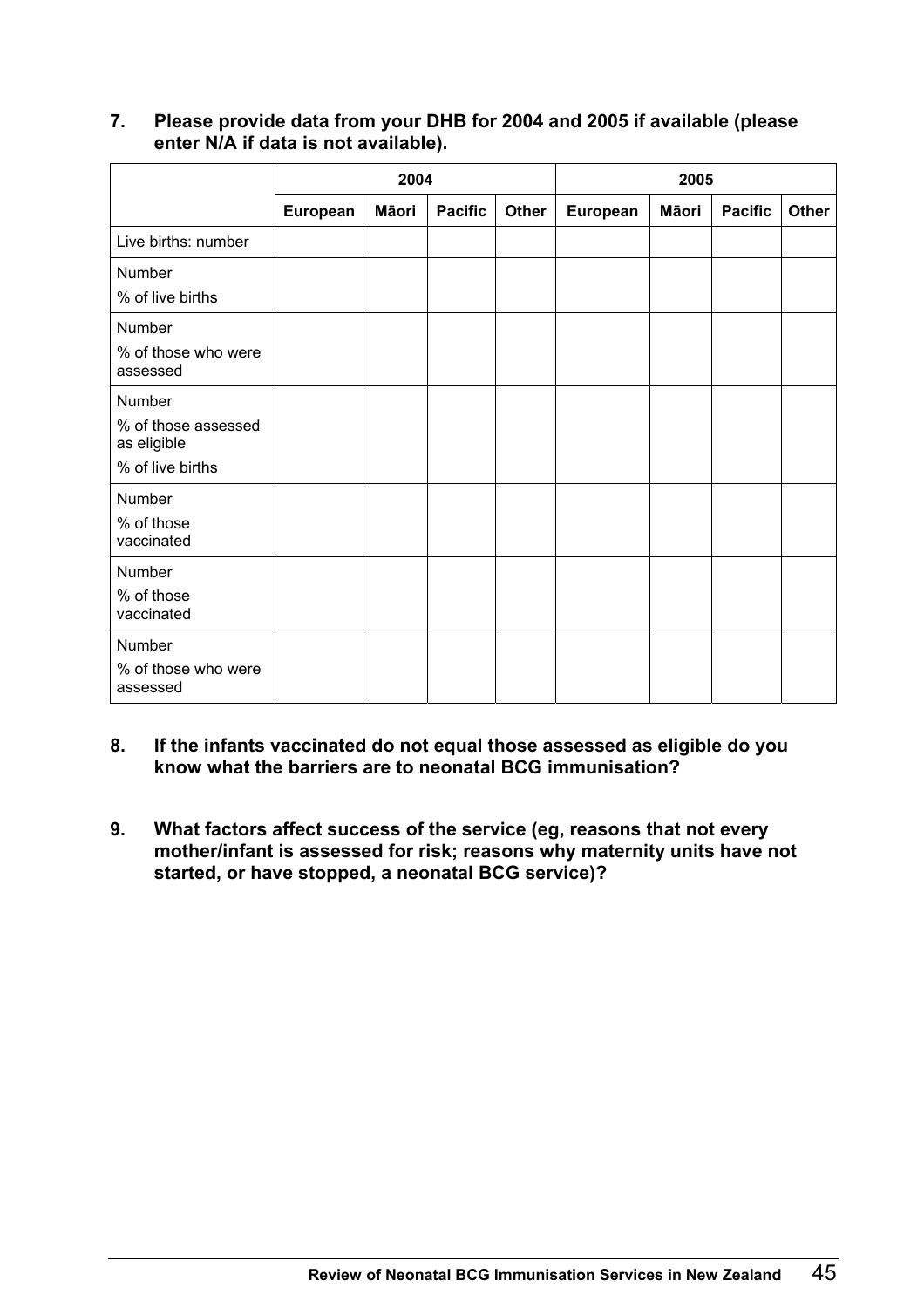# <span id="page-53-0"></span>**References**

Aronson NE, Santosham M, Comstock GW, Howard RS, et al. 2004. Long-term efficacy of BCG vaccine in American indians and Alaska natives. *JAMA* 291: 2086–91.

ARPHS. 2003. *Protocol for BCG Vaccination*. Auckland: Auckland Regional Public Health Service.

Australian Bureau of Statistics. 2004. *National Statistics*. [www.abs.gov.au/websitedbs/D3310114.nsf/home/home](http://www.abs.gov.au/websitedbs/D3310114.nsf/home/home).

Chappel D. 1994. An audit of neonatal BCG vaccination in Milton Keyes*. Submission for Part II MFPHM*. Milton Keyes: Buckinghamshire Health Authority.

Colditz GA, Brewer TF, Berkey CS, et al. 1994. Efficacy of BCG vaccine in the prevention of tuberculosis. *JAMA* 271: 698–702.

Daoud W. 2003. Control of an outbreak of BCG complications in Gaza. *Respirology* 8: 376–8.

Das D, Baker M, Calder L. 2006a. Tuberculosis epidemiology in New Zealand: 1995–2004. *New Zealand Medical Journal* 119.

Das D, Baker M, Venugopal K, et al. 2006b. Why the tuberculosis incidence rate is not falling in New Zealand. *New Zealand Medical Journal* 119.

De Zoysa R, Shoemack P, Vaughan R, et al. 2001. A prolonged outbreak of tuberculosis in the North Island. *New Zealand Public Health Report* 8: 1–3.

Deshpande SA. 2004. Ethnic differences in the rates of BCG vaccination. *Arch Dis Child* 89: 48–9.

ESR. 2005. *Annual Surveillance Summary 2005 – Selected Tables*. [http://www.surv.esr.cri.nz/PDF\\_surveillance/AnnSurvRpt/2005AnnualSurvTables.pdf.](http://www.surv.esr.cri.nz/PDF_surveillance/AnnSurvRpt/2005AnnualSurvTables.pdf)

ESR. 2006. *Notifiable and Other Diseases in New Zealand: Annual Report 2005*. Porirua: Institute of Environmental Science and Research Ltd.

ESR. 2007. *Notifiable and Other Diseases in New Zealand: Annual Report 2006*. Porirua: Institute of Environmental Science and Research Ltd.

Herman JA, Thornley C. 2005. *Review of the Neonatal BCG Vaccination Programme Auckland 1998–2004*. Auckland: Auckland Regional Public Health Service.

Howie S, Voss L, Baker M, et al. 2005. Tuberculosis in New Zealand, 1992–2001: A resurgence. *Arch Dis Child* 90: 1157–61.

Infuso A, Falzon D. 2006. European survey of BCG vaccination policies and surveillance in children, 2005. *Eurosurveillance* 11: 6–11.

IUATLD. 1994. Criteria for discontinuation of vaccination programmes using Bacille Calmette-Guerin (BCG) in countries with a low prevalence of tuberculosis. *Tubercle and Lung Disease* 75: 179–81.

Levy-Bruhl D. 2006. Prospects for the BCG vaccination programme in France. *Eurosurveillance* 11: 11–4.

Martin C. 2006. Tuberculosis vaccines: past, present and future. *Current Opinion in Pulmonary Medicine* 12: 186–91.